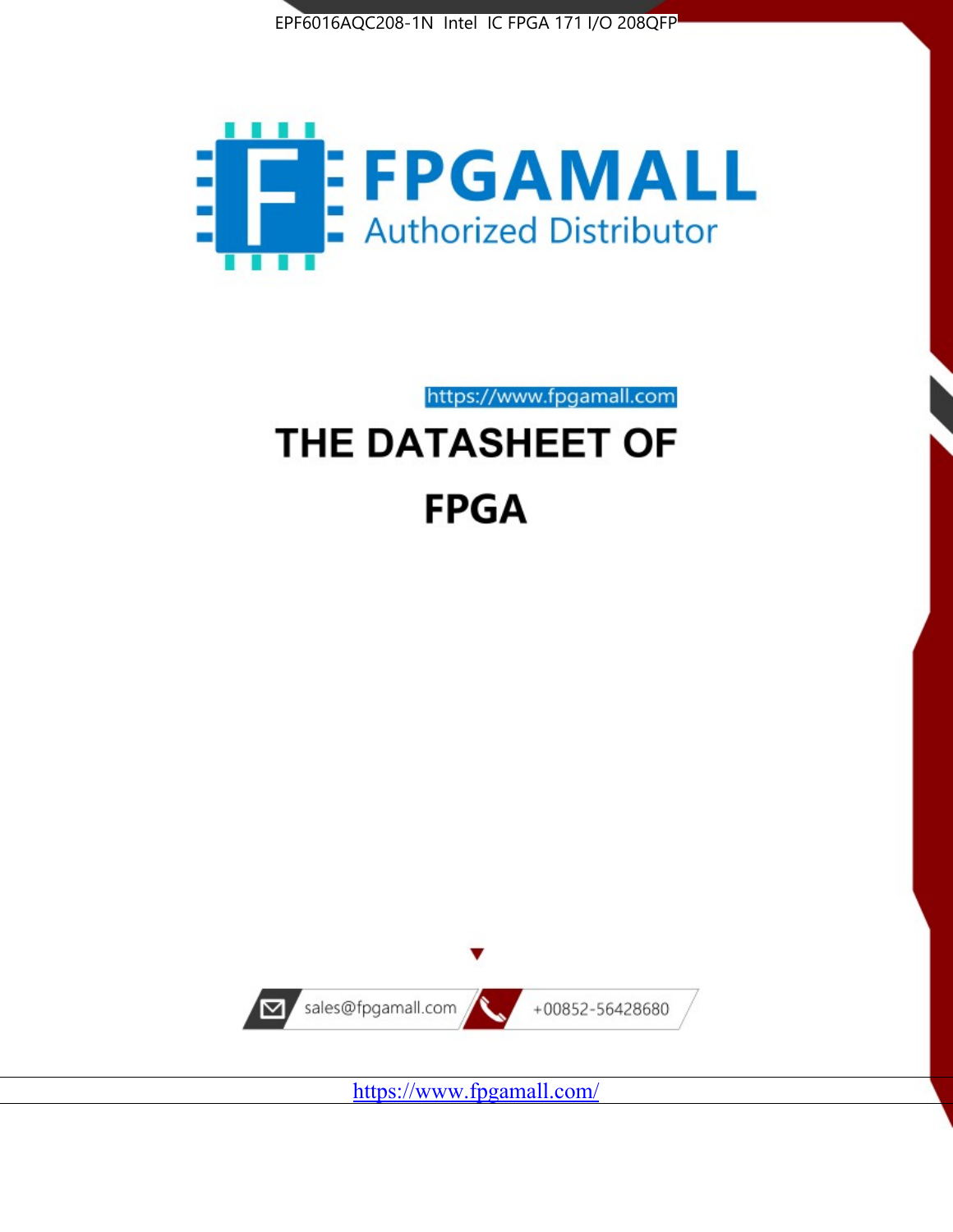

# **FLEX 6000 Programmable Logic Device Family**

#### **March 2001, ver. 4.1 Data Sheet**

**Features...** ■ Provides an ideal low-cost, programmable alternative to highvolume gate array applications and allows fast design changes during prototyping or design testing

- Product features
	- Register-rich, look-up table- (LUT-) based architecture
		- OptiFLEX® architecture that increases device area efficiency
	- Typical gates ranging from 5,000 to 24,000 gates (see Table 1)
	- Built-in low-skew clock distribution tree
	- 100% functional testing of all devices; test vectors or scan chains are not required
- System-level features
	- In-circuit reconfigurability (ICR) via external configuration device or intelligent controller
	- 5.0-V devices are fully compliant with peripheral component interconnect Special Interest Group (PCI SIG) *PCI Local Bus Specification, Revision 2.2*
	- Built-in Joint Test Action Group (JTAG) boundary-scan test (BST) circuitry compliant with IEEE Std. 1149.1-1990, available without consuming additional device logic
	- MultiVolt™ I/O interface operation, allowing a device to bridge between systems operating at different voltages
	- Low power consumption (typical specification less than 0.5 mA in standby mode)
	- 3.3-V devices support hot-socketing

| <b>Table 1. FLEX 6000 Device Features</b> |                 |                |                 |                 |  |  |  |
|-------------------------------------------|-----------------|----------------|-----------------|-----------------|--|--|--|
| <b>Feature</b>                            | <b>EPF6010A</b> | <b>EPF6016</b> | <b>EPF6016A</b> | <b>EPF6024A</b> |  |  |  |
| Typical gates $(1)$                       | 10.000          | 16.000         | 16.000          | 24.000          |  |  |  |
| Logic elements (LEs)                      | 880             | 1.320          | 1.320           | 1,960           |  |  |  |
| Maximum I/O pins                          | 102             | 204            | 171             | 218             |  |  |  |
| Supply voltage (V <sub>CCINT</sub> )      | 3.3V            | 5.0V           | 3.3V            | 3.3V            |  |  |  |

*Note:*

(1) The embedded IEEE Std. 1149.1 JTAG circuitry adds up to 14,000 gates in addition to the listed typical gates.

#### **Altera Corporation 1**

A-DS-F6000-04.1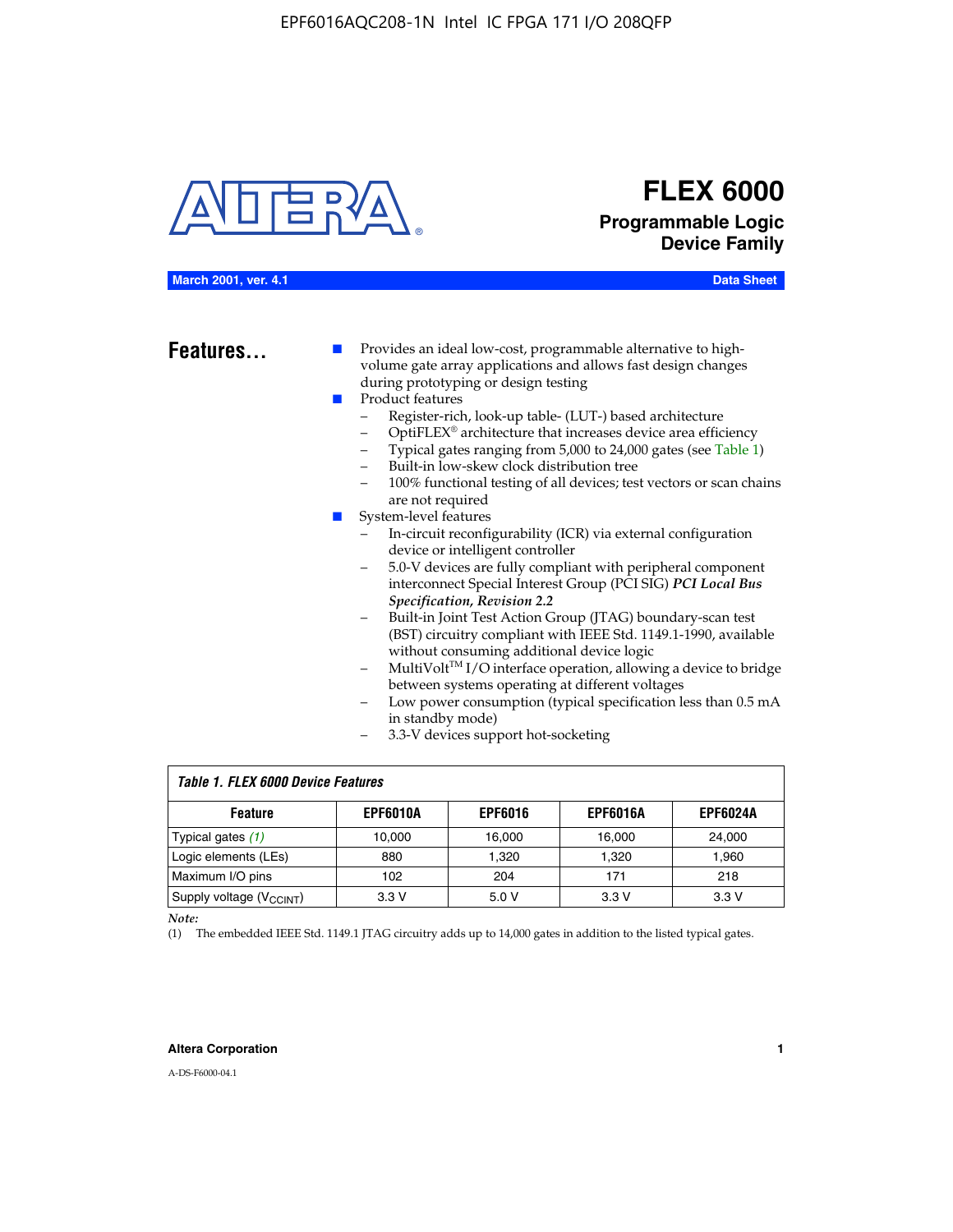| and More<br><b>Features</b> | <b>College</b><br><b>The Second Service</b> | Powerful I/O pins<br>Individual tri-state output enable control for each pin<br>Programmable output slew-rate control to reduce switching<br>noise<br>Fast path from register to I/O pin for fast clock-to-output time<br>Flexible interconnect<br>FastTrack® Interconnect continuous routing structure for fast,<br>predictable interconnect delays<br>Dedicated carry chain that implements arithmetic functions such<br>as fast adders, counters, and comparators (automatically used by<br>software tools and megafunctions)<br>Dedicated cascade chain that implements high-speed, high-fan-<br>$\qquad \qquad -$ |
|-----------------------------|---------------------------------------------|------------------------------------------------------------------------------------------------------------------------------------------------------------------------------------------------------------------------------------------------------------------------------------------------------------------------------------------------------------------------------------------------------------------------------------------------------------------------------------------------------------------------------------------------------------------------------------------------------------------------|
|                             |                                             | in logic functions (automatically used by software tools and<br>megafunctions)<br>Tri-state emulation that implements internal tri-state networks<br>$\qquad \qquad -$                                                                                                                                                                                                                                                                                                                                                                                                                                                 |
|                             |                                             | Four low-skew global paths for clock, clear, preset, or logic<br>-<br>signals<br>Software design support and automatic place-and-route provided by                                                                                                                                                                                                                                                                                                                                                                                                                                                                     |
|                             | $\Box$                                      | Altera's development system for Windows-based PCs, Sun<br>SPARCstations, and HP 9000 Series 700/800                                                                                                                                                                                                                                                                                                                                                                                                                                                                                                                    |
|                             | H                                           | Flexible package options<br>Available in a variety of packages with 100 to 256 pins, including<br>-<br>the innovative FineLine BGA™ packages (see Table 2)<br>SameFrame <sup>TM</sup> pin-compatibility (with other $FLEX^{\otimes}$ 6000 devices)<br>$\qquad \qquad -$<br>across device densities and pin counts<br>Thin quad flat pack (TQFP), plastic quad flat pack (PQFP), and<br>-<br>ball-grid array (BGA) packages (see Table 2)<br>Footprint- and pin-compatibility with other FLEX 6000 devices<br>in the same package                                                                                       |
|                             | $\mathbb{Z}$                                | Additional design entry and simulation support provided by<br>EDIF 200 and 300 netlist files, the library of parameterized modules<br>(LPM), Verilog HDL, VHDL, DesignWare components, and other<br>interfaces to popular EDA tools from manufacturers such as<br>Cadence, Exemplar Logic, Mentor Graphics, OrCAD, Synopsys,<br>Synplicity, VeriBest, and Viewlogic                                                                                                                                                                                                                                                    |

| Table 2. FLEX 6000 Package Options & I/O Pin Count |                          |                                  |                        |                               |                               |                |                                   |
|----------------------------------------------------|--------------------------|----------------------------------|------------------------|-------------------------------|-------------------------------|----------------|-----------------------------------|
| <b>Device</b>                                      | $100-Pin$<br><b>TQFP</b> | $100-Pin$<br><b>FineLine BGA</b> | 144-Pin<br><b>TOFP</b> | <b>208-Pin</b><br><b>POFP</b> | <b>240-Pin</b><br><b>POFP</b> | 256-Pin<br>BGA | $256$ -pin<br><b>FineLine BGA</b> |
| EPF6010A                                           | 71                       |                                  | 102                    |                               |                               |                |                                   |
| EPF6016                                            |                          |                                  | 117                    | 171                           | 199                           | 204            |                                   |
| IEPF6016A                                          | 81                       | 81                               | 117                    | 171                           |                               |                | 171                               |
| EPF6024A                                           |                          |                                  | 117                    | 171                           | 199                           | 218            | 219                               |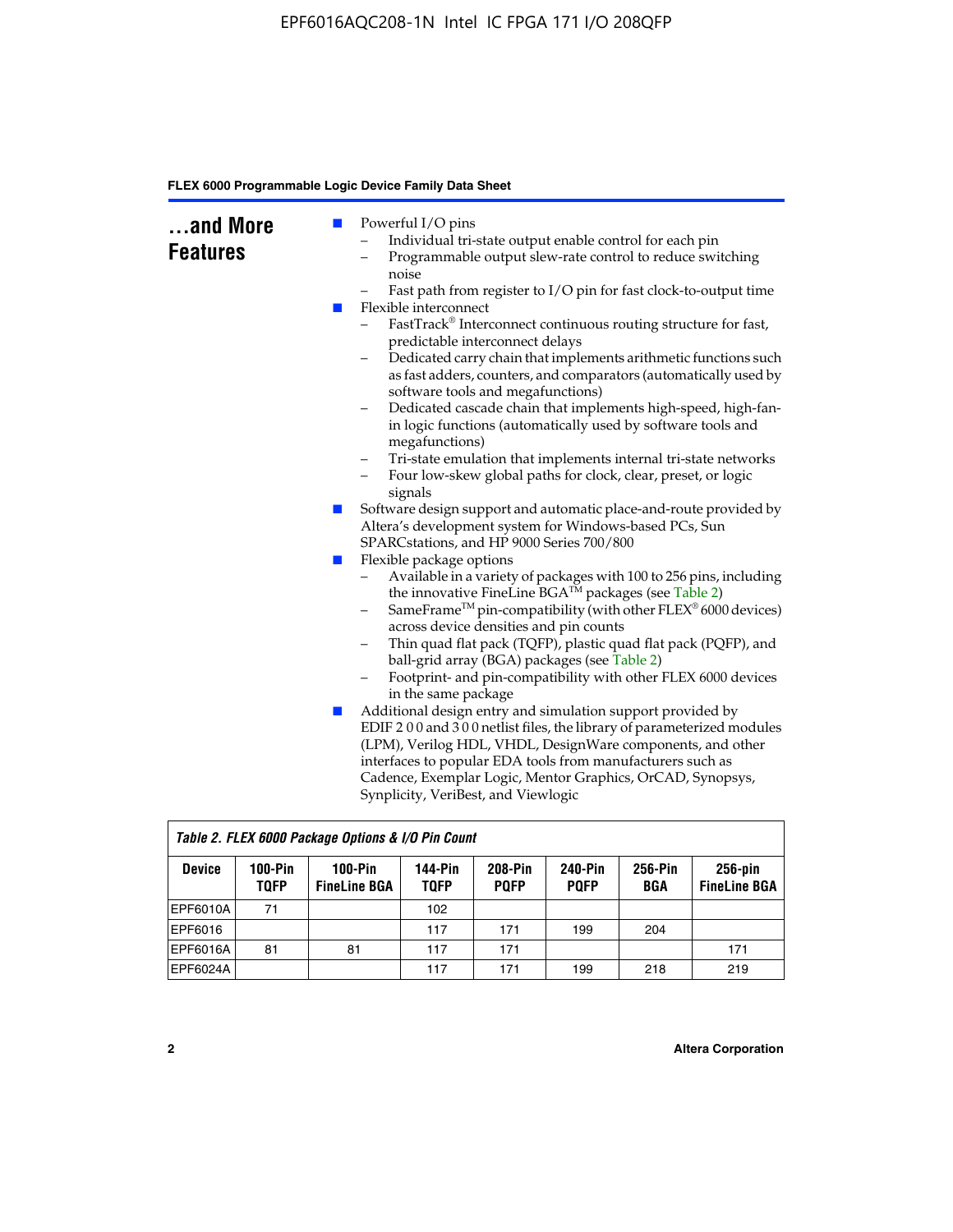| General<br><b>Description</b> | The Altera® FLEX 6000 programmable logic device (PLD) family provides<br>a low-cost alternative to high-volume gate array designs. FLEX 6000<br>devices are based on the OptiFLEX architecture, which minimizes die size<br>while maintaining high performance and routability. The devices have<br>reconfigurable SRAM elements, which give designers the flexibility to<br>quickly change their designs during prototyping and design testing.<br>Designers can also change functionality during operation via in-circuit<br>reconfiguration. |
|-------------------------------|-------------------------------------------------------------------------------------------------------------------------------------------------------------------------------------------------------------------------------------------------------------------------------------------------------------------------------------------------------------------------------------------------------------------------------------------------------------------------------------------------------------------------------------------------|
|                               | FLEX 6000 devices are reprogrammable, and they are 100% tested prior to<br>shipment. As a result, designers are not required to generate test vectors<br>for fault coverage purposes, allowing them to focus on simulation and<br>design verification. In addition, the designer does not need to manage<br>inventories of different gate array designs. FLEX 6000 devices are<br>configured on the board for the specific functionality required.                                                                                              |
|                               | Table 3 shows FLEX 6000 performance for some common designs. All<br>performance values shown were obtained using Synopsys DesignWare or<br>LPM functions. Special design techniques are not required to implement<br>the applications; the designer simply infers or instantiates a function in a<br>Verilog HDL, VHDL, Altera Hardware Description Language (AHDL), or<br>schematic design file.                                                                                                                                               |

| Table 3. FLEX 6000 Device Performance for Common Designs |                 |                    |                   |                   |            |  |
|----------------------------------------------------------|-----------------|--------------------|-------------------|-------------------|------------|--|
| <b>Application</b>                                       | <b>LEs Used</b> | <b>Performance</b> | <b>Units</b>      |                   |            |  |
|                                                          |                 | -1 Speed<br>Grade  | -2 Speed<br>Grade | -3 Speed<br>Grade |            |  |
| 16-bit loadable counter                                  | 16              | 172                | 153               | 133               | <b>MHz</b> |  |
| 16-bit accumulator                                       | 16              | 172                | 153               | 133               | <b>MHz</b> |  |
| 24-bit accumulator                                       | 24              | 136                | 123               | 108               | <b>MHz</b> |  |
| 16-to-1 multiplexer (pin-to-pin) (1)                     | 10              | 12.1               | 13.4              | 16.6              | ns         |  |
| $16 \times 16$ multiplier with a 4-stage pipeline        | 592             | 84                 | 67                | 58                | MHz        |  |

*Note:*

(1) This performance value is measured as a pin-to-pin delay.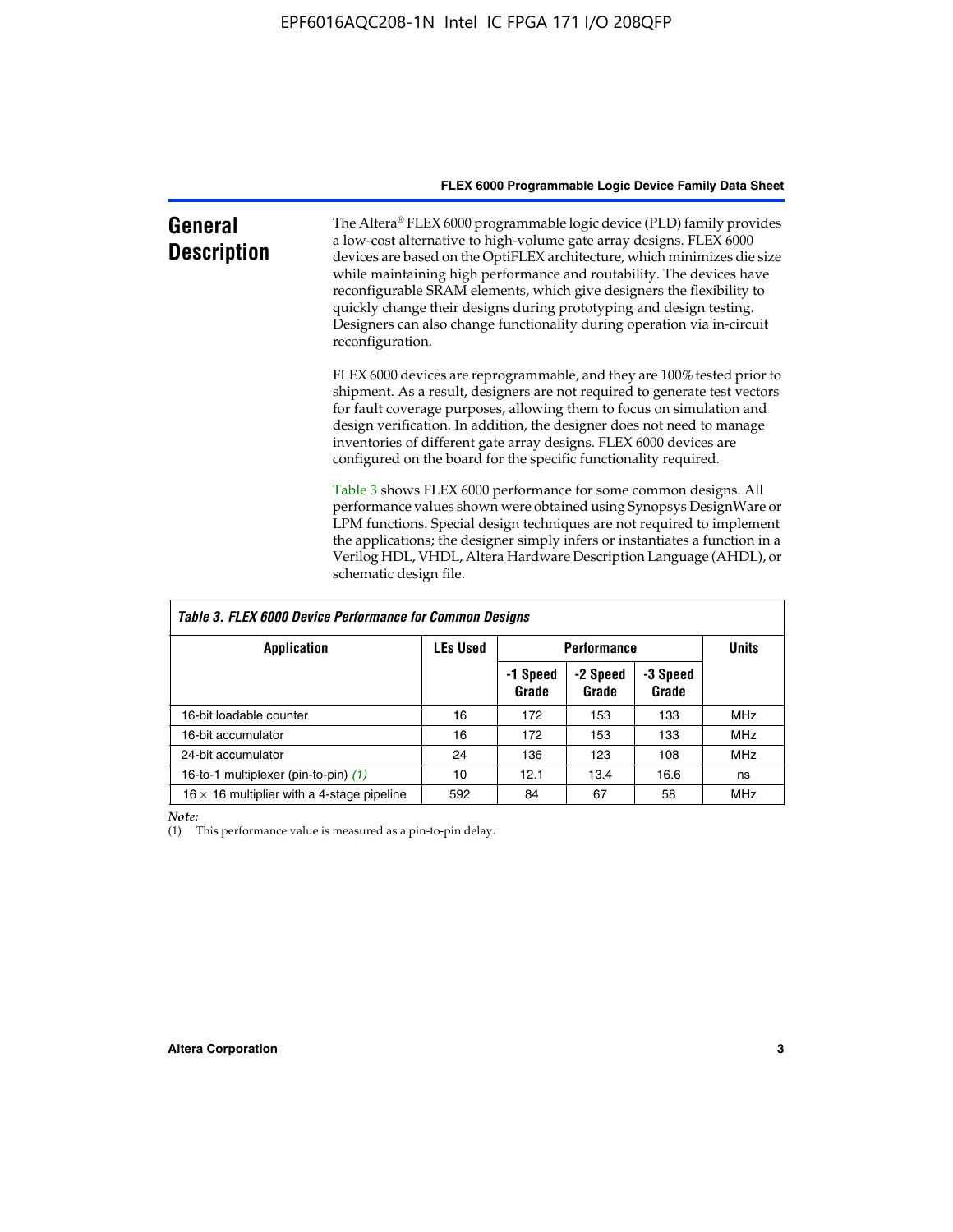| Table 4. FLEX 6000 Device Performance for Complex Designs<br>Note (1) |                                       |                   |                   |                   |                  |
|-----------------------------------------------------------------------|---------------------------------------|-------------------|-------------------|-------------------|------------------|
| Application                                                           | <b>LEs Used</b><br><b>Performance</b> |                   |                   | <b>Units</b>      |                  |
|                                                                       |                                       | -1 Speed<br>Grade | -2 Speed<br>Grade | -3 Speed<br>Grade |                  |
| 8-bit, 16-tap parallel finite impulse response<br>(FIR) filter        | 599                                   | 94                | 80                | 72                | <b>MSPS</b>      |
| 8-bit, 512-point fast Fourier transform (FFT)<br>function             | 1,182                                 | 75<br>63          | 89<br>53          | 109<br>43         | μS<br><b>MHz</b> |
| a16450 universal asynchronous<br>receiver/transmitter (UART)          | 487                                   | 36                | 30                | 25                | <b>MHz</b>       |
| PCI bus target with zero wait states                                  | 609                                   | 56                | 49                | 42                | MHz              |

Table 4 shows FLEX 6000 performance for more complex designs.

*Note:*

(1) The applications in this table were created using Altera MegaCore<sup>TM</sup> functions.

FLEX 6000 devices are supported by Altera development systems; a single, integrated package that offers schematic, text (including AHDL), and waveform design entry, compilation and logic synthesis, full simulation and worst-case timing analysis, and device configuration. The Altera software provides EDIF 2 0 0 and 3 0 0, LPM, VHDL, Verilog HDL, and other interfaces for additional design entry and simulation support from other industry-standard PC- and UNIX workstation-based EDA tools.

The Altera software works easily with common gate array EDA tools for synthesis and simulation. For example, the Altera software can generate Verilog HDL files for simulation with tools such as Cadence Verilog-XL. Additionally, the Altera software contains EDA libraries that use devicespecific features such as carry chains which are used for fast counter and arithmetic functions. For instance, the Synopsys Design Compiler library supplied with the Altera development systems include DesignWare functions that are optimized for the FLEX 6000 architecture.

The Altera development system runs on Windows-based PCs, Sun SPARCstations, and HP 9000 Series 700/800.

f See the *[MAX+PLUS II Programmable Logic Development System & Software](http://www.altera.com/literature/ds/dsmii.pdf)  [Data Sheet](http://www.altera.com/literature/ds/dsmii.pdf)* and the *[Quartus Programmable Logic Development System &](http://www.altera.com/literature/ds/quartus.pdf)  [Software Data Sheet](http://www.altera.com/literature/ds/quartus.pdf)* for more information.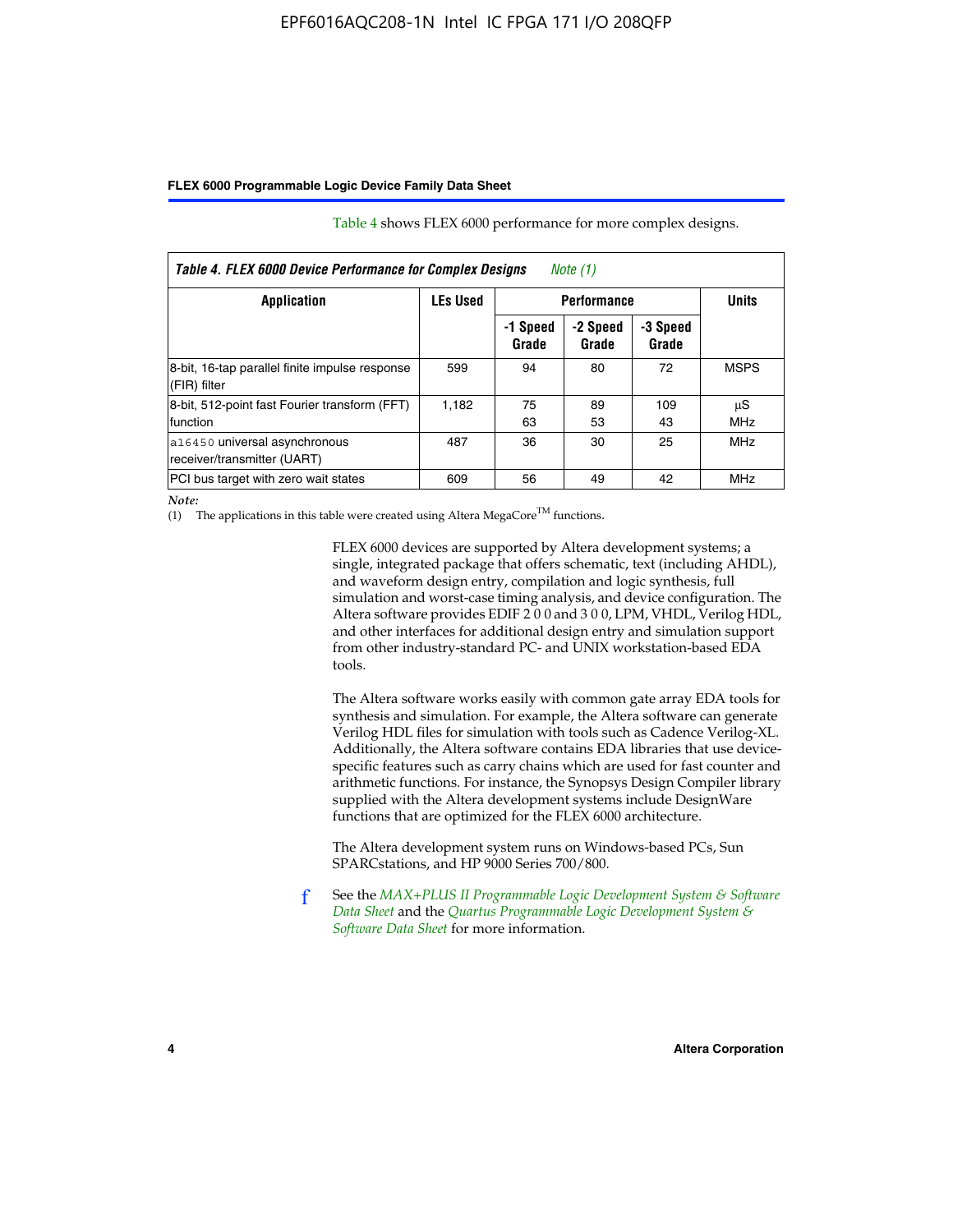| <b>Functional</b><br><b>Description</b> | The FLEX 6000 OptiFLEX architecture consists of logic elements (LEs).<br>Each LE includes a 4-input look-up table (LUT), which can implement any<br>4-input function, a register, and dedicated paths for carry and cascade<br>chain functions. Because each LE contains a register, a design can be easily<br>pipelined without consuming more LEs. The specified gate count for<br>FLEX 6000 devices includes all LUTs and registers.                                                                                                                                                                                                                                                                                                          |
|-----------------------------------------|--------------------------------------------------------------------------------------------------------------------------------------------------------------------------------------------------------------------------------------------------------------------------------------------------------------------------------------------------------------------------------------------------------------------------------------------------------------------------------------------------------------------------------------------------------------------------------------------------------------------------------------------------------------------------------------------------------------------------------------------------|
|                                         | LEs are combined into groups called logic array blocks (LABs); each LAB<br>contains 10 LEs. The Altera software automatically places related LEs into<br>the same LAB, minimizing the number of required interconnects. Each<br>LAB can implement a medium-sized block of logic, such as a counter or<br>multiplexer.                                                                                                                                                                                                                                                                                                                                                                                                                            |
|                                         | Signal interconnections within FLEX 6000 devices—and to and from<br>device pins—are provided via the routing structure of the FastTrack<br>Interconnect. The routing structure is a series of fast, continuous row and<br>column channels that run the entire length and width of the device. Any<br>LE or pin can feed or be fed by any other LE or pin via the FastTrack<br>Interconnect. See "FastTrack Interconnect" on page 17 of this data sheet<br>for more information.                                                                                                                                                                                                                                                                  |
|                                         | Each I/O pin is fed by an I/O element (IOE) located at the end of each row<br>and column of the FastTrack Interconnect. Each IOE contains a<br>bidirectional I/O buffer. Each IOE is placed next to an LAB, where it can<br>be driven by the local interconnect of that LAB. This feature allows fast<br>clock-to-output times of less than 8 ns when a pin is driven by any of the<br>10 LEs in the adjacent LAB. Also, any LE can drive any pin via the row and<br>column interconnect. I/O pins can drive the LE registers via the row and<br>column interconnect, providing setup times as low as 2 ns and hold times<br>of 0 ns. IOEs provide a variety of features, such as JTAG BST support,<br>slew-rate control, and tri-state buffers. |
|                                         | Figure 1 shows a block diagram of the FLEX 6000 OptiFLEX architecture.<br>Each group of ten LEs is combined into an LAB, and the LABs are<br>arranged into rows and columns. The LABs are interconnected by the<br>FastTrack Interconnect. IOEs are located at the end of each FastTrack<br>Interconnect row and column.                                                                                                                                                                                                                                                                                                                                                                                                                         |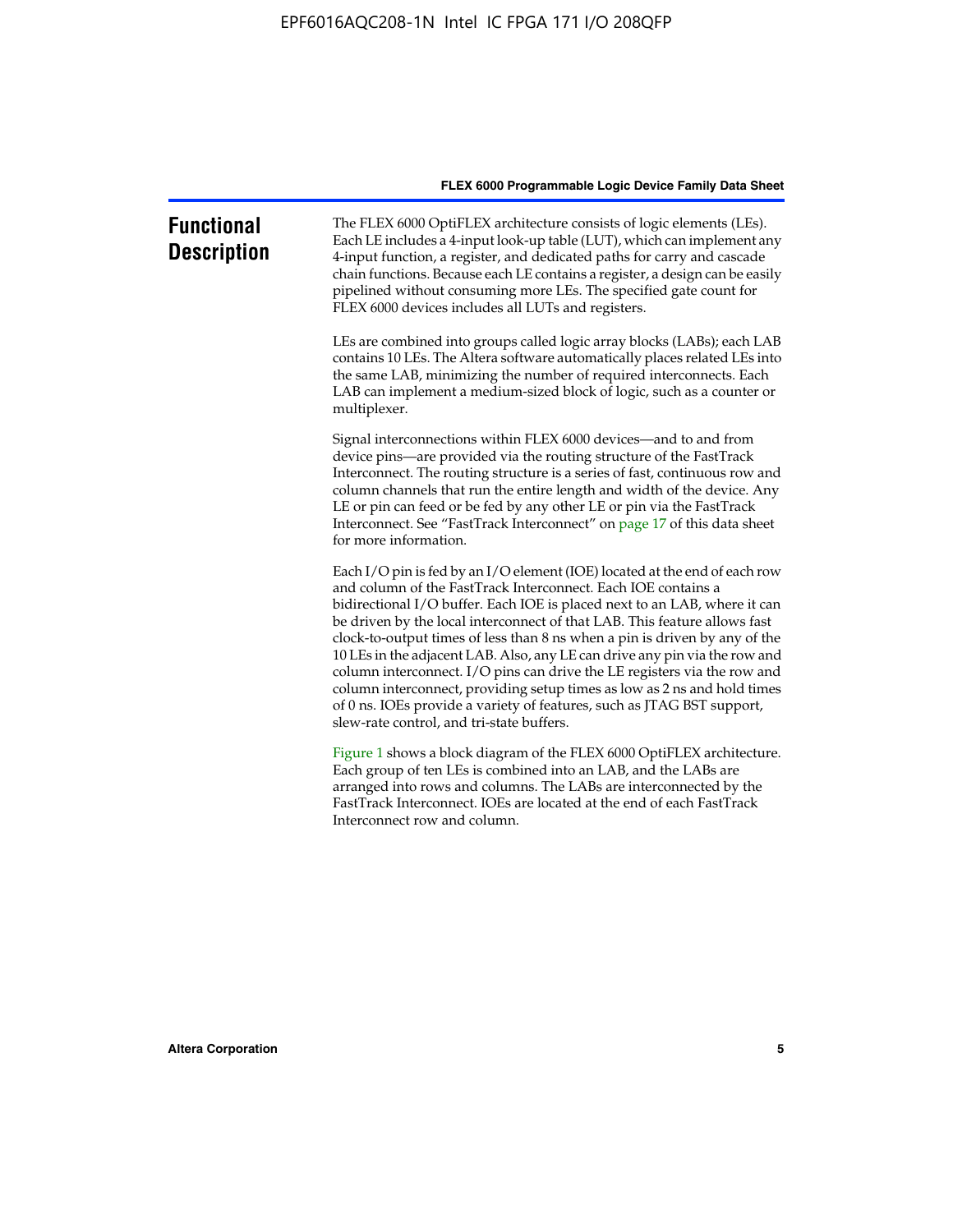

FLEX 6000 devices provide four dedicated, global inputs that drive the control inputs of the flipflops to ensure efficient distribution of highspeed, low-skew control signals. These inputs use dedicated routing channels that provide shorter delays and lower skews than the FastTrack Interconnect. These inputs can also be driven by internal logic, providing an ideal solution for a clock divider or an internally generated asynchronous clear signal that clears many registers in the device. The dedicated global routing structure is built into the device, eliminating the need to create a clock tree.

### **Logic Array Block**

An LAB consists of ten LEs, their associated carry and cascade chains, the LAB control signals, and the LAB local interconnect. The LAB provides the coarse-grained structure of the FLEX 6000 architecture, and facilitates efficient routing with optimum device utilization and high performance.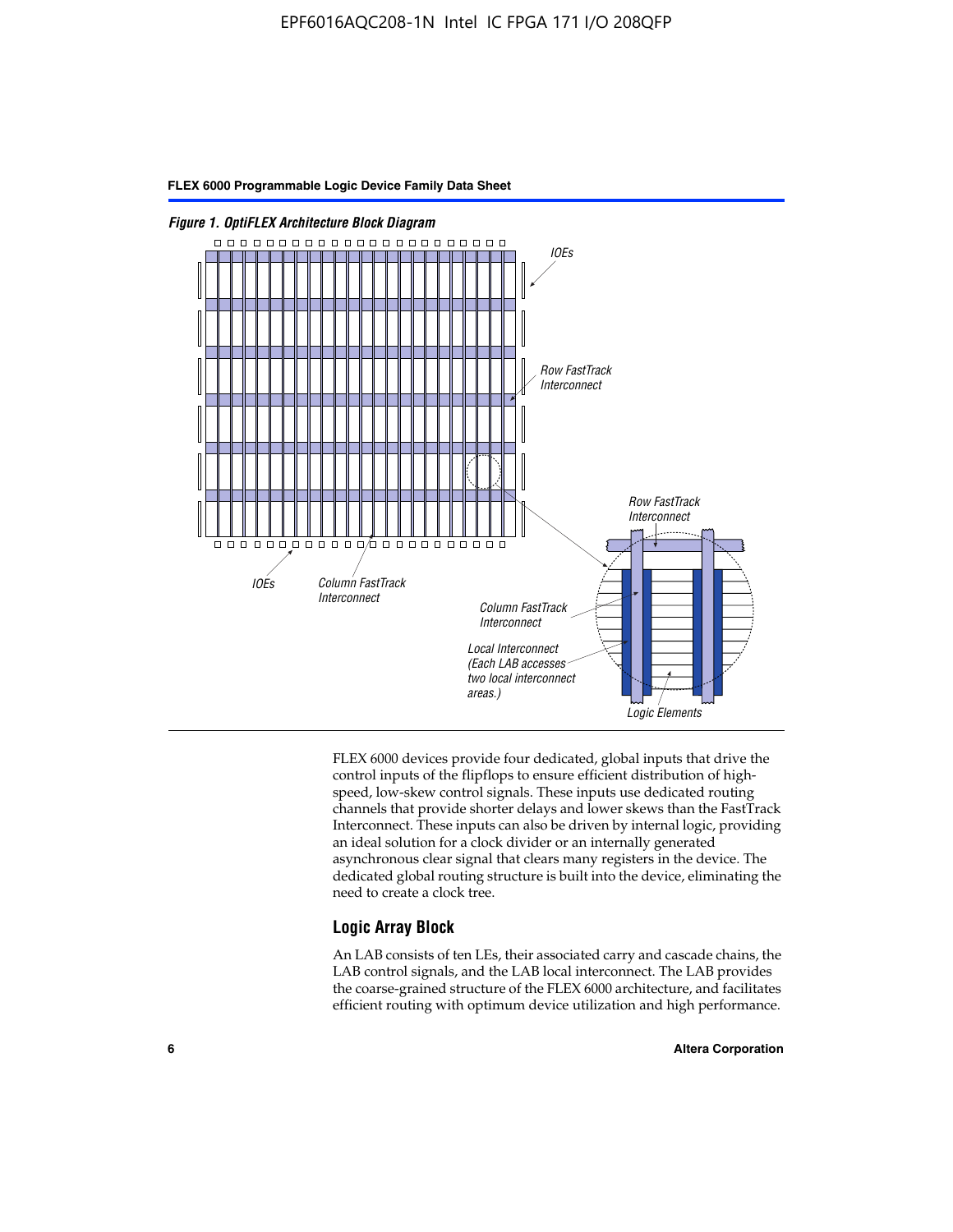The interleaved LAB structure—an innovative feature of the FLEX 6000 architecture—allows each LAB to drive two local interconnects. This feature minimizes the use of the FastTrack Interconnect, providing higher performance. An LAB can drive 20 LEs in adjacent LABs via the local interconnect, which maximizes fitting flexibility while minimizing die size. See Figure 2.



In most designs, the registers only use global clock and clear signals. However, in some cases, other clock or asynchronous clear signals are needed. In addition, counters may also have synchronous clear or load signals. In a design that uses non-global clock and clear signals, inputs from the first LE in an LAB are re-routed to drive the control signals for that LAB. See Figure 3.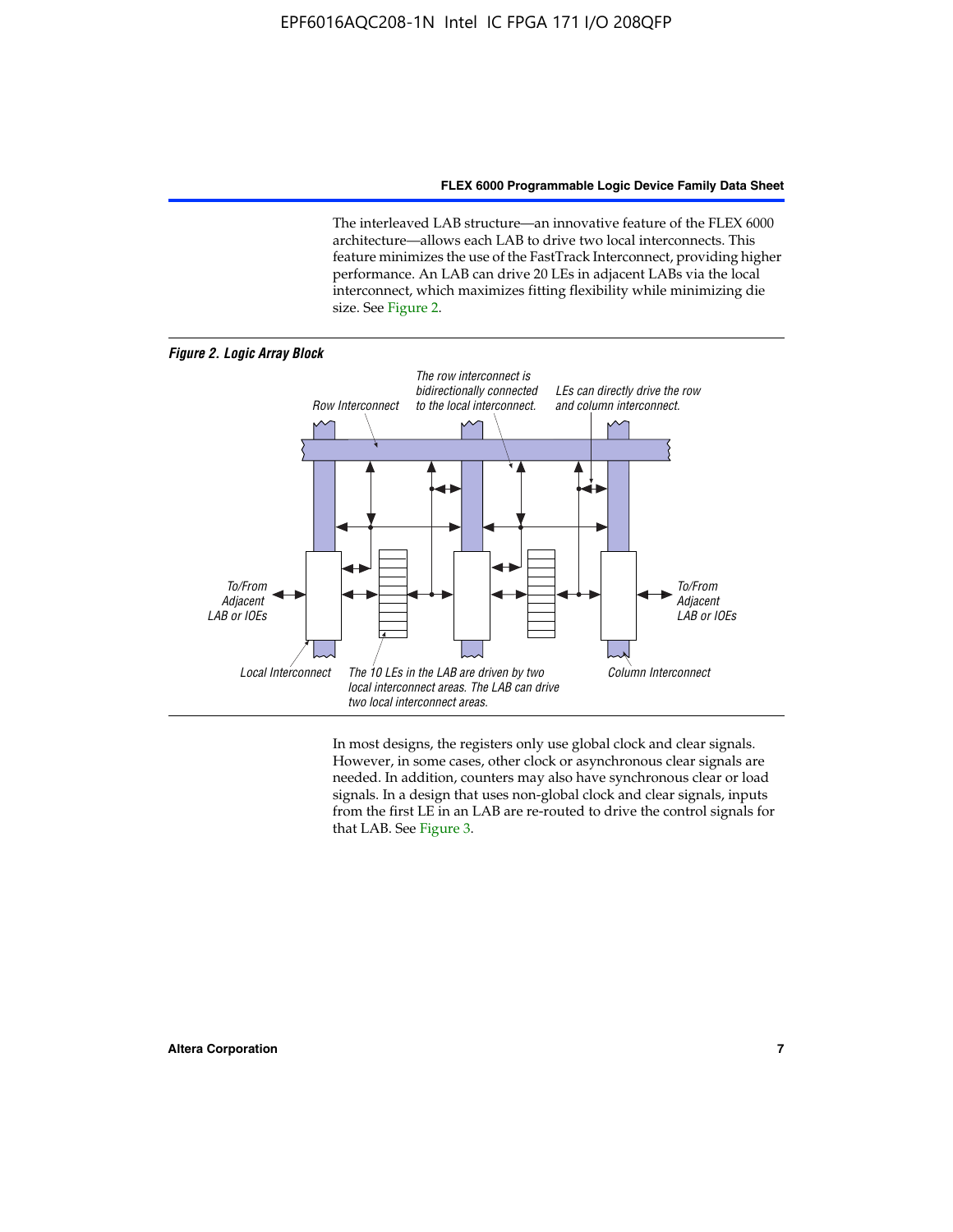#### *Figure 3. LAB Control Signals*



#### **Logic Element**

An LE, the smallest unit of logic in the FLEX 6000 architecture, has a compact size that provides efficient logic usage. Each LE contains a fourinput LUT, which is a function generator that can quickly implement any function of four variables. An LE contains a programmable flipflop, carry and cascade chains. Additionally, each LE drives both the local and the FastTrack Interconnect. See Figure 4.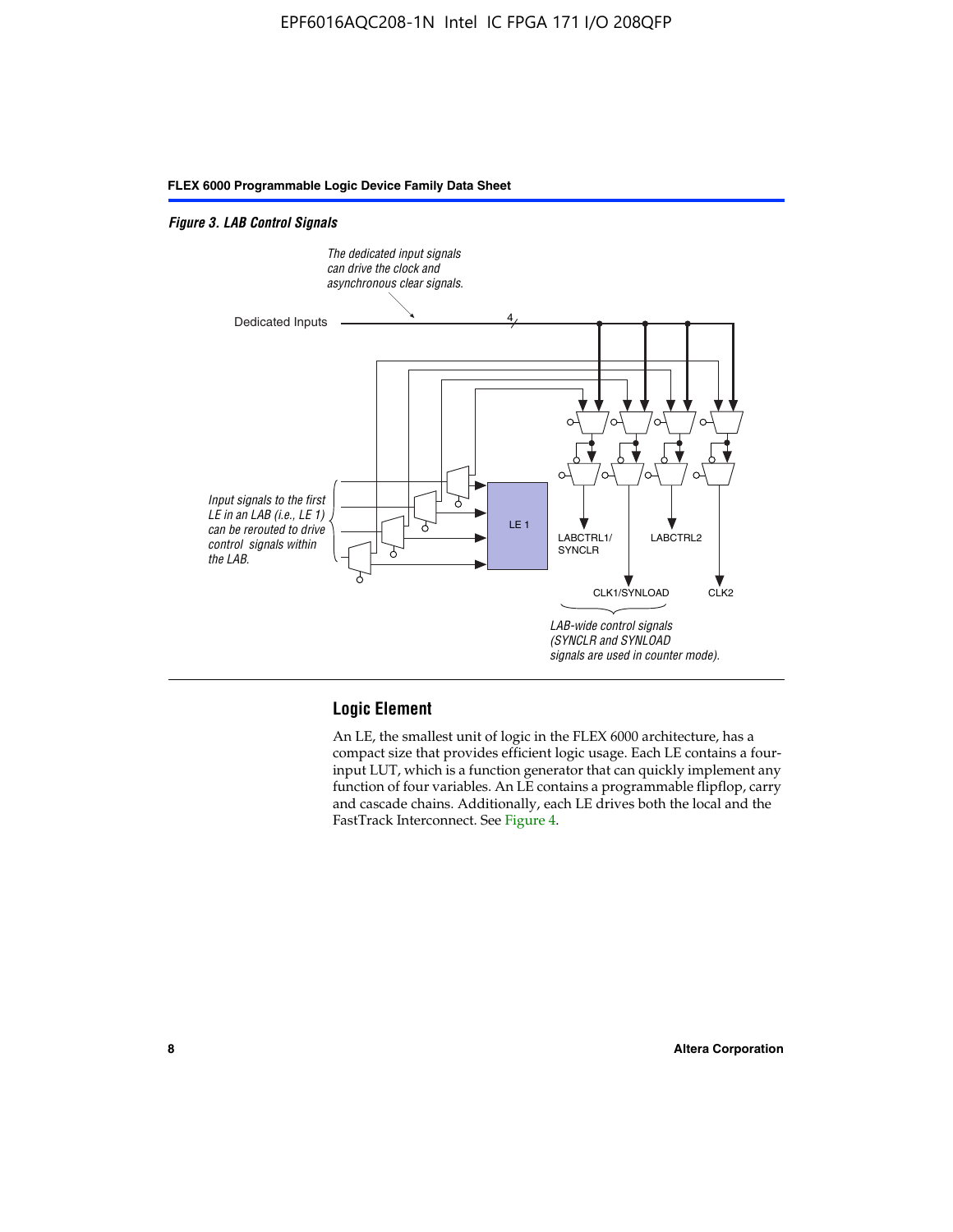

*Figure 4. Logic Element*

The programmable flipflop in the LE can be configured for D, T, JK, or SR operation. The clock and clear control signals on the flipflop can be driven by global signals, general-purpose I/O pins, or any internal logic. For combinatorial functions, the flipflop is bypassed and the output of the LUT drives the outputs of the LE. The LE output can drive both the local interconnect and the FastTrack Interconnect.

**FLEX 6000 Programmable Logic Device Family Data Sheet**

The FLEX 6000 architecture provides two types of dedicated high-speed data paths that connect adjacent LEs without using local interconnect paths: carry chains and cascade chains. A carry chain supports high-speed arithmetic functions such as counters and adders, while a cascade chain implements wide-input functions such as equivalent comparators with minimum delay. Carry and cascade chains connect LEs 2 through 10 in an LAB and all LABs in the same half of the row. Because extensive use of carry and cascade chains can reduce routing flexibility, these chains should be limited to speed-critical portions of a design.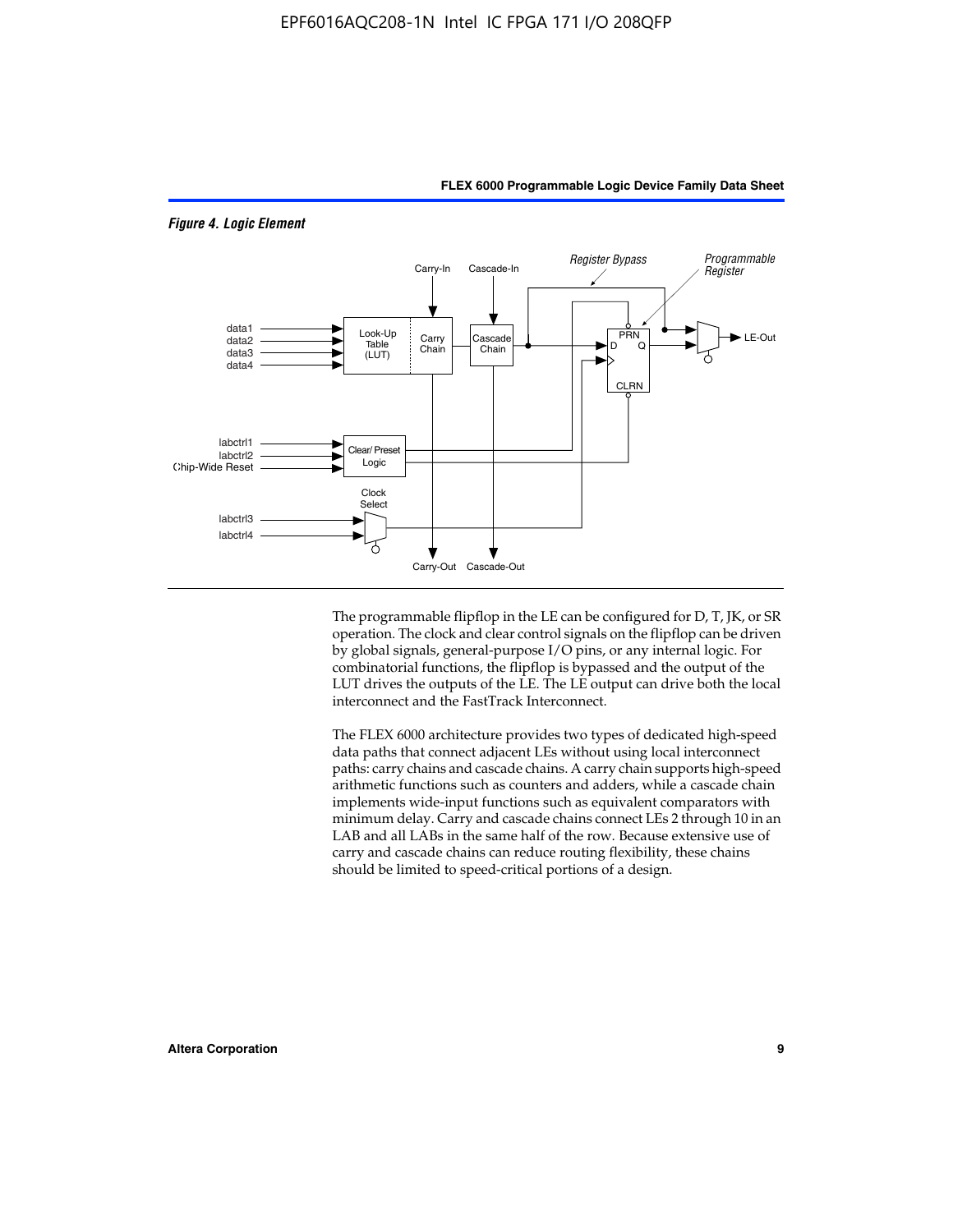#### *Carry Chain*

The carry chain provides a very fast (0.1 ns) carry-forward function between LEs. The carry-in signal from a lower-order bit drives forward into the higher-order bit via the carry chain, and feeds into both the LUT and the next portion of the carry chain. This feature allows the FLEX 6000 architecture to implement high-speed counters, adders, and comparators of arbitrary width. Carry chain logic can be created automatically by the Altera software during design processing, or manually by the designer during design entry. Parameterized functions such as LPM and DesignWare functions automatically take advantage of carry chains for the appropriate functions.

Because the first LE of each LAB can generate control signals for that LAB, the first LE in each LAB is not included in carry chains. In addition, the inputs of the first LE in each LAB may be used to generate synchronous clear and load enable signals for counters implemented with carry chains.

Carry chains longer than nine LEs are implemented automatically by linking LABs together. For enhanced fitting, a long carry chain skips alternate LABs in a row. A carry chain longer than one LAB skips either from an even-numbered LAB to another even-numbered LAB, or from an odd-numbered LAB to another odd-numbered LAB. For example, the last LE of the first LAB in a row carries to the second LE of the third LAB in the row. In addition, the carry chain does not cross the middle of the row. For instance, in the EPF6016 device, the carry chain stops at the 11th LAB in a row and a new carry chain begins at the 12th LAB.

Figure 5 shows how an *n*-bit full adder can be implemented in  $n + 1$  LEs with the carry chain. One portion of the LUT generates the sum of two bits using the input signals and the carry-in signal; the sum is routed to the output of the LE. Although the register can be bypassed for simple adders, it can be used for an accumulator function. Another portion of the LUT and the carry chain logic generates the carry-out signal, which is routed directly to the carry-in signal of the next-higher-order bit. The final carry-out signal is routed to an LE, where it is driven onto the FastTrack Interconnect.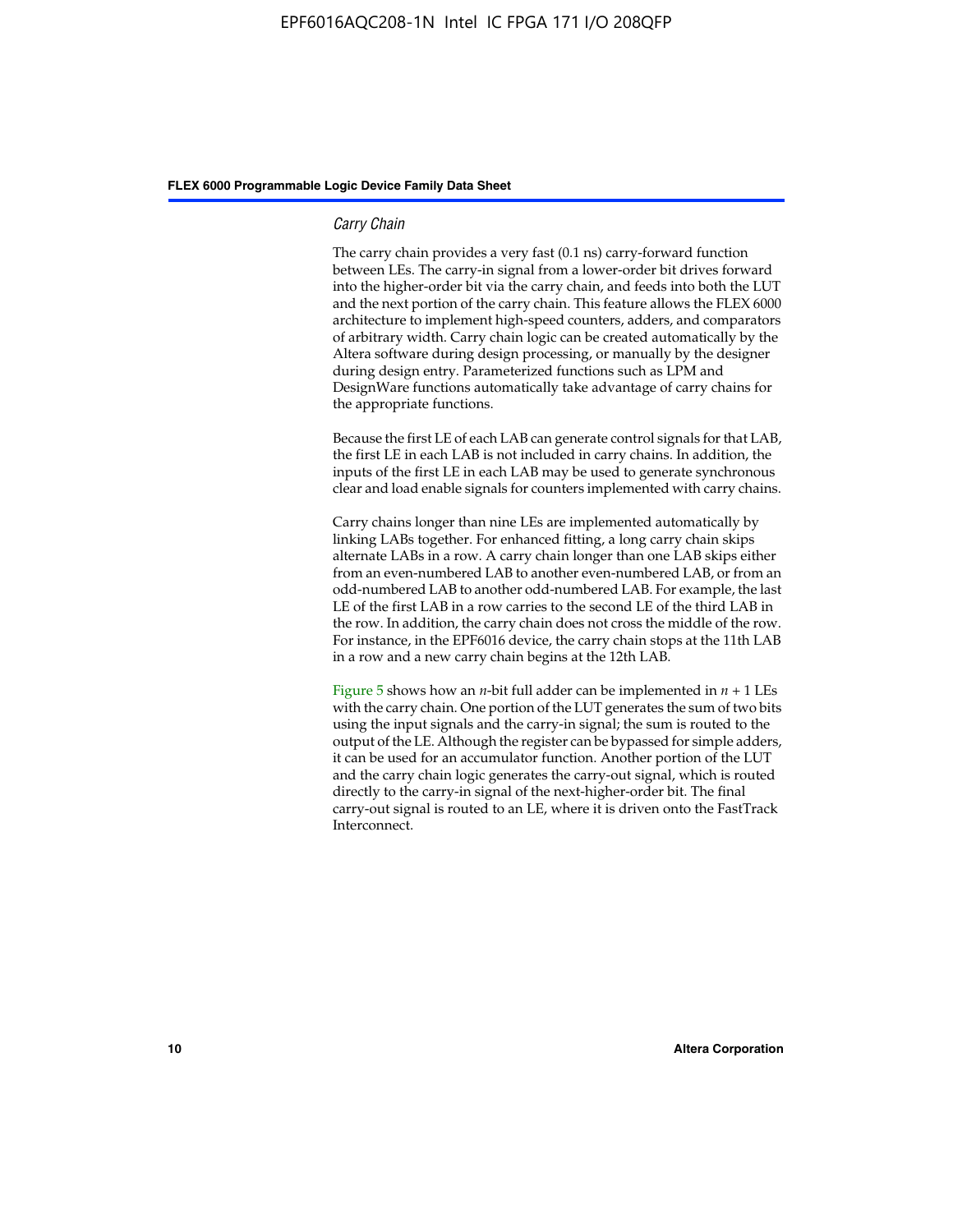

*Figure 5. Carry Chain Operation*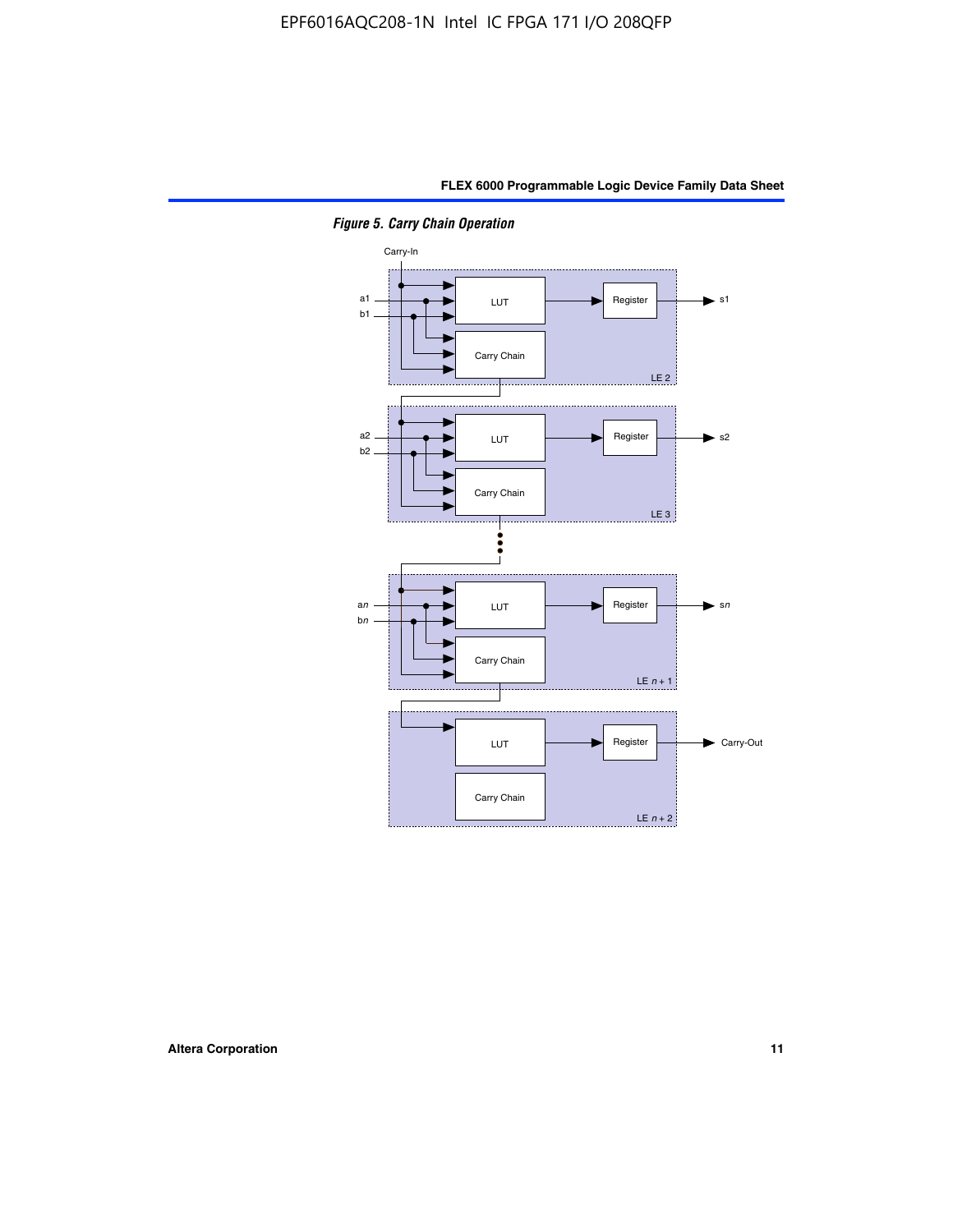#### *Cascade Chain*

The cascade chain enables the FLEX 6000 architecture to implement very wide fan-in functions. Adjacent LUTs can be used to implement portions of the function in parallel; the cascade chain serially connects the intermediate values. The cascade chain can use a logical AND or logical OR gate (via De Morgan's inversion) to connect the outputs of adjacent LEs. Each additional LE provides four more inputs to the effective width of a function, with a delay as low as 0.5 ns per LE. Cascade chain logic can be created automatically by the Altera software during design processing, or manually by the designer during design entry. Parameterized functions such as LPM and DesignWare functions automatically take advantage of cascade chains for the appropriate functions.

A cascade chain implementing an AND gate can use the register in the last LE; a cascade chain implementing an OR gate cannot use this register because of the inversion required to implement the OR gate.

Because the first LE of an LAB can generate control signals for that LAB, the first LE in each LAB is not included in cascade chains. Moreover, cascade chains longer than nine bits are automatically implemented by linking several LABs together. For easier routing, a long cascade chain skips every other LAB in a row. A cascade chain longer than one LAB skips either from an even-numbered LAB to another even-numbered LAB, or from an odd-numbered LAB to another odd-numbered LAB. For example, the last LE of the first LAB in a row cascades to the second LE of the third LAB. The cascade chain does not cross the center of the row. For example, in an EPF6016 device, the cascade chain stops at the 11th LAB in a row and a new cascade chain begins at the 12th LAB.

Figure 6 shows how the cascade function can connect adjacent LEs to form functions with a wide fan-in. In this example, functions of 4*n* variables are implemented with *n* LEs. The cascade chain requires 3.4 ns to decode a 16-bit address.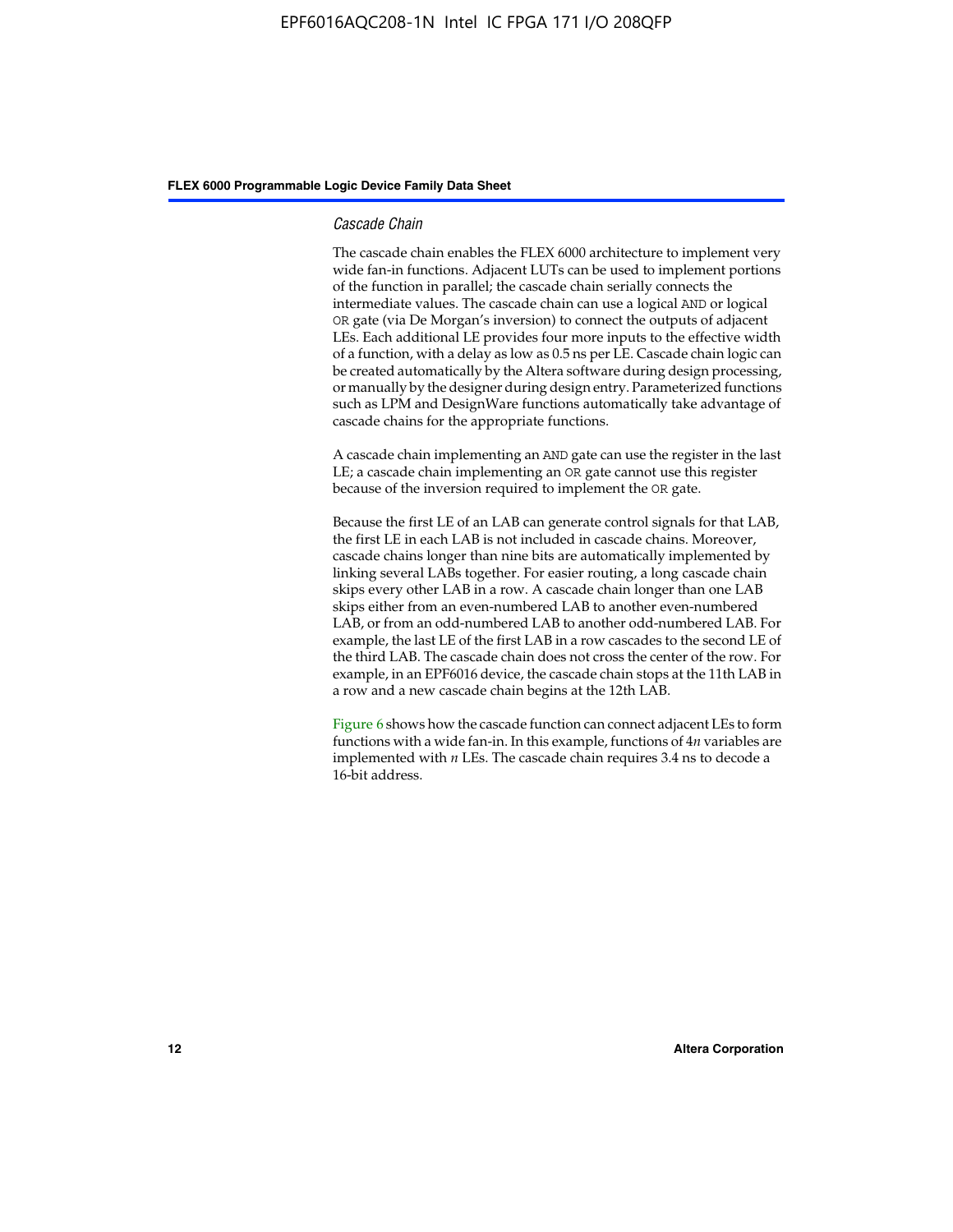

#### *LE Operating Modes*

The FLEX 6000 LE can operate in one of the following three modes:

- Normal mode
- Arithmetic mode
- Counter mode

Each of these modes uses LE resources differently. In each mode, seven available inputs to the LE—the four data inputs from the LAB local interconnect, the feedback from the programmable register, and the carry-in and cascade-in from the previous LE—are directed to different destinations to implement the desired logic function. LAB-wide signals provide clock, asynchronous clear, synchronous clear, and synchronous load control for the register. The Altera software, in conjunction with parameterized functions such as LPM and DesignWare functions, automatically chooses the appropriate mode for common functions such as counters, adders, and multipliers. If required, the designer can also create special-purpose functions to use an LE operating mode for optimal performance.

Figure 7 shows the LE operating modes.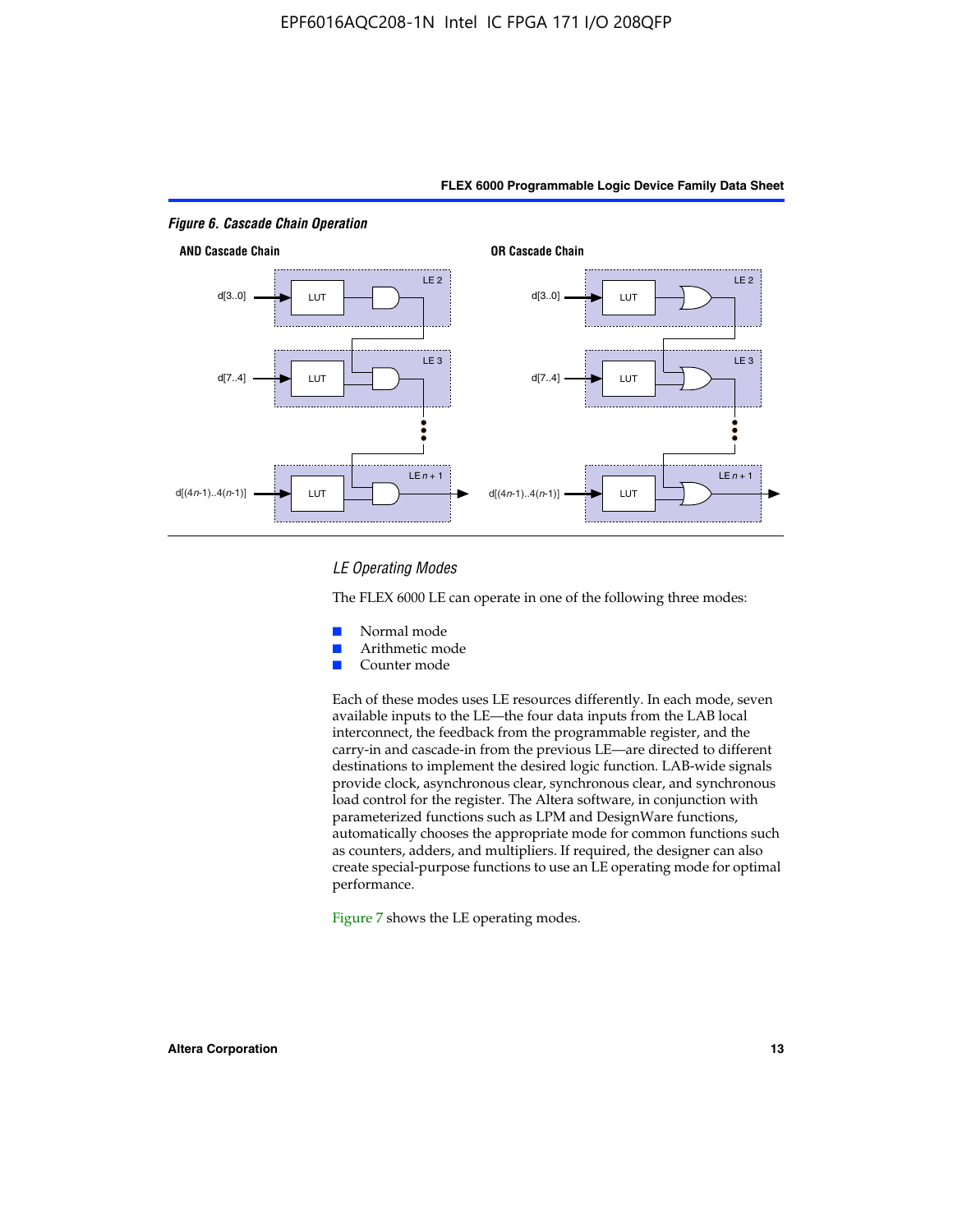#### *Figure 7. LE Operating Modes*

#### **Normal Mode**



#### **Arithmetic Mode**





#### *Notes:*

- (1) The register feedback multiplexer is available on LE 2 of each LAB.
- (2) The data1 and data2 input signals can supply a clock enable, up or down control, or register feedback signals for all LEs other than the second LE in an LAB.
- (3) The LAB-wide synchronous clear and LAB-wide synchronous load affect all registers in an LAB.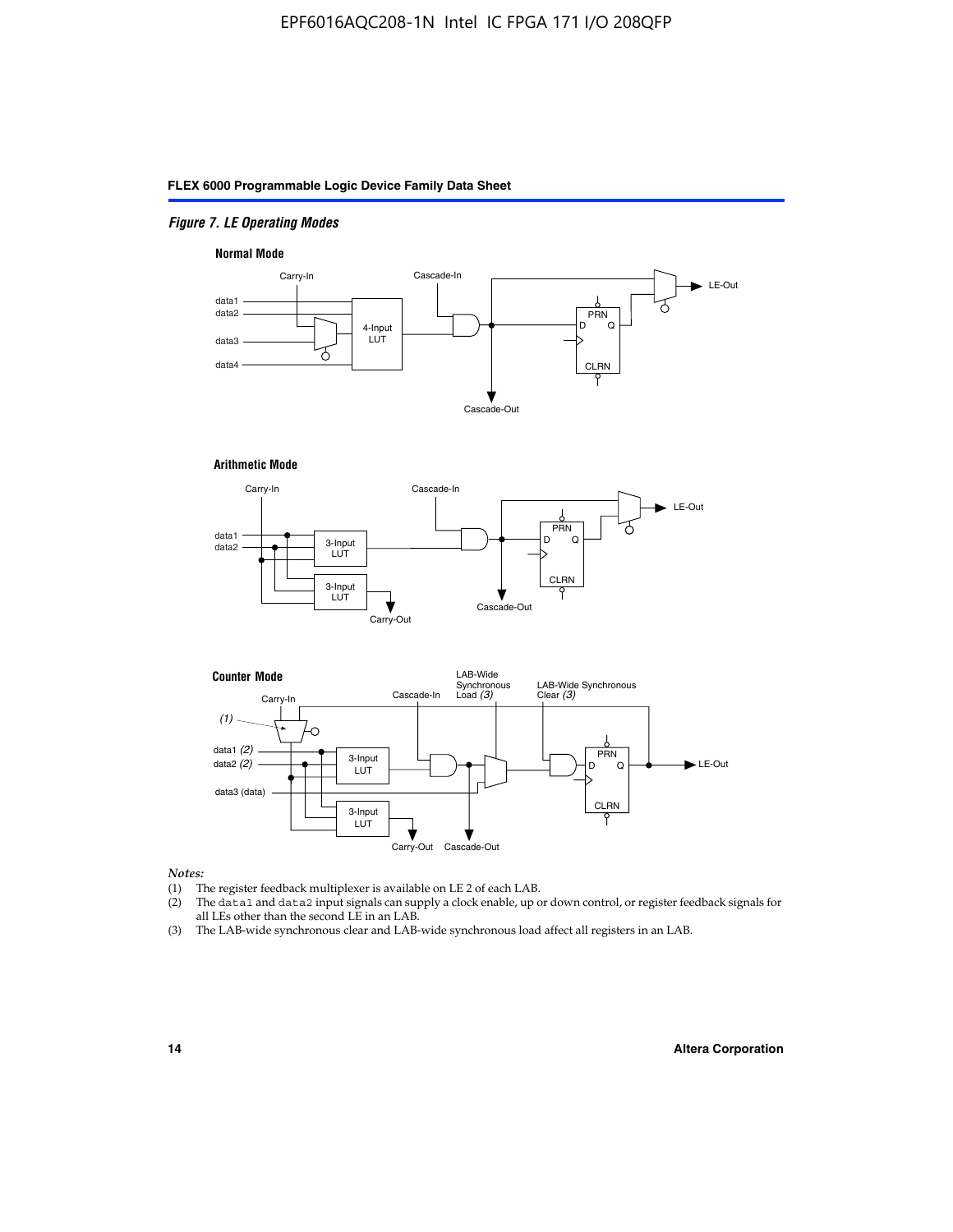#### **Normal Mode**

The normal mode is suitable for general logic applications, combinatorial functions, or wide decoding functions that can take advantage of a cascade chain. In normal mode, four data inputs from the LAB local interconnect and the carry-in are inputs to a 4-input LUT. The Altera software automatically selects the carry-in or the DATA3 signal as one of the inputs to the LUT. The LUT output can be combined with the cascadein signal to form a cascade chain through the cascade-out signal.

#### **Arithmetic Mode**

The arithmetic mode is ideal for implementing adders, accumulators, and comparators. An LE in arithmetic mode uses two 3-input LUTs. One LUT computes a 3-input function; the other generates a carry output. As shown in Figure 7, the first LUT uses the carry-in signal and two data inputs from the LAB local interconnect to generate a combinatorial or registered output. For example, when implementing an adder, this output is the sum of three signals: DATA1, DATA2, and carry-in. The second LUT uses the same three signals to generate a carry-out signal, thereby creating a carry chain. The arithmetic mode also supports simultaneous use of the cascade chain.

The Altera software implements logic functions to use the arithmetic mode automatically where appropriate; the designer does not have to decide how the carry chain will be used.

#### **Counter Mode**

The counter mode offers counter enable, synchronous up/down control, synchronous clear, and synchronous load options. The counter enable and synchronous up/down control signals are generated from the data inputs of the LAB local interconnect. The synchronous clear and synchronous load options are LAB-wide signals that affect all registers in the LAB. Consequently, if any of the LEs in a LAB use counter mode, other LEs in that LAB must be used as part of the same counter or be used for a combinatorial function. In addition, the Altera software automatically places registers that are not in the counter into other LABs.

The counter mode uses two 3-input LUTs: one generates the counter data and the other generates the fast carry bit. A 2-to-1 multiplexer provides synchronous loading, and another AND gate provides synchronous clearing. If the cascade function is used by an LE in counter mode, the synchronous clear or load will override any signal carried on the cascade chain. The synchronous clear overrides the synchronous load.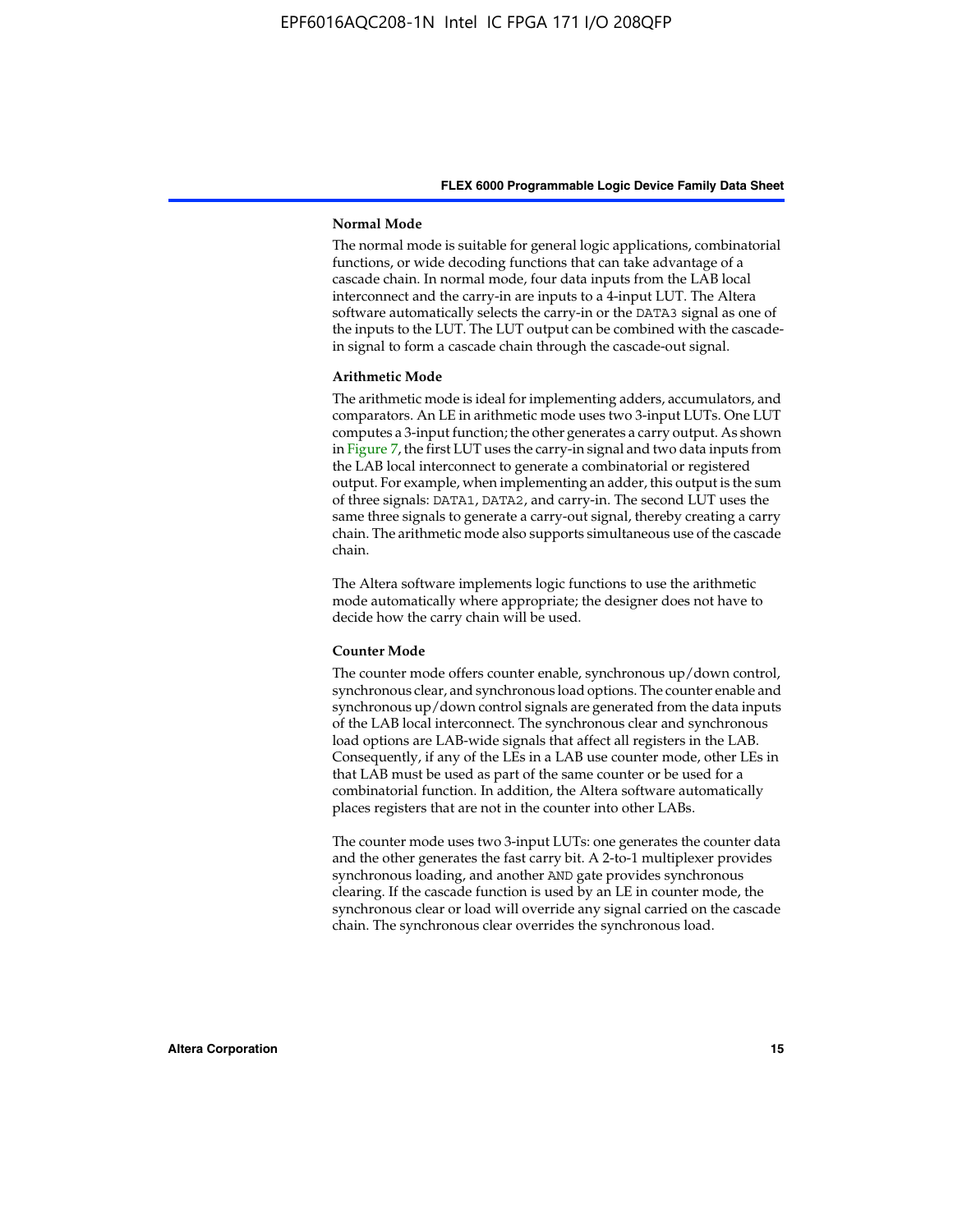Either the counter enable or the up/down control may be used for a given counter. Moreover, the synchronous load can be used as a count enable by routing the register output into the data input automatically when requested by the designer.

The second LE of each LAB has a special function for counter mode; the carry-in of the LE can be driven by a fast feedback path from the register. This function gives a faster counter speed for counter carry chains starting in the second LE of an LAB.

The Altera software implements functions to use the counter mode automatically where appropriate. The designer does not have to decide how the carry chain will be used.

#### *Internal Tri-State Emulation*

Internal tri-state emulation provides internal tri-states without the limitations of a physical tri-state bus. In a physical tri-state bus, the tri-state buffers' output enable (OE) signals select which signal drives the bus. However, if multiple OE signals are active, contending signals can be driven onto the bus. Conversely, if no OE signals are active, the bus will float. Internal tri-state emulation resolves contending tri-state buffers to a low value and floating buses to a high value, thereby eliminating these problems. The Altera software automatically implements tri-state bus functionality with a multiplexer.

#### *Clear & Preset Logic Control*

Logic for the programmable register's clear and preset functions is controlled by the LAB-wide signals LABCTRL1 and LABCTRL2. The LE register has an asynchronous clear that can implement an asynchronous preset. Either LABCTRL1 or LABCTRL2 can control the asynchronous clear or preset. Because the clear and preset functions are active-low, the Altera software automatically assigns a logic high to an unused clear or preset signal. The clear and preset logic is implemented in either the asynchronous clear or asynchronous preset mode, which is chosen during design entry (see Figure 8).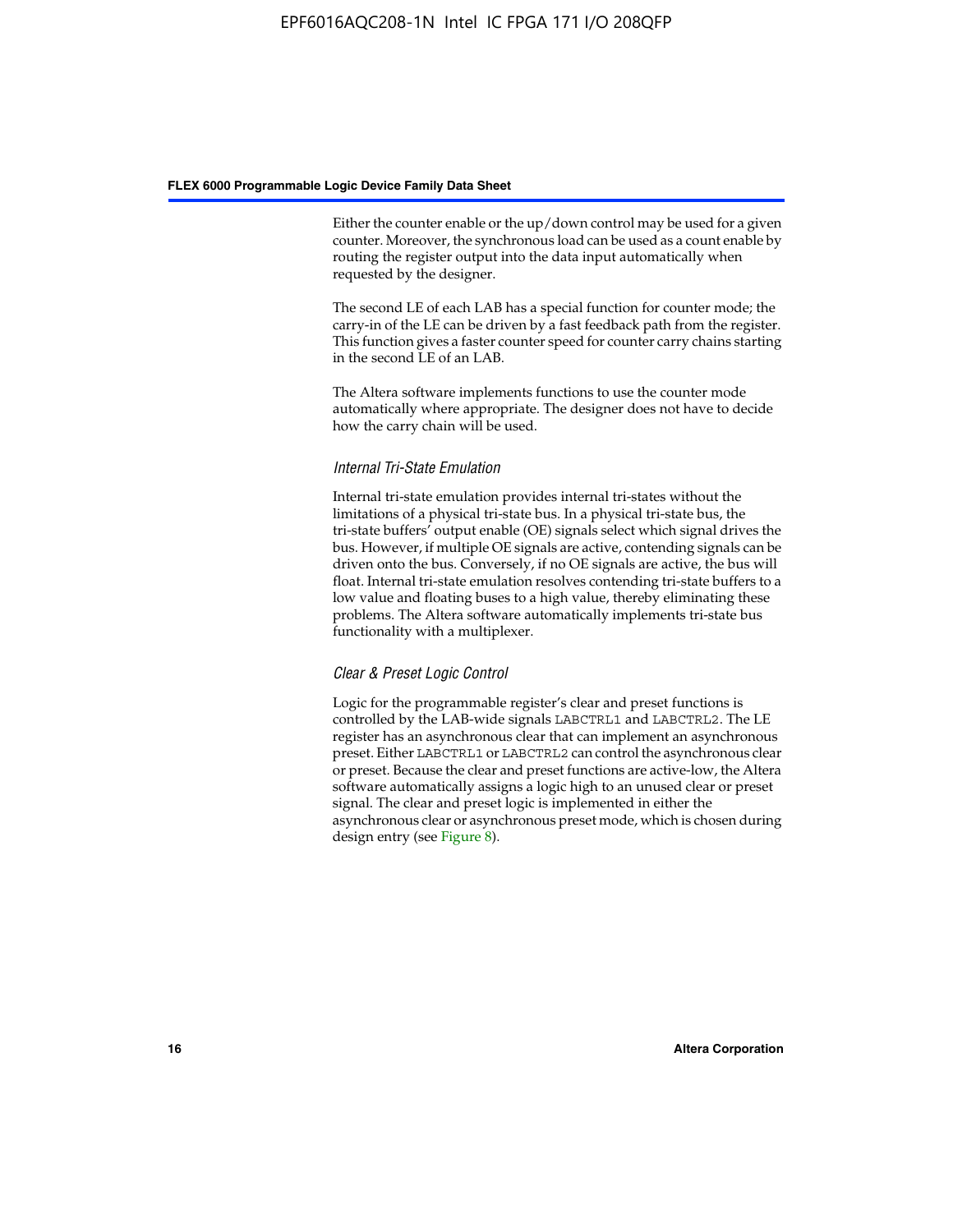

#### **Asynchronous Clear**

The flipflop can be cleared by either LABCTRL1 or LABCTRL2.

#### **Asynchronous Preset**

An asynchronous preset is implemented with an asynchronous clear. The Altera software provides preset control by using the clear and inverting the input and output of the register. Inversion control is available for the inputs to both LEs and IOEs. Therefore, this technique can be used when a register drives logic or drives a pin.

In addition to the two clear and preset modes, FLEX 6000 devices provide a chip-wide reset pin (DEV\_CLRn) that can reset all registers in the device. The option to use this pin is set in the Altera software before compilation. The chip-wide reset overrides all other control signals. Any register with an asynchronous preset will be preset when the chip-wide reset is asserted because of the inversion technique used to implement the asynchronous preset.

The Altera software can use a programmable NOT-gate push-back technique to emulate simultaneous preset and clear or asynchronous load. However, this technique uses an additional three LEs per register.

#### **FastTrack Interconnect**

In the FLEX 6000 OptiFLEX architecture, connections between LEs and device I/O pins are provided by the FastTrack Interconnect, a series of continuous horizontal and vertical routing channels that traverse the device. This global routing structure provides predictable performance, even for complex designs. In contrast, the segmented routing in FPGAs requires switch matrices to connect a variable number of routing paths, increasing the delays between logic resources and reducing performance.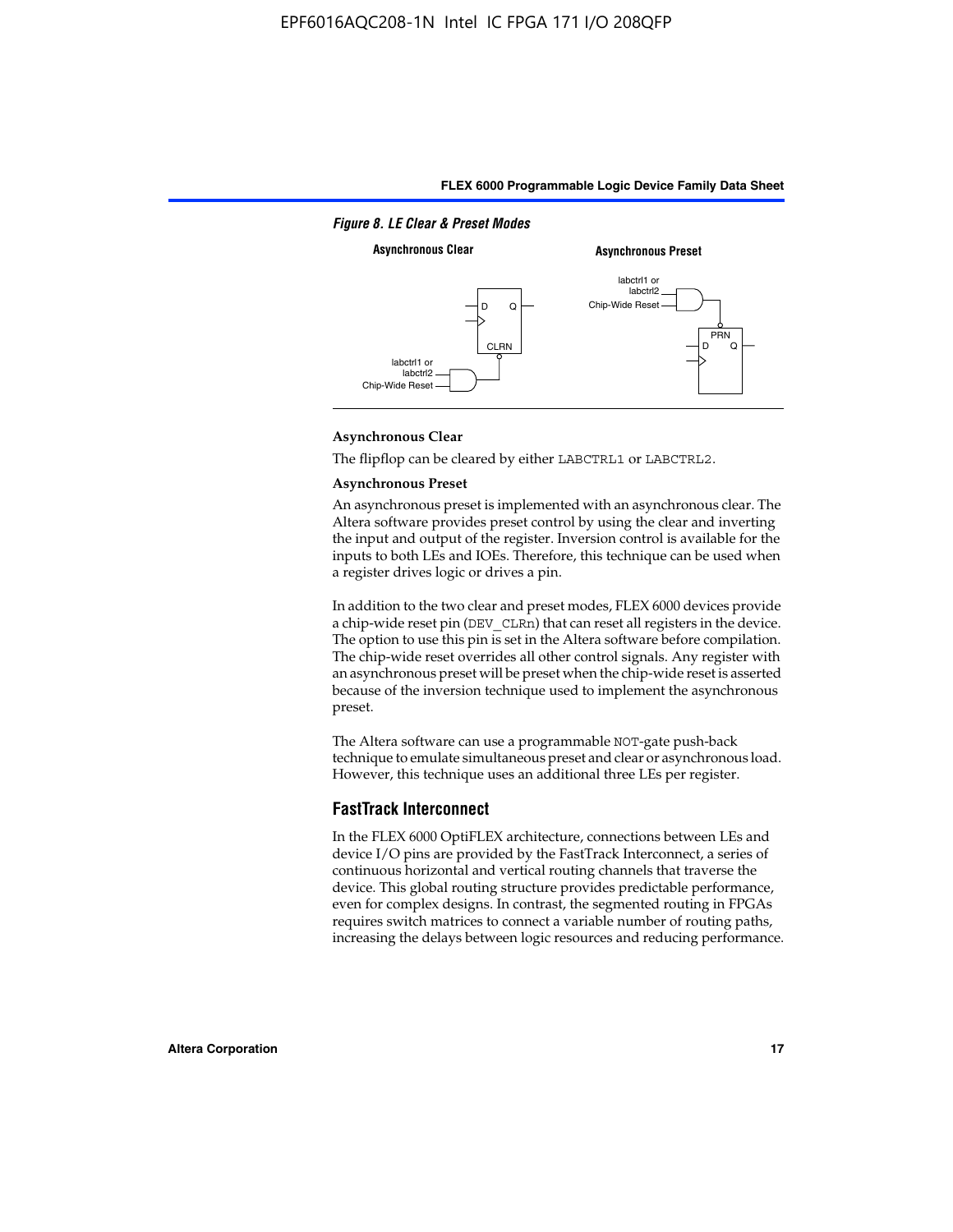The FastTrack Interconnect consists of column and row interconnect channels that span the entire device. Each row of LABs is served by a dedicated row interconnect, which routes signals between LABs in the same row, and also routes signals from I/O pins to LABs. Additionally, the local interconnect routes signals between LEs in the same LAB and in adjacent LABs. The column interconnect routes signals between rows and routes signals from I/O pins to rows.

LEs 1 through 5 of an LAB drive the local interconnect to the right, while LEs 6 through 10 drive the local interconnect to the left. The DATA1 and DATA3 inputs of each LE are driven by the local interconnect to the left; DATA2 and DATA4 are driven by the local interconnect to the right. The local interconnect also routes signals from LEs to I/O pins. Figure 9 shows an overview of the FLEX 6000 interconnect architecture. LEs in the first and last columns have drivers on both sides so that all LEs in the LAB can drive I/O pins via the local interconnect.

*Figure 9. FastTrack Interconnect Architecture*



*Note:*

(1) For EPF6010A, EPF6016, and EPF6016A devices, *n* = 144 channels and *m* = 20 channels; for EPF6024A devices,  $n = 186$  channels and  $m = 30$  channels.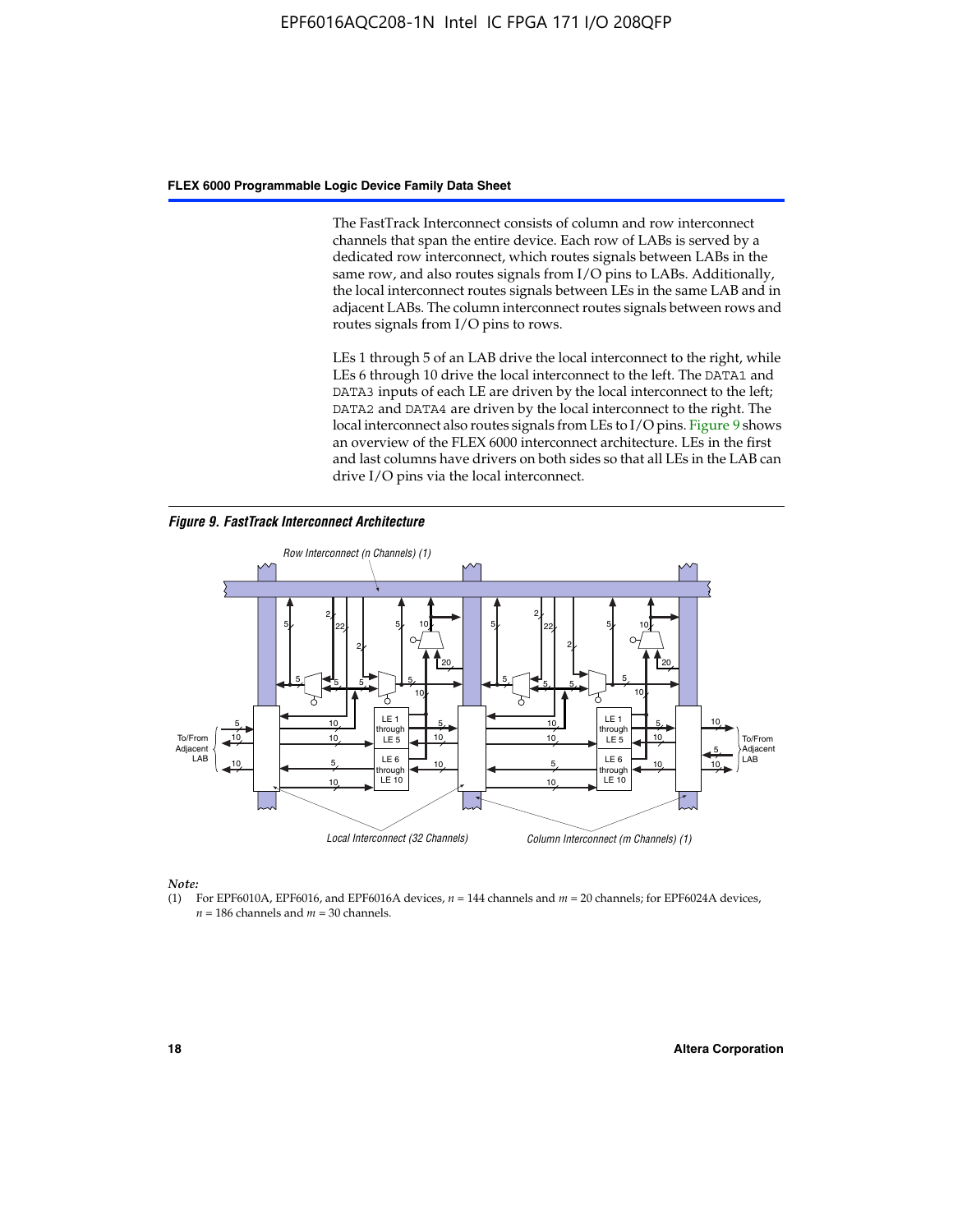A row channel can be driven by an LE or by one of two column channels. These three signals feed a 3-to-1 multiplexer that connects to six specific row channels. Row channels drive into the local interconnect via multiplexers.

Each column of LABs is served by a dedicated column interconnect. The LEs in an LAB can drive the column interconnect. The LEs in an LAB, a column IOE, or a row interconnect can drive the column interconnect. The column interconnect can then drive another row's interconnect to route the signals to other LABs in the device. A signal from the column interconnect must be routed to the row interconnect before it can enter an  $LAB$ 

Each LE has a FastTrack Interconnect output and a local output. The FastTrack interconnect output can drive six row and two column lines directly; the local output drives the local interconnect. Each local interconnect channel driven by an LE can drive four row and two column channels. This feature provides additional flexibility, because each LE can drive any of ten row lines and four column lines.

In addition, LEs can drive global control signals. This feature is useful for distributing internally generated clock, asynchronous clear, and asynchronous preset signals. A pin-driven global signal can also drive data signals, which is useful for high-fan-out data signals.

Each LAB drives two groups of local interconnects, which allows an LE to drive two LABs, or 20 LEs, via the local interconnect. The row-to-local multiplexers are used more efficiently, because the multiplexers can now drive two LABs. Figure 10 shows how an LAB connects to row and column interconnects.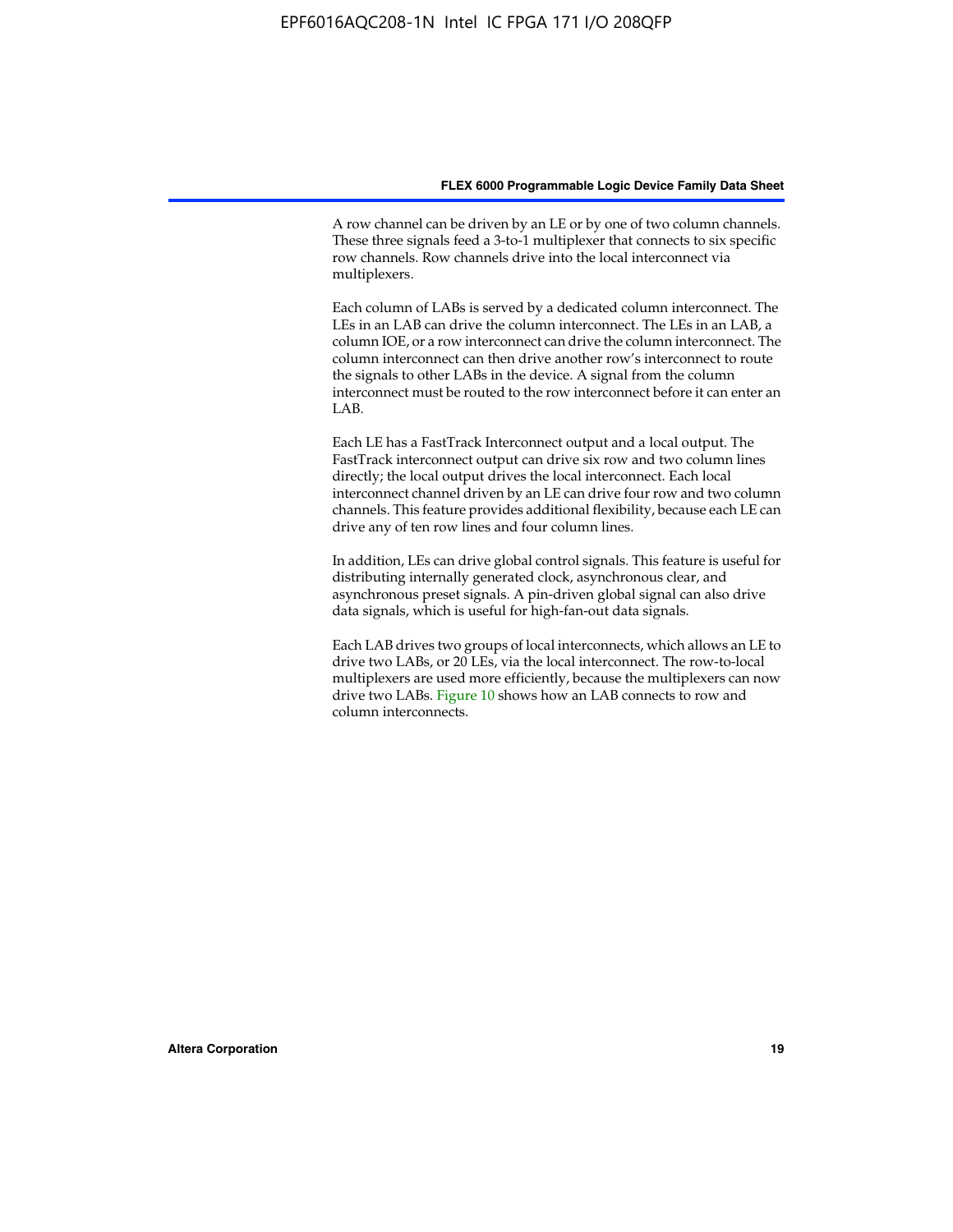*Figure 10. LAB Connections to Row & Column Interconnects*



For improved routability, the row interconnect consists of full-length and half-length channels. The full-length channels connect to all LABs in a row; the half-length channels connect to the LABs in half of the row. In addition to providing a predictable, row-wide interconnect, this architecture provides increased routing resources. Two neighboring LABs can be connected using a half-length channel, which saves the other half of the channel for the other half of the row. One-third of the row channels are half-length channels.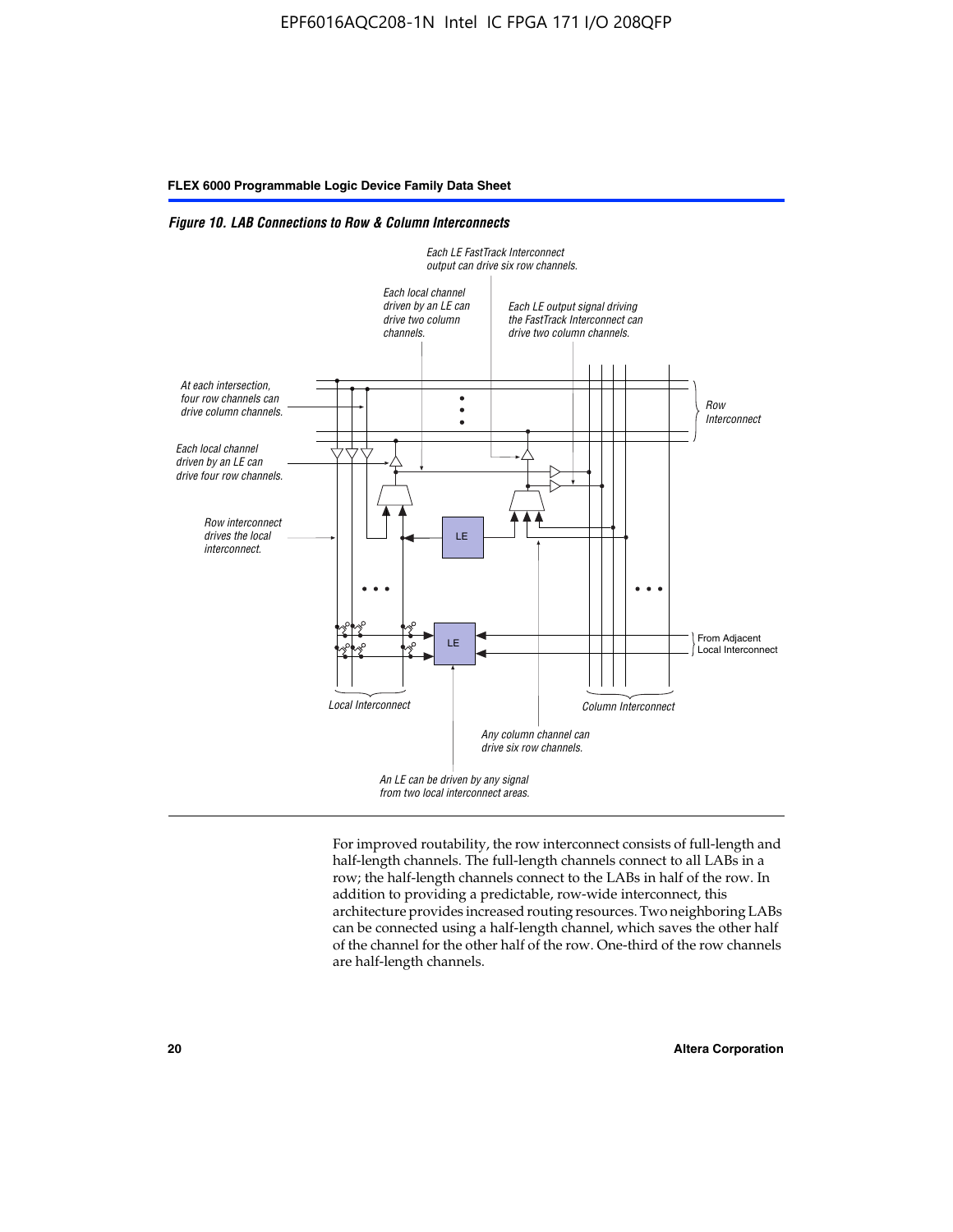| Table 5. FLEX 6000 FastTrack Interconnect Resources |             |                                   |                |                               |  |
|-----------------------------------------------------|-------------|-----------------------------------|----------------|-------------------------------|--|
| <b>Device</b>                                       | <b>Rows</b> | <b>Channels per</b><br><b>Row</b> | <b>Columns</b> | <b>Channels per</b><br>Column |  |
| EPF6010A                                            |             | 144                               | 22             | 20                            |  |
| EPF6016<br>EPF6016A                                 | 6           | 144                               | 22             | 20                            |  |
| EPF6024A                                            |             | 186                               |                | 30                            |  |

Table 5 summarizes the FastTrack Interconnect resources available in each FLEX 6000 device.

In addition to general-purpose I/O pins, FLEX 6000 devices have four dedicated input pins that provide low-skew signal distribution across the device. These four inputs can be used for global clock and asynchronous clear control signals. These signals are available as control signals for all LEs in the device. The dedicated inputs can also be used as generalpurpose data inputs because they can feed the local interconnect of each LAB in the device. Using dedicated inputs to route data signals provides a fast path for high fan-out signals.

The local interconnect from LABs located at either end of two rows can drive a global control signal. For instance, in an EPF6016 device, LABs C1, D1, C22, and D22 can all drive global control signals. When an LE drives a global control signal, the dedicated input pin that drives that signal cannot be used. Any LE in the device can drive a global control signal by driving the FastTrack Interconnect into the appropriate LAB. To minimize delay, however, the Altera software places the driving LE in the appropriate LAB. The LE-driving-global signal feature is optimized for speed for control signals; regular data signals are better routed on the FastTrack Interconnect and do not receive any advantage from being routed on global signals. This LE-driving-global control signal feature is controlled by the designer and is not used automatically by the Altera software. See Figure 11.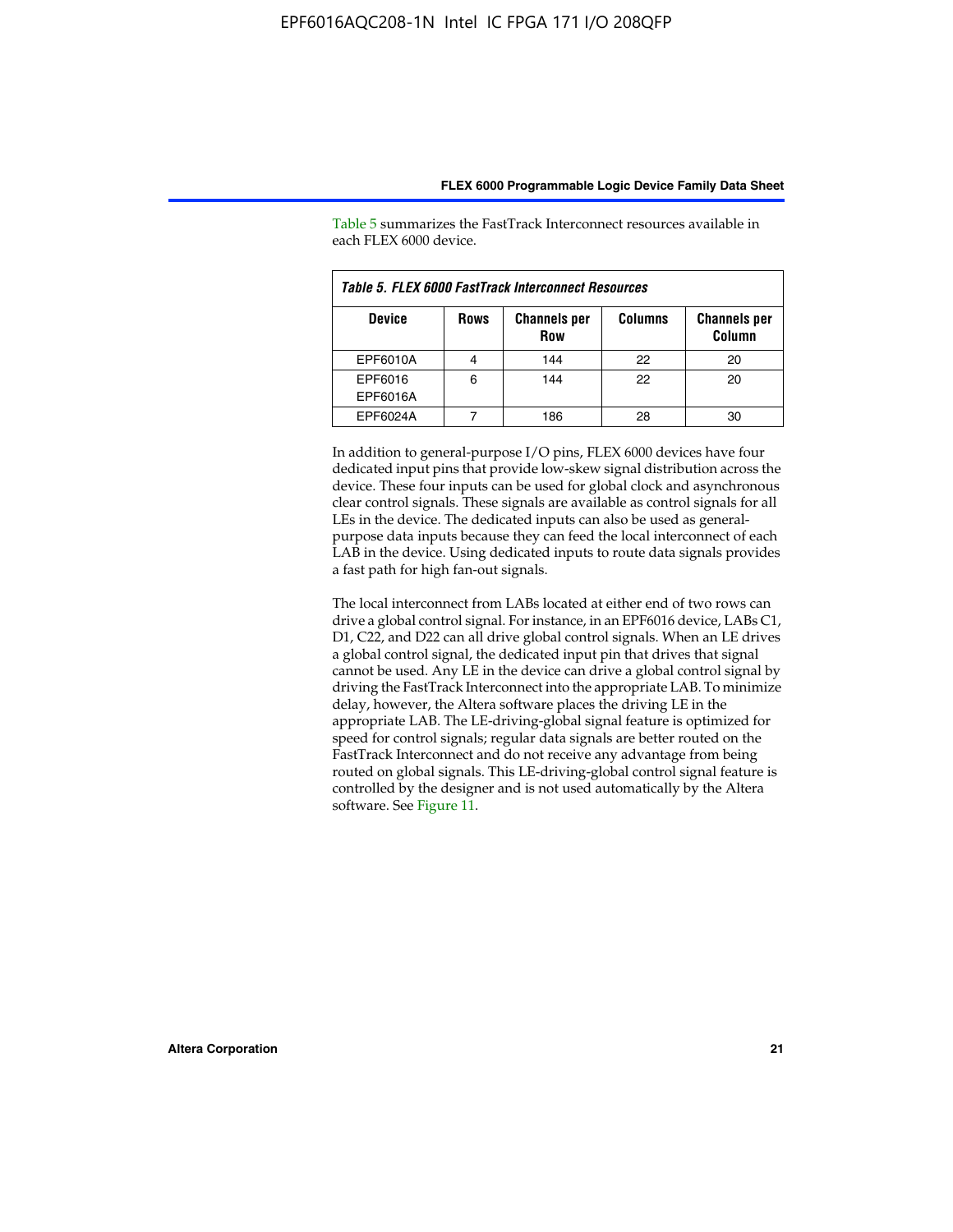

**FLEX 6000 Programmable Logic Device Family Data Sheet**

*Notes:*

- (1) The global clock and clear distribution signals are shown for EPF6016 and EPF6016A devices. In EPF6010A devices, LABs in rows B and C drive global signals. In EPF6024A devices, LABs in rows C and E drive global signals.
- (2) The local interconnect from LABs C1 and D1 can drive two global control signals on the left side.
- (3) Global signals drive into every LAB as clock, asynchronous clear, preset, and data signals.
- (4) The local interconnect from LABs C22 and D22 can drive two global control signals on the right side.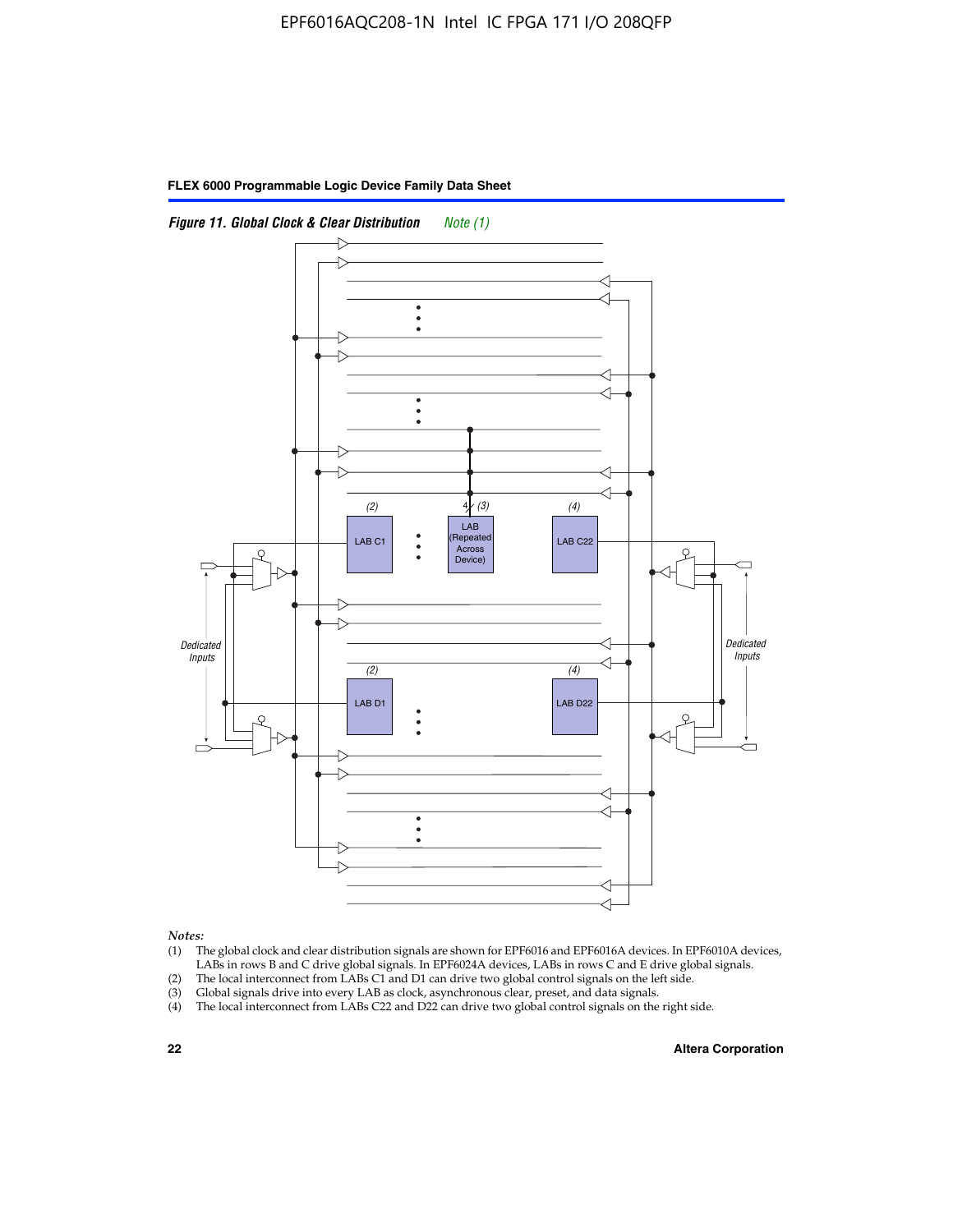#### **I/O Elements**

An IOE contains a bidirectional I/O buffer and a tri-state buffer. IOEs can be used as input, output, or bidirectional pins. An IOE receives its data signals from the adjacent local interconnect, which can be driven by a row or column interconnect (allowing any LE in the device to drive the IOE) or by an adjacent LE (allowing fast clock-to-output delays). A FastFLEX<sup>™</sup> I/O pin is a row or column output pin that receives its data signals from the adjacent local interconnect driven by an adjacent LE. The IOE receives its output enable signal through the same path, allowing individual output enables for every pin and permitting emulation of open-drain buffers. The Altera Compiler uses programmable inversion to invert the data or output enable signals automatically where appropriate. Opendrain emulation is provided by driving the data input low and toggling the OE of each IOE. This emulation is possible because there is one OE per pin.

A chip-wide output enable feature allows the designer to disable all pins of the device by asserting one pin (DEV\_OE). This feature is useful during board debugging or testing.

Figure 12 shows the IOE block diagram.



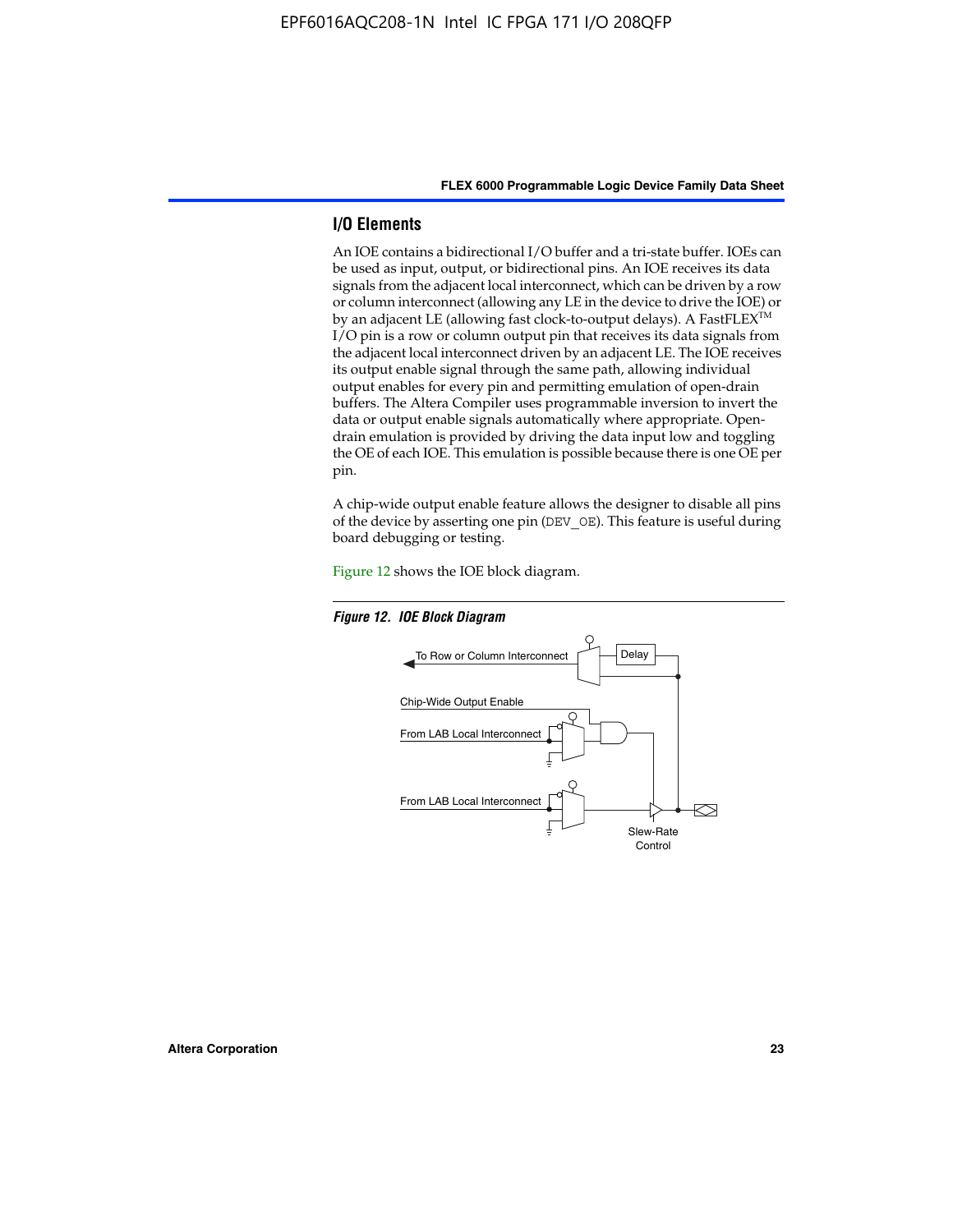Each IOE drives a row or column interconnect when used as an input or bidirectional pin. A row IOE can drive up to six row lines; a column IOE can drive up to two column lines. The input path from the I/O pad to the FastTrack Interconnect has a programmable delay element that can be used to guarantee a zero hold time. Depending on the placement of the IOE relative to what it is driving, the designer may choose to turn on the programmable delay to ensure a zero hold time. Figure 13 shows how an IOE connects to a row interconnect, and Figure 14 shows how an IOE connects to a column interconnect.



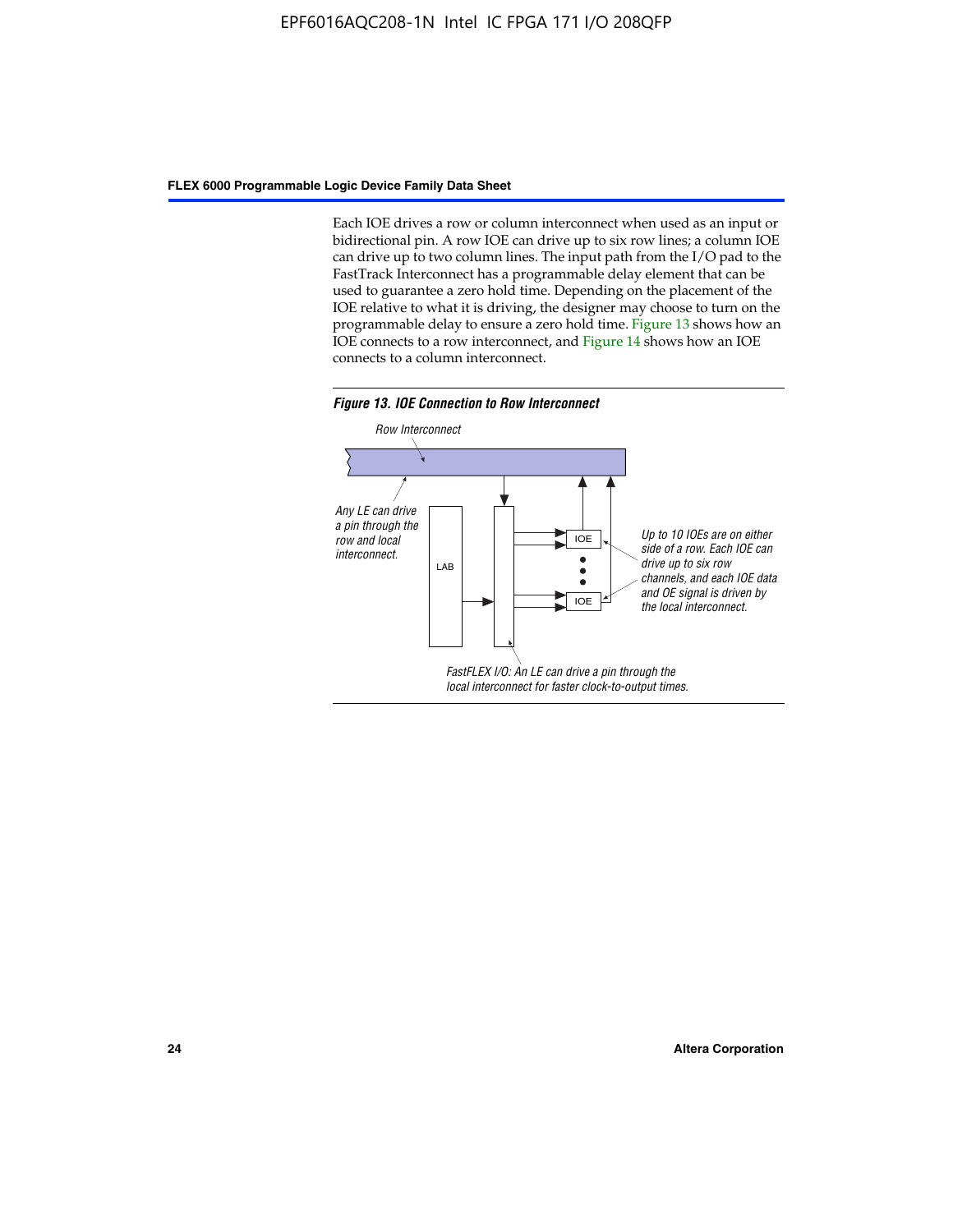



# **SameFrame Pin-Outs**

3.3-V FLEX 6000 devices support the SameFrame pin-out feature for FineLine BGA packages. The SameFrame pin-out feature is the arrangement of balls on FineLine BGA packages such that the lower-ballcount packages form a subset of the higher-ball-count packages. SameFrame pin-outs provide the flexibility to migrate not only from device to device within the same package, but also from one package to another. A given printed circuit board (PCB) layout can support multiple device density/package combinations. For example, a single board layout can support an EPF6016A device in a 100-pin FineLine BGA package or an EPF6024A device in a 256-pin FineLine BGA package.

The Altera software packages provide support to design PCBs with SameFrame pin-out devices. Devices can be defined for present and future use. The Altera software packages generate pin-outs describing how to lay out a board to take advantage of this migration (see Figure 15).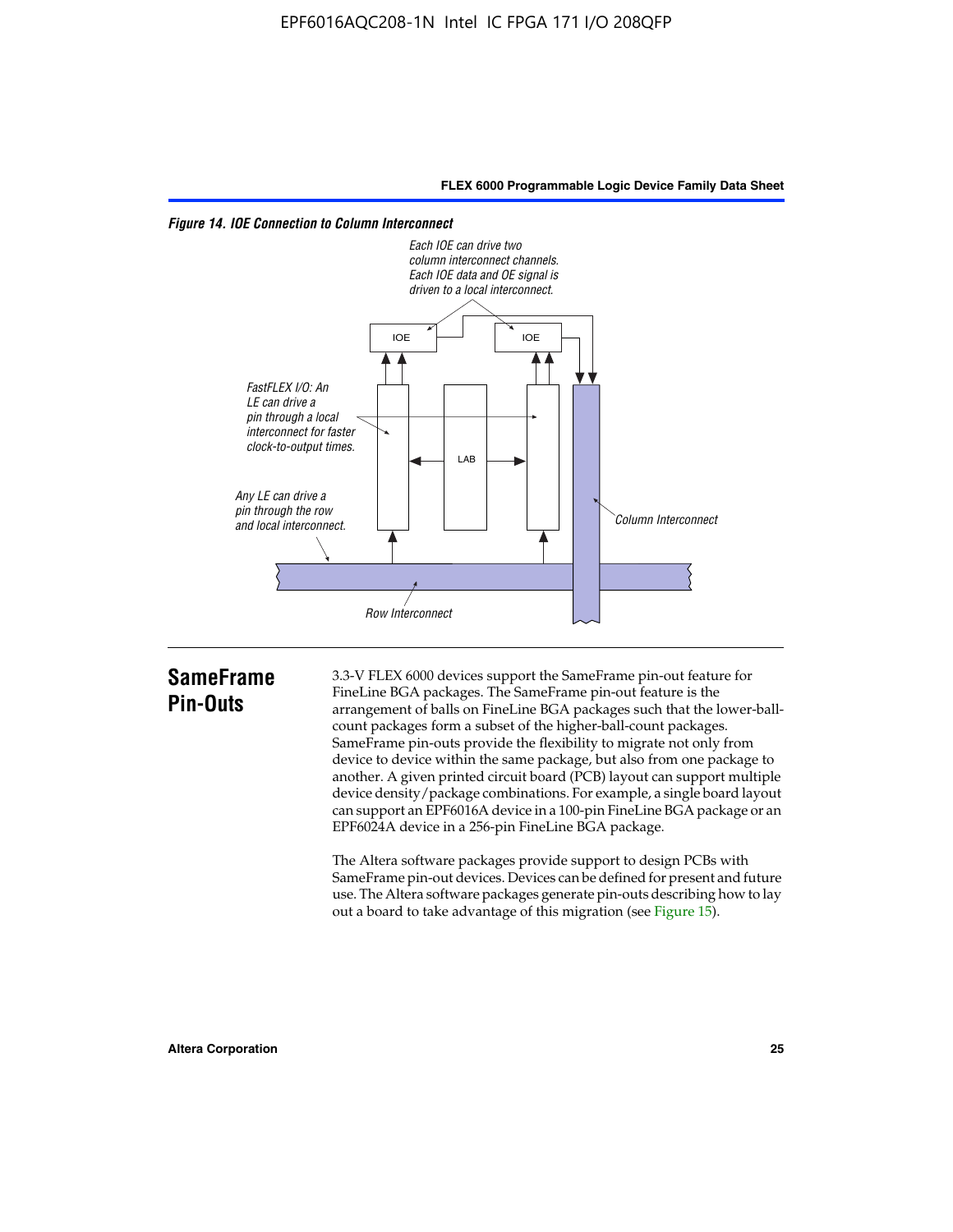

Table 6 lists the 3.3-V FLEX 6000 devices with the SameFrame pin-out feature.

| Table 6, 3.3-V FLEX 6000 Devices with SameFrame Pin-Outs |                             |                      |  |  |  |
|----------------------------------------------------------|-----------------------------|----------------------|--|--|--|
| <b>Device</b>                                            | <b>100-Pin FineLine BGA</b> | 256-Pin FineLine BGA |  |  |  |
| EPF6016A                                                 |                             |                      |  |  |  |
| EPF6024A                                                 |                             |                      |  |  |  |

# **Output Configuration**

This section discusses slew-rate control, the MultiVolt I/O interface, power sequencing, and hot-socketing for FLEX 6000 devices.

#### **Slew-Rate Control**

The output buffer in each IOE has an adjustable output slew-rate that can be configured for low-noise or high-speed performance. A slower slew-rate reduces system noise and adds a maximum delay of 6.8 ns. The fast slew-rate should be used for speed-critical outputs in systems that are adequately protected against noise. Designers can specify the slew-rate on a pin-by-pin basis during design entry or assign a default slew rate to all pins on a device-wide basis. The slew-rate setting affects only the falling edge of the output.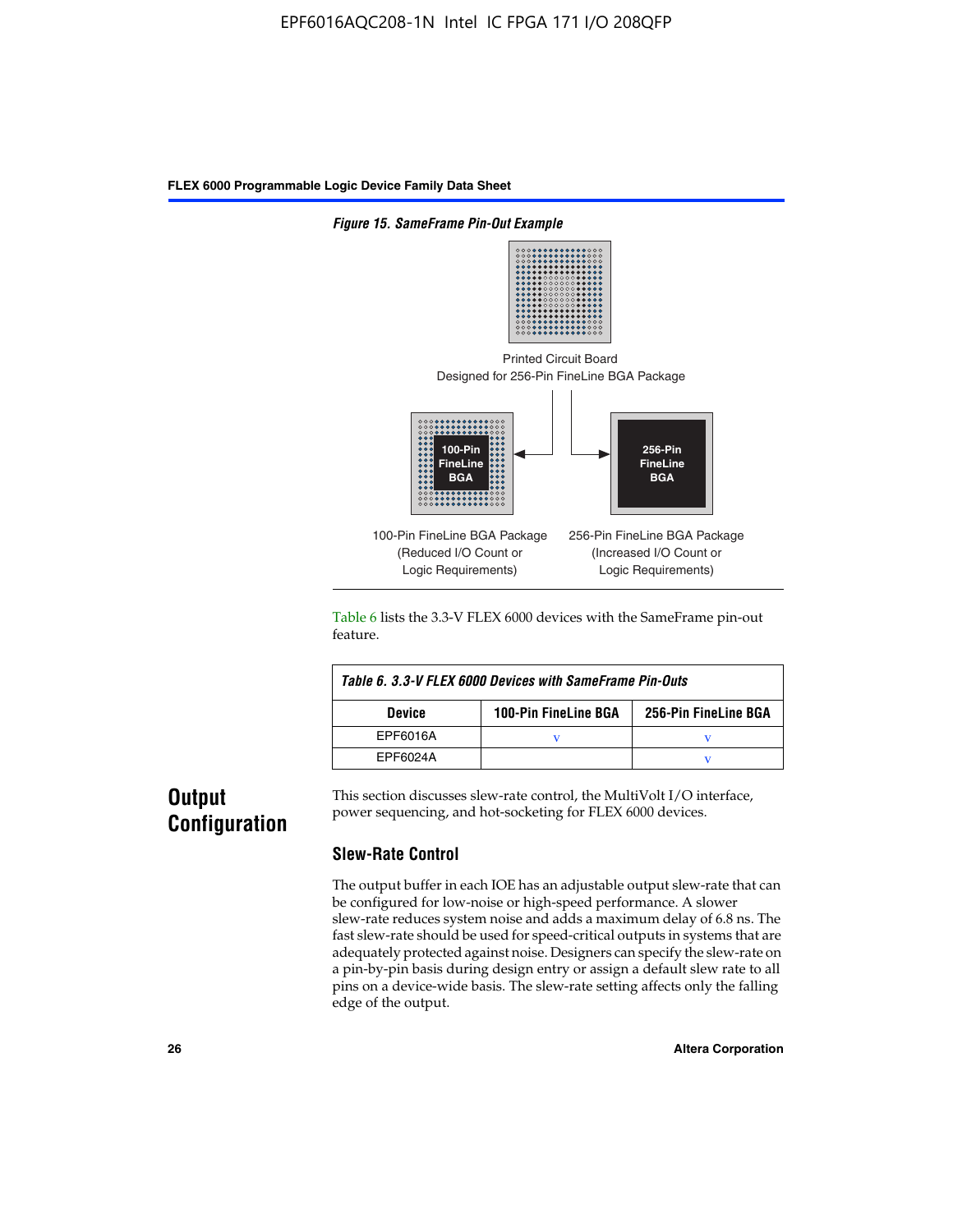#### **MultiVolt I/O Interface**

The FLEX 6000 device architecture supports the MultiVolt I/O interface feature, which allows FLEX 6000 devices to interface with systems of differing supply voltages. The EPF6016 device can be set for 3.3-V or 5.0-V I/O pin operation. This device has one set of  $V_{CC}$  pins for internal operation and input buffers (VCCINT), and another set for output drivers (VCCIO).

The VCCINT pins on 5.0-V FLEX 6000 devices must always be connected to a 5.0-V power supply. With a 5.0-V  $V_{\text{CCINT}}$  level, input voltages are at TTL levels and are therefore compatible with 3.3-V and 5.0-V inputs.

The VCCIO pins on 5.0-V FLEX 6000 devices can be connected to either a 3.3-V or 5.0-V power supply, depending on the output requirements. When the VCCIO pins are connected to a 5.0-V power supply, the output levels are compatible with 5.0-V systems. When the VCCIO pins are connected to a 3.3-V power supply, the output high is 3.3 V and is therefore compatible with 3.3-V or 5.0-V systems. Devices operating with V<sub>CCIO</sub> levels lower than 4.75 V incur a nominally greater timing delay of *tOD2* instead of *tOD1*.

On 3.3-V FLEX 6000 devices, the VCCINT pins must be connected to a 3.3-V power supply. Additionally, 3.3-V FLEX 6000A devices can interface with 2.5-V, 3.3-V, or 5.0-V systems when the VCCIO pins are tied to 2.5 V. The output can drive 2.5-V systems, and the inputs can be driven by 2.5- V, 3.3-V, or 5.0-V systems. When the VCCIO pins are tied to 3.3 V, the output can drive 3.3-V or 5.0-V systems. MultiVolt I/Os are not supported on 100-pin TQFP or 100-pin FineLine BGA packages.

| Table 7. FLEX 6000 MultiVolt I/O Support |                   |     |                  |              |                          |             |     |
|------------------------------------------|-------------------|-----|------------------|--------------|--------------------------|-------------|-----|
| <b>V<sub>CCINT</sub></b>                 | V <sub>CCIO</sub> |     | Input Signal (V) |              | <b>Output Signal (V)</b> |             |     |
| (V)                                      | (V)               | 2.5 | 3.3              | 5.0          | 2.5                      | 3.3         | 5.0 |
| 3.3                                      | 2.5               | v   | V                | V            | v                        |             |     |
| 3.3                                      | 3.3               | v   | v                | v            | V(1)                     |             | v   |
| 5.0                                      | 3.3               |     | $\mathbf{V}$     | $\mathbf{V}$ |                          | $\mathbf v$ | v   |
| 5.0                                      | 5.0               |     | v                | v            |                          |             | v   |

Table 7 describes FLEX 6000 MultiVolt I/O support.

*Note:*

(1) When  $V_{\text{CCIO}} = 3.3 \text{ V}$ , a FLEX 6000 device can drive a 2.5-V device that has 3.3-V tolerant inputs.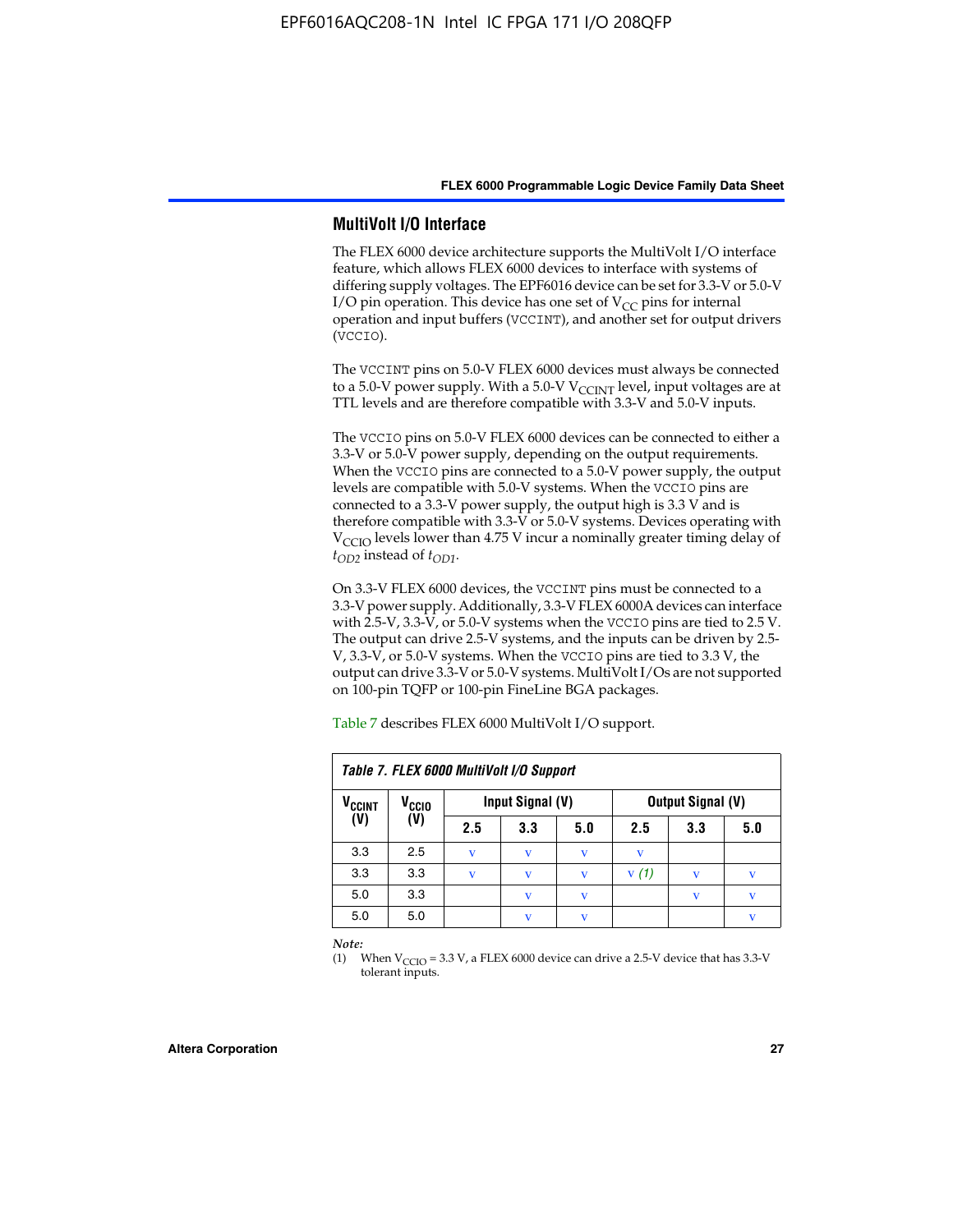Open-drain output pins on 5.0-V or 3.3-V FLEX 6000 devices (with a pullup resistor to the 5.0-V supply) can drive 5.0-V CMOS input pins that require a  $V_{IH}$  of 3.5 V. When the open-drain pin is active, it will drive low. When the pin is inactive, the trace will be pulled up to 5.0 V by the resistor. The open-drain pin will only drive low or tri-state; it will never drive high. The rise time is dependent on the value of the pull-up resistor and load impedance. The I<sub>OL</sub> current specification should be considered when selecting a pull-up resistor.

Output pins on 5.0-V FLEX 6000 devices with  $V_{\text{CCIO}} = 3.3$  V or 5.0 V (with a pull-up resistor to the 5.0-V supply) can also drive 5.0-V CMOS input pins. In this case, the pull-up transistor will turn off when the pin voltage exceeds 3.3 V. Therefore, the pin does not have to be open-drain.

#### **Power Sequencing & Hot-Socketing**

Because FLEX 6000 family devices can be used in a mixed-voltage environment, they have been designed specifically to tolerate any possible power-up sequence. The  $V_{\text{CCIO}}$  and  $V_{\text{CCINT}}$  power planes can be powered in any order.

Signals can be driven into 3.3-V FLEX 6000 devices before and during power up without damaging the device. Additionally, FLEX 6000 devices do not drive out during power up. Once operating conditions are reached, FLEX 6000 devices operate as specified by the user.

**IEEE Std. 1149.1 (JTAG) Boundary-Scan Support**

All FLEX 6000 devices provide JTAG BST circuitry that comply with the IEEE Std. 1149.1-1990 specification. Table 8 shows JTAG instructions for FLEX 6000 devices. JTAG BST can be performed before or after configuration, but not during configuration (except when you disable JTAG support in user mode).

1 See *[A](http://www.altera.com/literature/an/an039.pdf)pplication Note 39 (IEEE 1149.1 (JTAG) Boundary-Scan Testing in Altera Devices)* for more information on JTAG BST circuitry.

| Table 8. FLEX 6000 JTAG Instructions |                                                                                                                                                                                                      |  |  |  |  |
|--------------------------------------|------------------------------------------------------------------------------------------------------------------------------------------------------------------------------------------------------|--|--|--|--|
| <b>JTAG Instruction</b>              | <b>Description</b>                                                                                                                                                                                   |  |  |  |  |
| SAMPLE/PRELOAD                       | Allows a snapshot of the signals at the device pins to be captured and examined during<br>normal device operation, and permits an initial data pattern to be output at the device pins.              |  |  |  |  |
| <b>EXTEST</b>                        | Allows the external circuitry and board-level interconnections to be tested by forcing a test<br>pattern at the output pins and capturing test result at the input pins.                             |  |  |  |  |
| <b>BYPASS</b>                        | Places the 1-bit bypass register between the TDI and TDO pins, which allows the BST<br>data to pass synchronously through the selected device to adjacent devices during<br>normal device operation. |  |  |  |  |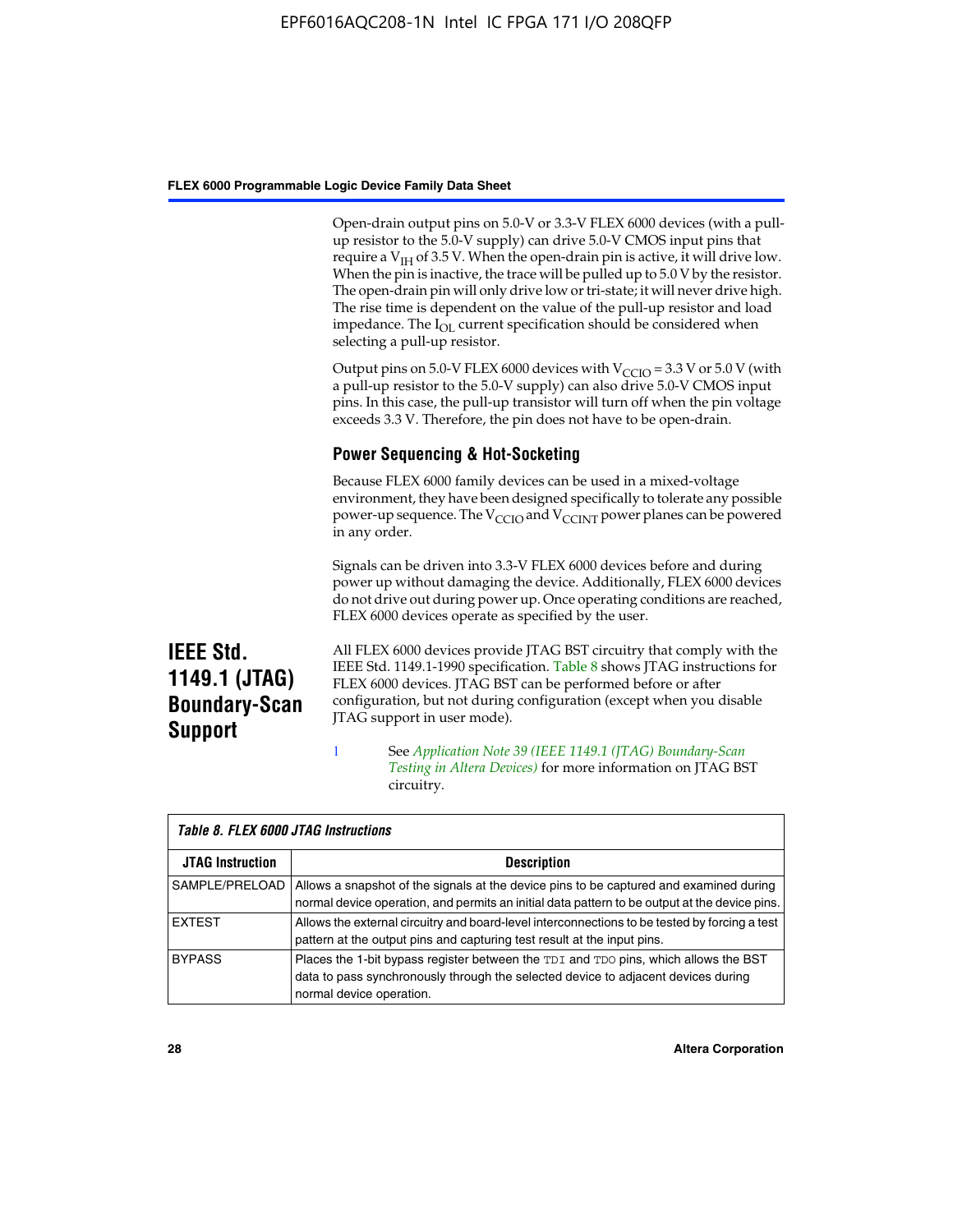The instruction register length for FLEX 6000 devices is three bits. Table 9 shows the boundary-scan register length for FLEX 6000 devices.

| Table 9. FLEX 6000 Device Boundary-Scan Register Length |                                      |  |  |  |
|---------------------------------------------------------|--------------------------------------|--|--|--|
| <b>Device</b>                                           | <b>Boundary-Scan Register Length</b> |  |  |  |
| EPF6010A                                                | 522                                  |  |  |  |
| EPF6016                                                 | 621                                  |  |  |  |
| EPF6016A                                                | 522                                  |  |  |  |
| EPF6024A                                                | 666                                  |  |  |  |

FLEX 6000 devices include a weak pull-up on JTAG pins.

f See *[Application Note 39 \(IEEE 1149.1 \(JTAG\) Boundary-Scan Testing in Altera](http://www.altera.com/literature/an/an039.pdf)  [Devices\)](http://www.altera.com/literature/an/an039.pdf)* for more information.

Figure 16 shows the timing requirements for the JTAG signals.

#### *Figure 16. JTAG Waveforms*



Table 10 shows the JTAG timing parameters and values for FLEX 6000 devices.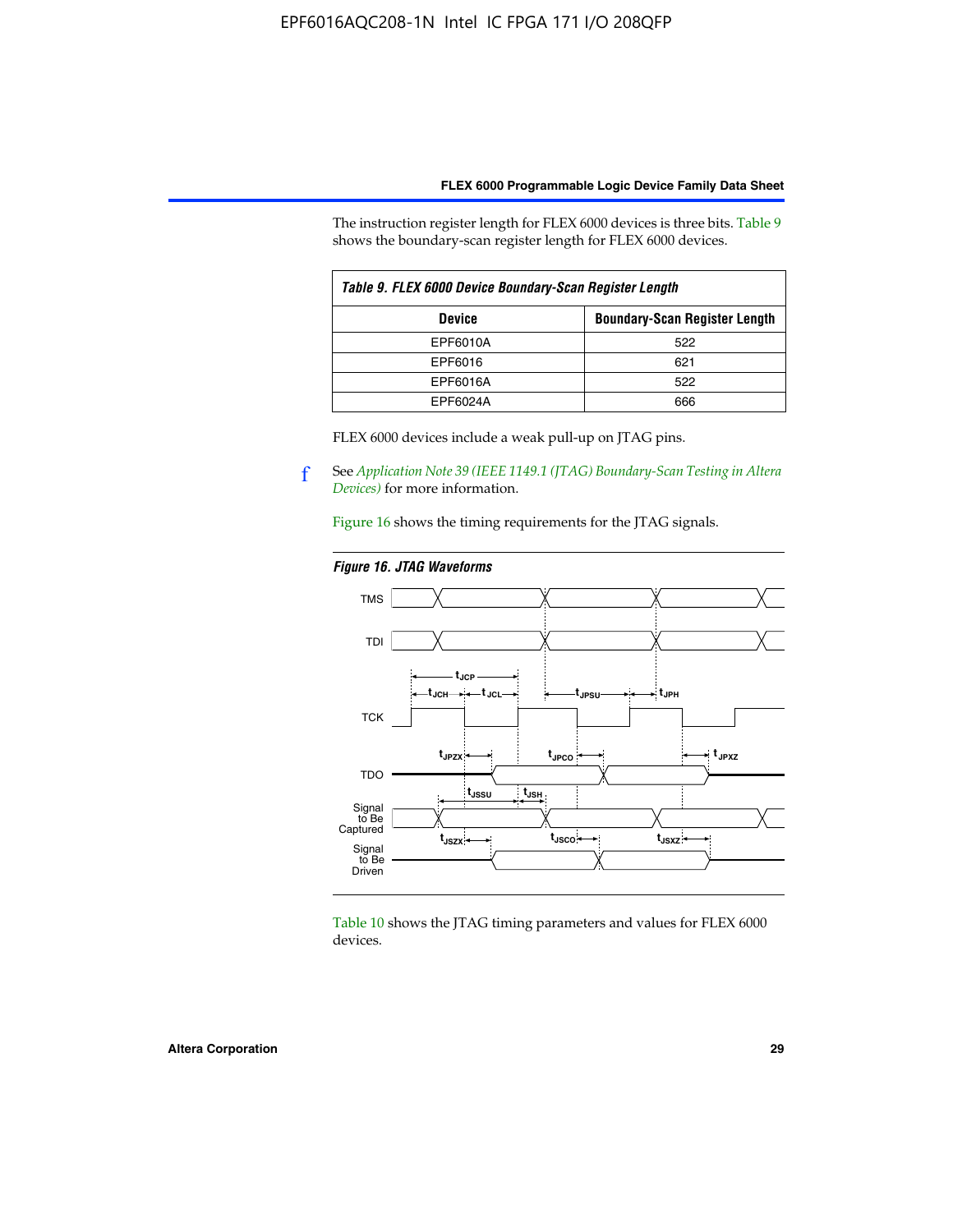|                   | Table 10. JTAG Timing Parameters & Values         |     |     |      |  |  |  |  |  |  |  |
|-------------------|---------------------------------------------------|-----|-----|------|--|--|--|--|--|--|--|
| Symbol            | Parameter                                         | Min | Max | Unit |  |  |  |  |  |  |  |
| t <sub>JCP</sub>  | <b>TCK clock period</b>                           | 100 |     | ns   |  |  |  |  |  |  |  |
| t <sub>JCH</sub>  | TCK clock high time                               | 50  |     | ns   |  |  |  |  |  |  |  |
| t <sub>JCL</sub>  | <b>TCK clock low time</b>                         | 50  |     | ns   |  |  |  |  |  |  |  |
| tjpsu             | JTAG port setup time                              | 20  |     | ns   |  |  |  |  |  |  |  |
| t <sub>JPH</sub>  | JTAG port hold time                               | 45  |     | ns   |  |  |  |  |  |  |  |
| <sup>t</sup> JPCO | JTAG port clock-to-output                         |     | 25  | ns   |  |  |  |  |  |  |  |
| t <sub>JPZX</sub> | JTAG port high impedance to valid output          |     | 25  | ns   |  |  |  |  |  |  |  |
| t <sub>JPXZ</sub> | JTAG port valid output to high impedance          |     | 25  | ns   |  |  |  |  |  |  |  |
| tjssu             | Capture register setup time                       | 20  |     | ns   |  |  |  |  |  |  |  |
| t <sub>JSH</sub>  | Capture register hold time                        | 45  |     | ns   |  |  |  |  |  |  |  |
| tjsco             | Update register clock-to-output                   |     | 35  | ns   |  |  |  |  |  |  |  |
| t <sub>JSZX</sub> | Update register high impedance to valid<br>output |     | 35  | ns   |  |  |  |  |  |  |  |
| t <sub>JSXZ</sub> | Update register valid output to high<br>impedance |     | 35  | ns   |  |  |  |  |  |  |  |

**Generic Testing** Each FLEX 6000 device is functionally tested. Complete testing of each configurable SRAM bit and all logic functionality ensures 100% configuration yield. AC test measurements for FLEX 6000 devices are made under conditions equivalent to those shown in Figure 17. Multiple test patterns can be used to configure devices during all stages of the production flow.

#### *Figure 17. AC Test Conditions*

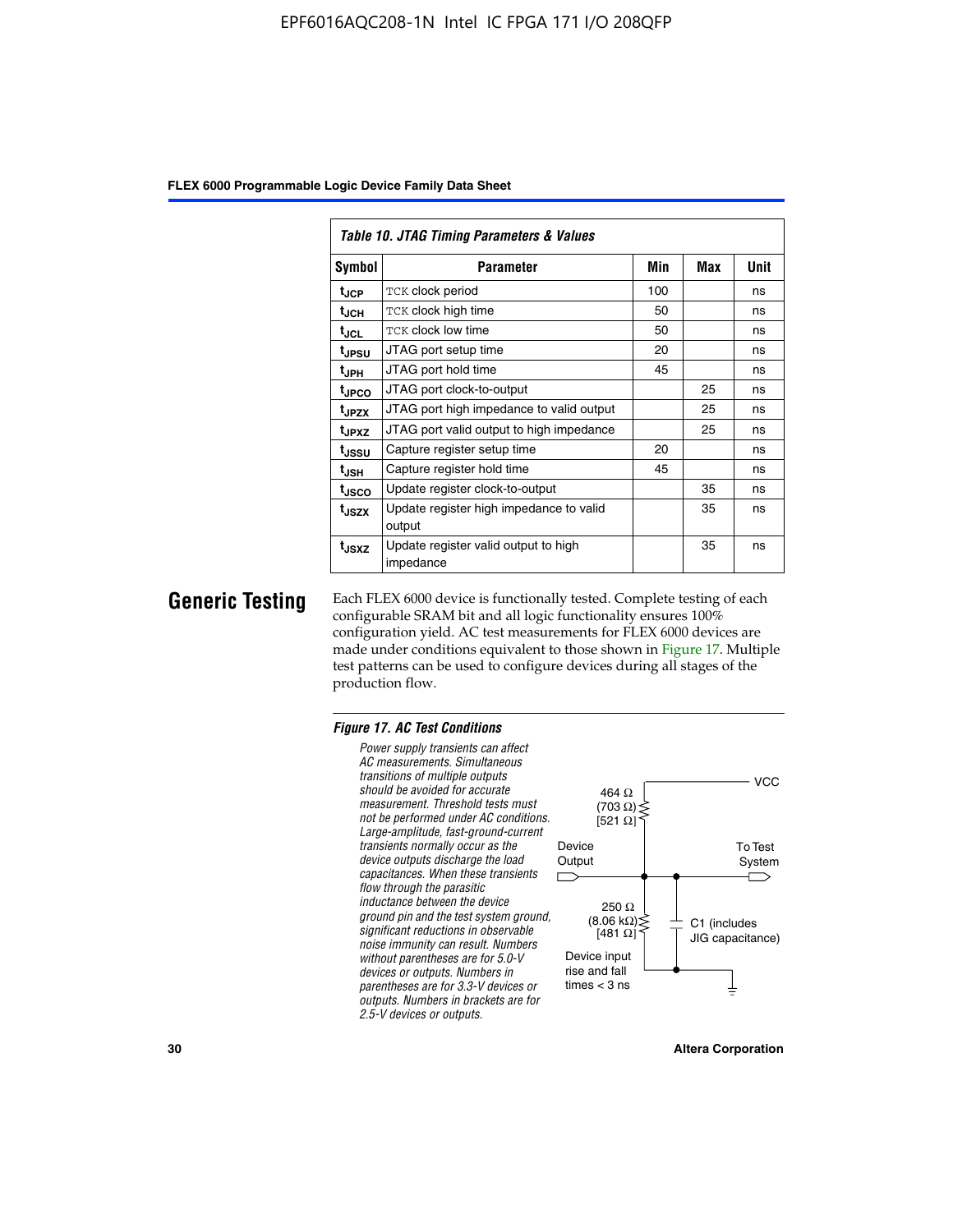#### **Operating Conditions** Tables 11 through 18 provide information on absolute maximum ratings, recommended operating conditions, operating conditions, and capacitance for 5.0-V and 3.3-V FLEX 6000 devices.

| Table 11. FLEX 6000 5.0-V Device Absolute Maximum Ratings<br><i>Note</i> $(1)$ |                                       |                              |        |     |              |  |  |  |  |
|--------------------------------------------------------------------------------|---------------------------------------|------------------------------|--------|-----|--------------|--|--|--|--|
| Symbol                                                                         | <b>Conditions</b><br><b>Parameter</b> |                              | Min    | Max | <b>Unit</b>  |  |  |  |  |
| $V_{CC}$                                                                       | Supply voltage                        | With respect to ground (2)   | $-2.0$ | 7.0 | v            |  |  |  |  |
| $V_1$                                                                          | DC input voltage                      |                              | $-2.0$ | 7.0 | ν            |  |  |  |  |
| $I_{OUT}$                                                                      | DC output current, per pin            |                              | $-25$  | 25  | mA           |  |  |  |  |
| $T_{\rm STG}$                                                                  | Storage temperature                   | No bias                      | $-65$  | 150 | ° C          |  |  |  |  |
| $T_{\sf AMB}$                                                                  | Ambient temperature                   | Under bias                   | $-65$  | 135 | $^{\circ}$ C |  |  |  |  |
| $T_{J}$                                                                        | Junction temperature                  | PQFP, TQFP, and BGA packages |        | 135 | ° C          |  |  |  |  |

| Table 12. FLEX 6000 5.0-V Device Recommended Operating Conditions |                                                        |                    |             |                          |              |  |  |  |  |
|-------------------------------------------------------------------|--------------------------------------------------------|--------------------|-------------|--------------------------|--------------|--|--|--|--|
| Symbol                                                            | <b>Parameter</b>                                       | <b>Conditions</b>  | Min         | Max                      | Unit         |  |  |  |  |
| <b>V<sub>CCINT</sub></b>                                          | Supply voltage for internal logic<br>and input buffers | (3), (4)           | 4.75 (4.50) | 5.25(5.50)               | v            |  |  |  |  |
| V <sub>CCIO</sub>                                                 | Supply voltage for output buffers,<br>5.0-V operation  | (3), (4)           | 4.75 (4.50) | 5.25(5.50)               | v            |  |  |  |  |
|                                                                   | Supply voltage for output buffers,<br>3.3-V operation  | (3), (4)           | 3.00(3.00)  | 3.60(3.60)               | v            |  |  |  |  |
| $V_{1}$                                                           | Input voltage                                          |                    | $-0.5$      | $V_{\text{CCINT}} + 0.5$ | v            |  |  |  |  |
| $V_{\rm O}$                                                       | Output voltage                                         |                    | $\Omega$    | $V_{\text{CCIO}}$        | v            |  |  |  |  |
| $T_{\rm J}$                                                       | Operating temperature                                  | For commercial use | 0           | 85                       | $^{\circ}$ C |  |  |  |  |
|                                                                   |                                                        | For industrial use | $-40$       | 100                      | $^{\circ}$ C |  |  |  |  |
| $t_{R}$                                                           | Input rise time                                        |                    |             | 40                       | ns           |  |  |  |  |
| t <sub>F</sub>                                                    | Input fall time                                        |                    |             | 40                       | ns           |  |  |  |  |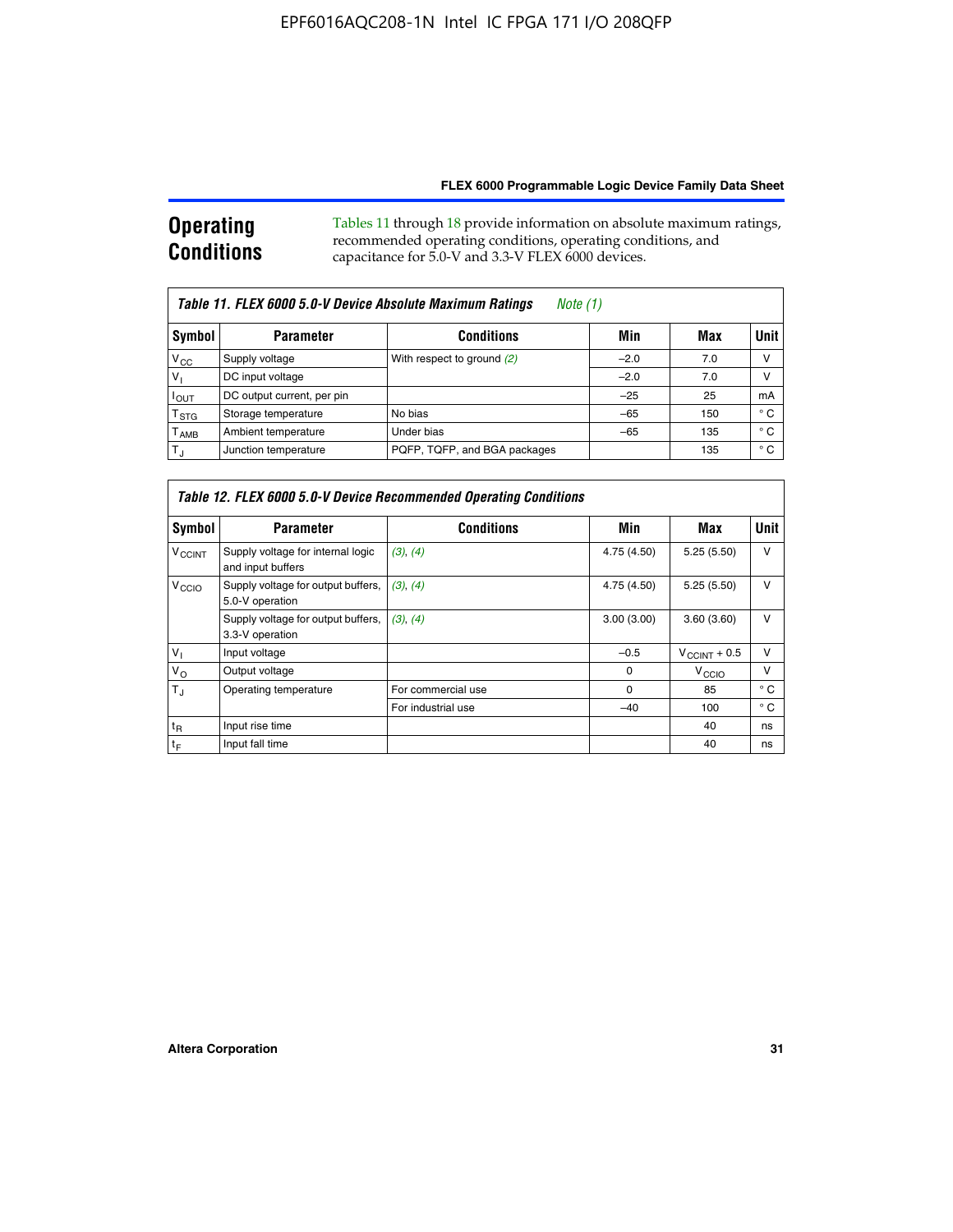#### EPF6016AQC208-1N Intel IC FPGA 171 I/O 208QFP

|  |  |  | FLEX 6000 Programmable Logic Device Family Data Sheet |  |  |  |
|--|--|--|-------------------------------------------------------|--|--|--|
|--|--|--|-------------------------------------------------------|--|--|--|

| Table 13. FLEX 6000 5.0-V Device DC Operating Conditions<br><i>Notes</i> $(5)$ , $(6)$ |                                                                            |                                                                              |                         |     |                       |              |  |  |  |
|----------------------------------------------------------------------------------------|----------------------------------------------------------------------------|------------------------------------------------------------------------------|-------------------------|-----|-----------------------|--------------|--|--|--|
| Symbol                                                                                 | <b>Parameter</b>                                                           | Conditions                                                                   | Min                     | Typ | Max                   | Unit         |  |  |  |
| V <sub>IH</sub>                                                                        | High-level input voltage                                                   |                                                                              | 2.0                     |     | $V_{\rm CCINT}$ + 0.5 | $\vee$       |  |  |  |
| $V_{IL}$                                                                               | Low-level input voltage                                                    |                                                                              | $-0.5$                  |     | 0.8                   | $\vee$       |  |  |  |
| $V_{OH}$                                                                               | 5.0-V high-level TTL output<br>voltage                                     | $I_{OH} = -8$ mA DC, $V_{CGIO} = 4.75$ V (7)                                 | 2.4                     |     |                       | $\vee$       |  |  |  |
|                                                                                        | 3.3-V high-level TTL output<br>voltage                                     | $I_{\text{OH}} = -8 \text{ mA DC}$ , $V_{\text{CClO}} = 3.00 \text{ V}$ (7)  | 2.4                     |     |                       | V            |  |  |  |
|                                                                                        | 3.3-V high-level CMOS output<br>voltage                                    | $I_{OH} = -0.1$ mA DC, $V_{CCIO} = 3.00$ V (7)                               | $V_{\text{CCIO}} - 0.2$ |     |                       | V            |  |  |  |
| $V_{OL}$                                                                               | 5.0-V low-level TTL output<br>voltage                                      | $I_{\text{OI}} = 8 \text{ mA DC}$ , $V_{\text{CCl}} = 4.75 \text{ V}$ (8)    |                         |     | 0.45                  | $\vee$       |  |  |  |
|                                                                                        | 3.3-V low-level TTL output<br>voltage                                      | $I_{OL}$ = 8 mA DC, V <sub>CCIO</sub> = 3.00 V (8)                           |                         |     | 0.45                  | $\mathsf{V}$ |  |  |  |
|                                                                                        | 3.3-V low-level CMOS output<br>voltage                                     | $I_{\text{OI}} = 0.1 \text{ mA DC}$ , $V_{\text{CCIO}} = 3.00 \text{ V}$ (8) |                         |     | 0.2                   | $\vee$       |  |  |  |
|                                                                                        | Input pin leakage current                                                  | $V_1 = V_{CC}$ or ground (8)                                                 | $-10$                   |     | 10                    | μA           |  |  |  |
| $I_{OZ}$                                                                               | Tri-stated I/O pin leakage current $V_{\Omega} = V_{\Omega}$ or ground (8) |                                                                              | $-40$                   |     | 40                    | μA           |  |  |  |
| ICCO                                                                                   | V <sub>CC</sub> supply current (standby)                                   | $V_1$ = ground, no load                                                      |                         | 0.5 | 5                     | mA           |  |  |  |

| Table 14. FLEX 6000 5.0-V Device Capacitance<br>Note (9) |                                                                    |                                |     |     |             |  |  |  |
|----------------------------------------------------------|--------------------------------------------------------------------|--------------------------------|-----|-----|-------------|--|--|--|
| Symbol                                                   | <b>Parameter</b>                                                   | <b>Conditions</b>              | Min | Max | <b>Unit</b> |  |  |  |
| $C_{IN}$                                                 | Input capacitance for I/O pin                                      | $V_{IN} = 0 V$ , f = 1.0 MHz   |     | 8   | pF          |  |  |  |
| $C_{\text{INCLK}}$                                       | Input capacitance for dedicated input $V_{IN} = 0 V$ , f = 1.0 MHz |                                |     | 12  | pF          |  |  |  |
| $C_{OUT}$                                                | Output capacitance                                                 | $V_{OIII} = 0 V$ , f = 1.0 MHz |     | 8   | pF          |  |  |  |

*Notes to tables:*

- (3) Numbers in parentheses are for industrial-temperature-range devices.
- (4) Maximum  $V_{CC}$  rise time to 100 ms.  $V_{CC}$  must rise monotonically.
- 
- (5) Typical values are for T<sub>A</sub> = 25° C and V<sub>CC</sub> = 5.0 V.<br>(6) These values are specified under the FLEX 6000 Recommended Operating Conditions shown in Table 12 on page 31.
- (7) The I<sub>OH</sub> parameter refers to high-level TTL or CMOS output current.
- (8) The I<sub>OL</sub> parameter refers to low-level TTL, PCI, or CMOS output current. This parameter applies to open-drain pins as well as output pins.
- (9) Capacitance is sample-tested only.

<sup>(1)</sup> See the *[Operating Requirements for Altera Devices Data Sheet](http://www.altera.com/literature/ds/dsoprq.pdf)*.

Minimum DC input is –0.5 V. During transitions, the inputs may undershoot to –2.0 V or overshoot to 7.0 V for input currents less than 100 mA and periods shorter than 20 ns.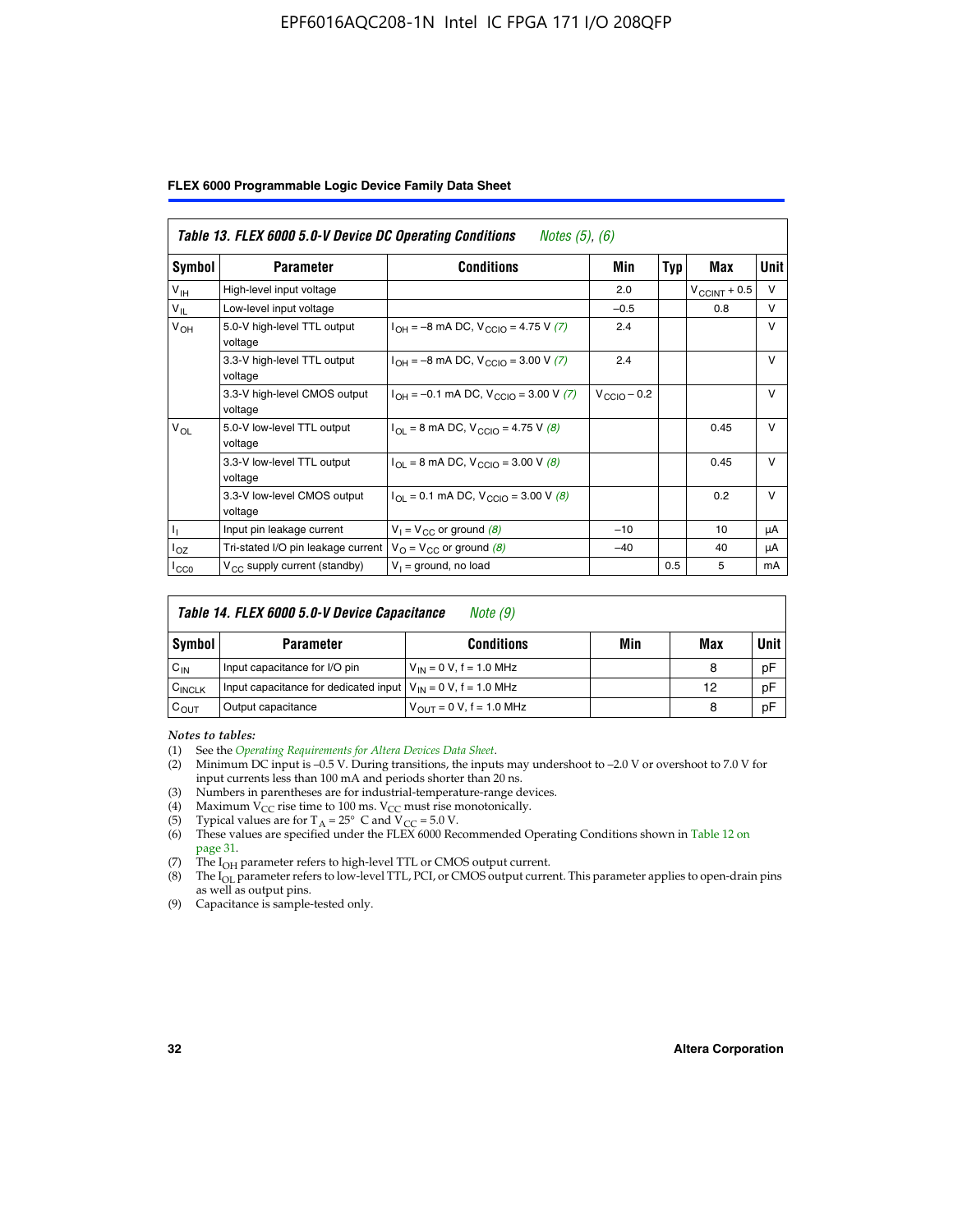| Table 15. FLEX 6000 3.3-V Device Absolute Maximum Ratings<br><i>Note</i> $(1)$ |                            |                              |        |      |              |  |  |  |  |
|--------------------------------------------------------------------------------|----------------------------|------------------------------|--------|------|--------------|--|--|--|--|
| Symbol                                                                         | <b>Parameter</b>           | <b>Conditions</b>            | Min    | Max  | Unit         |  |  |  |  |
| $V_{\rm CC}$                                                                   | Supply voltage             | With respect to ground (2)   | $-0.5$ | 4.6  | ν            |  |  |  |  |
| $V_1$                                                                          | DC input voltage           |                              | $-2.0$ | 5.75 | ν            |  |  |  |  |
| $I_{\text{OUT}}$                                                               | DC output current, per pin |                              | $-25$  | 25   | mA           |  |  |  |  |
| T <sub>STG</sub>                                                               | Storage temperature        | No bias                      | $-65$  | 150  | $^{\circ}$ C |  |  |  |  |
| Т <sub>АМВ</sub>                                                               | Ambient temperature        | Under bias                   | $-65$  | 135  | $^{\circ}$ C |  |  |  |  |
| $T_{\rm J}$                                                                    | Junction temperature       | PQFP, PLCC, and BGA packages |        | 135  | $^{\circ}$ C |  |  |  |  |

| Table 16. FLEX 6000 3.3-V Device Recommended Operating Conditions |                                                        |                    |            |                   |              |  |  |  |  |
|-------------------------------------------------------------------|--------------------------------------------------------|--------------------|------------|-------------------|--------------|--|--|--|--|
| Symbol                                                            | <b>Parameter</b>                                       | <b>Conditions</b>  | Min        | Max               | <b>Unit</b>  |  |  |  |  |
| <b>V<sub>CCINT</sub></b>                                          | Supply voltage for internal logic and<br>input buffers | (3), (4)           | 3.00(3.00) | 3.60(3.60)        | $\vee$       |  |  |  |  |
| V <sub>CCIO</sub>                                                 | Supply voltage for output buffers,<br>3.3-V operation  | (3), (4)           | 3.00(3.00) | 3.60(3.60)        | v            |  |  |  |  |
|                                                                   | Supply voltage for output buffers,<br>2.5-V operation  | (3), (4)           | 2.30(2.30) | 2.70(2.70)        | $\vee$       |  |  |  |  |
| $V_{\perp}$                                                       | Input voltage                                          |                    | $-0.5$     | 5.75              | $\mathsf{v}$ |  |  |  |  |
| $V_{\rm O}$                                                       | Output voltage                                         |                    | 0          | V <sub>CCIO</sub> | $\vee$       |  |  |  |  |
| $T_{\rm J}$                                                       | Operating temperature                                  | For commercial use | 0          | 85                | $^{\circ}$ C |  |  |  |  |
|                                                                   |                                                        | For industrial use | $-40$      | 100               | $^{\circ}$ C |  |  |  |  |
| $t_{R}$                                                           | Input rise time                                        |                    |            | 40                | ns           |  |  |  |  |
| $t_F$                                                             | Input fall time                                        |                    |            | 40                | ns           |  |  |  |  |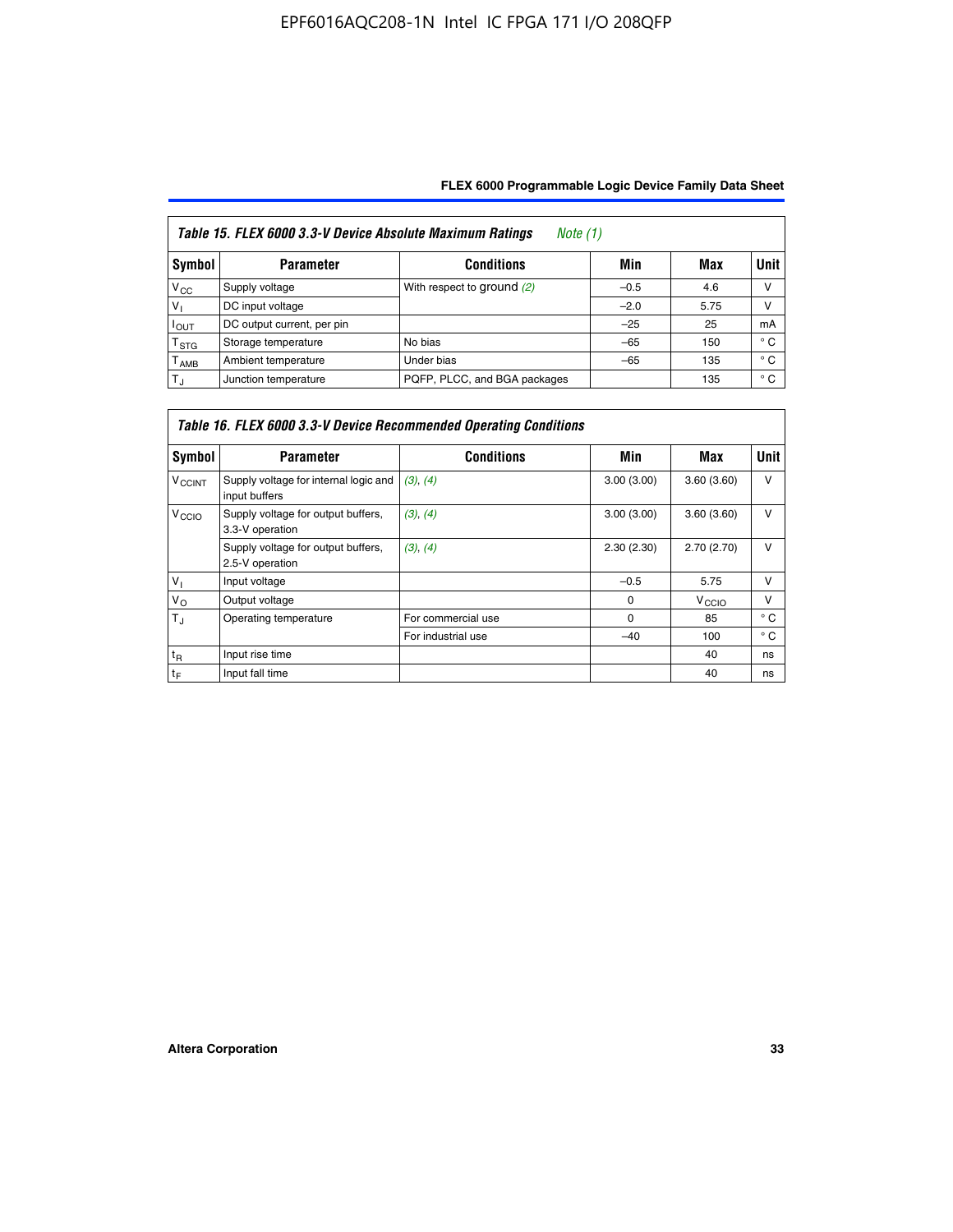### EPF6016AQC208-1N Intel IC FPGA 171 I/O 208QFP

|  |  |  | FLEX 6000 Programmable Logic Device Family Data Sheet |  |  |  |  |  |
|--|--|--|-------------------------------------------------------|--|--|--|--|--|
|--|--|--|-------------------------------------------------------|--|--|--|--|--|

|                      | Table 17. FLEX 6000 3.3-V Device DC Operating Conditions<br><i>Notes</i> $(5)$ , $(6)$ |                                                                                 |                         |     |      |              |  |  |  |  |
|----------------------|----------------------------------------------------------------------------------------|---------------------------------------------------------------------------------|-------------------------|-----|------|--------------|--|--|--|--|
| Symbol               | <b>Parameter</b>                                                                       | <b>Conditions</b>                                                               | Min                     | Typ | Max  | <b>Unit</b>  |  |  |  |  |
| V <sub>IH</sub>      | High-level input voltage                                                               |                                                                                 | 1.7                     |     | 5.75 | $\vee$       |  |  |  |  |
| $V_{IL}$             | Low-level input voltage                                                                |                                                                                 | $-0.5$                  |     | 0.8  | $\vee$       |  |  |  |  |
| V <sub>ОН</sub>      | 3.3-V high-level TTL output<br>voltage                                                 | $I_{OH} = -8$ mA DC, $V_{CClO} = 3.00$ V (7)                                    | 2.4                     |     |      | v            |  |  |  |  |
|                      | 3.3-V high-level CMOS output<br>voltage                                                | $I_{OH} = -0.1$ mA DC, $V_{CGIO} = 3.00$ V (7)                                  | $V_{\text{CCIO}} - 0.2$ |     |      | $\vee$       |  |  |  |  |
|                      | 2.5-V high-level output voltage                                                        | $I_{OH} = -100 \mu A DC$ , $V_{CCIO} = 2.30 V (7)$                              | 2.1                     |     |      | $\vee$       |  |  |  |  |
|                      |                                                                                        | $I_{OH} = -1$ mA DC, $V_{CCIO} = 2.30 V (7)$                                    | 2.0                     |     |      | $\vee$       |  |  |  |  |
|                      |                                                                                        | $I_{OH} = -2$ mA DC, $V_{CCIO} = 2.30$ V (7)                                    | 1.7                     |     |      | $\vee$       |  |  |  |  |
| $V_{OL}$             | 3.3-V low-level TTL output<br>voltage                                                  | $I_{\text{OI}} = 8 \text{ mA DC}$ , $V_{\text{CCl}\Omega} = 3.00 \text{ V}$ (8) |                         |     | 0.45 | $\mathsf{V}$ |  |  |  |  |
|                      | 3.3-V low-level CMOS output<br>voltage                                                 | $I_{OL} = 0.1$ mA DC, $V_{CCIO} = 3.00$ V (8)                                   |                         |     | 0.2  | $\vee$       |  |  |  |  |
|                      | 2.5-V low-level output voltage                                                         | $I_{OL}$ = 100 µA DC, $V_{CCIO}$ = 2.30 V (8)                                   |                         |     | 0.2  | $\vee$       |  |  |  |  |
|                      |                                                                                        | $I_{OL}$ = 1 mA DC, V <sub>CCIO</sub> = 2.30 V (8)                              |                         |     | 0.4  | $\vee$       |  |  |  |  |
|                      |                                                                                        | $I_{OL}$ = 2 mA DC, $V_{CCIO}$ = 2.30 V (8)                                     |                         |     | 0.7  | v            |  |  |  |  |
| $\mathbf{I}_{\perp}$ | Input pin leakage current                                                              | $V_1 = 5.3 V$ to ground (8)                                                     | $-10$                   |     | 10   | μA           |  |  |  |  |
| $I_{OZ}$             | Tri-stated I/O pin leakage current                                                     | $V_{\Omega}$ = 5.3 V to ground (8)                                              | $-10$                   |     | 10   | μA           |  |  |  |  |
| ICCO                 | $V_{CC}$ supply current (standby)                                                      | $V_1$ = ground, no load                                                         |                         | 0.5 | 5    | mA           |  |  |  |  |

| Table 18. FLEX 6000 3.3-V Device Capacitance<br>Note (9) |                                                                    |                                |     |     |             |  |  |  |  |
|----------------------------------------------------------|--------------------------------------------------------------------|--------------------------------|-----|-----|-------------|--|--|--|--|
| Symbol                                                   | <b>Parameter</b>                                                   | <b>Conditions</b>              | Min | Max | <b>Unit</b> |  |  |  |  |
| $C_{IN}$                                                 | Input capacitance for I/O pin                                      | $V_{IN} = 0 V$ , f = 1.0 MHz   |     | 8   | pF          |  |  |  |  |
| C <sub>INCLK</sub>                                       | Input capacitance for dedicated input $V_{IN} = 0 V$ , f = 1.0 MHz |                                |     | 12  | pF          |  |  |  |  |
| $C_{OUT}$                                                | Output capacitance                                                 | $V_{OIII} = 0 V$ , f = 1.0 MHz |     | 8   | pF          |  |  |  |  |

*Notes to tables:*

- (3) Numbers in parentheses are for industrial-temperature-range devices.
- (4) Maximum V<sub>CC</sub> rise time is 100 ms. V<sub>CC</sub> must rise monotonically.
- 
- (5) Typical values are for  $T_A = 25^\circ$  C and  $V_{CC} = 3.3$  V.<br>(6) These values are specified under Table 16 on page 33.
- (7) The  $I_{OH}$  parameter refers to high-level TTL or CMOS output current.
- (8) The  $I_{OL}$  parameter refers to low-level TTL, PCI, or CMOS output current. This parameter applies to open-drain pins as well as output pins.

(9) Capacitance is sample-tested only.

<sup>(1)</sup> See the *[Operating Requirements for Altera Devices Data Sheet](http://www.altera.com/literature/ds/dsoprq.pdf)*.

<sup>(2)</sup> The minimum DC input voltage is –0.5 V. During transitions, the inputs may undershoot to –2.0 V or overshoot to 5.75 V for input currents less than 100 mA and periods shorter than 20 ns.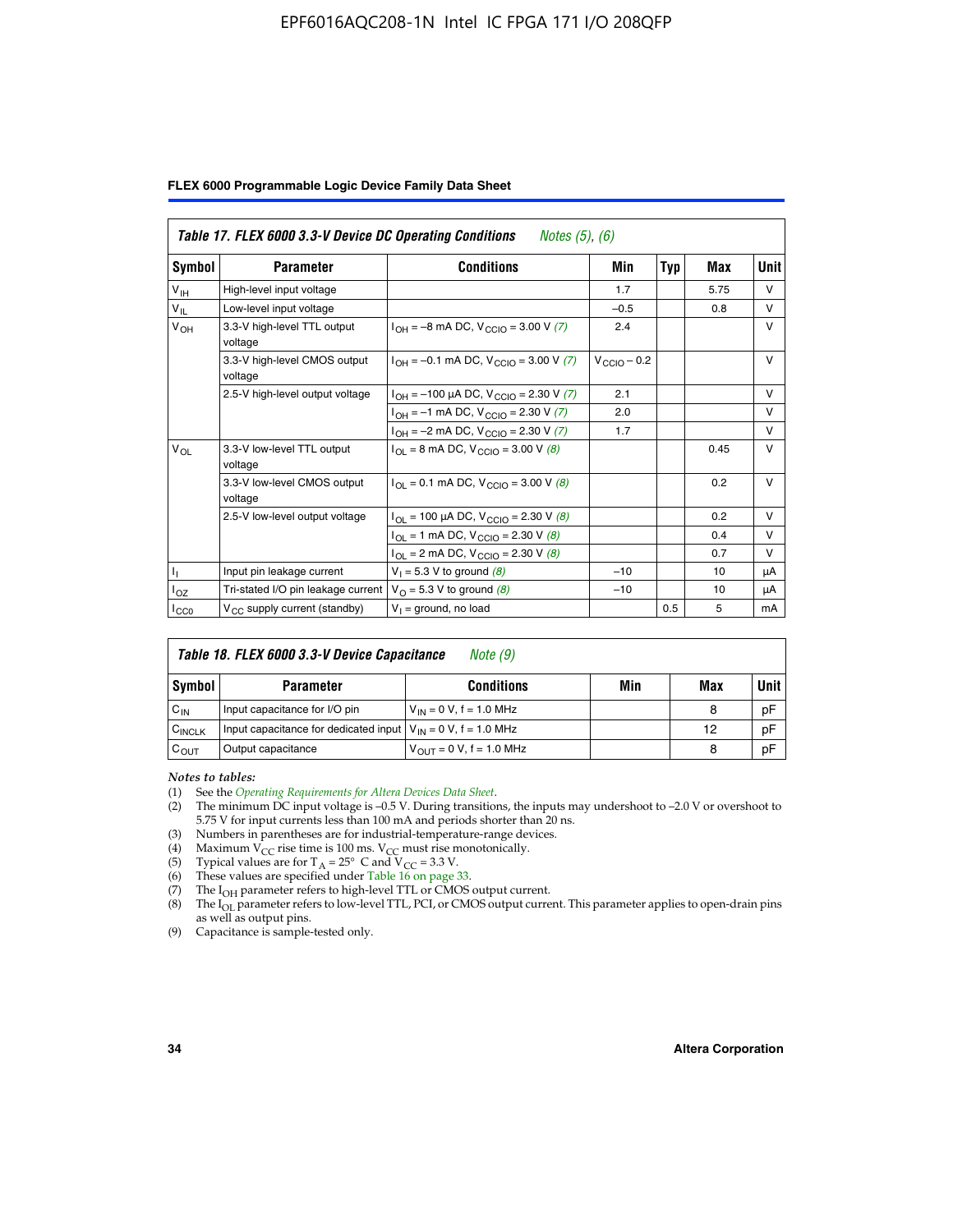Figure 18 shows the typical output drive characteristics of 5.0-V and 3.3-V FLEX 6000 devices with 5.0-V,  $3.3$ -V, and 2.5-V V<sub>CCIO</sub>. When  $V_{\text{CCIO}}$  = 5.0 V on EPF6016 devices, the output driver is compliant with the *PCI Local Bus Specification*, *Revision 2.2* for 5.0-V operation. When  $V_{\text{CCIO}} = 3.3$  V on the EPF6010A and EPF6016A devices, the output driver is compliant with the *PCI Local Bus Specification*, *Revision 2.2* for 3.3-V operation.

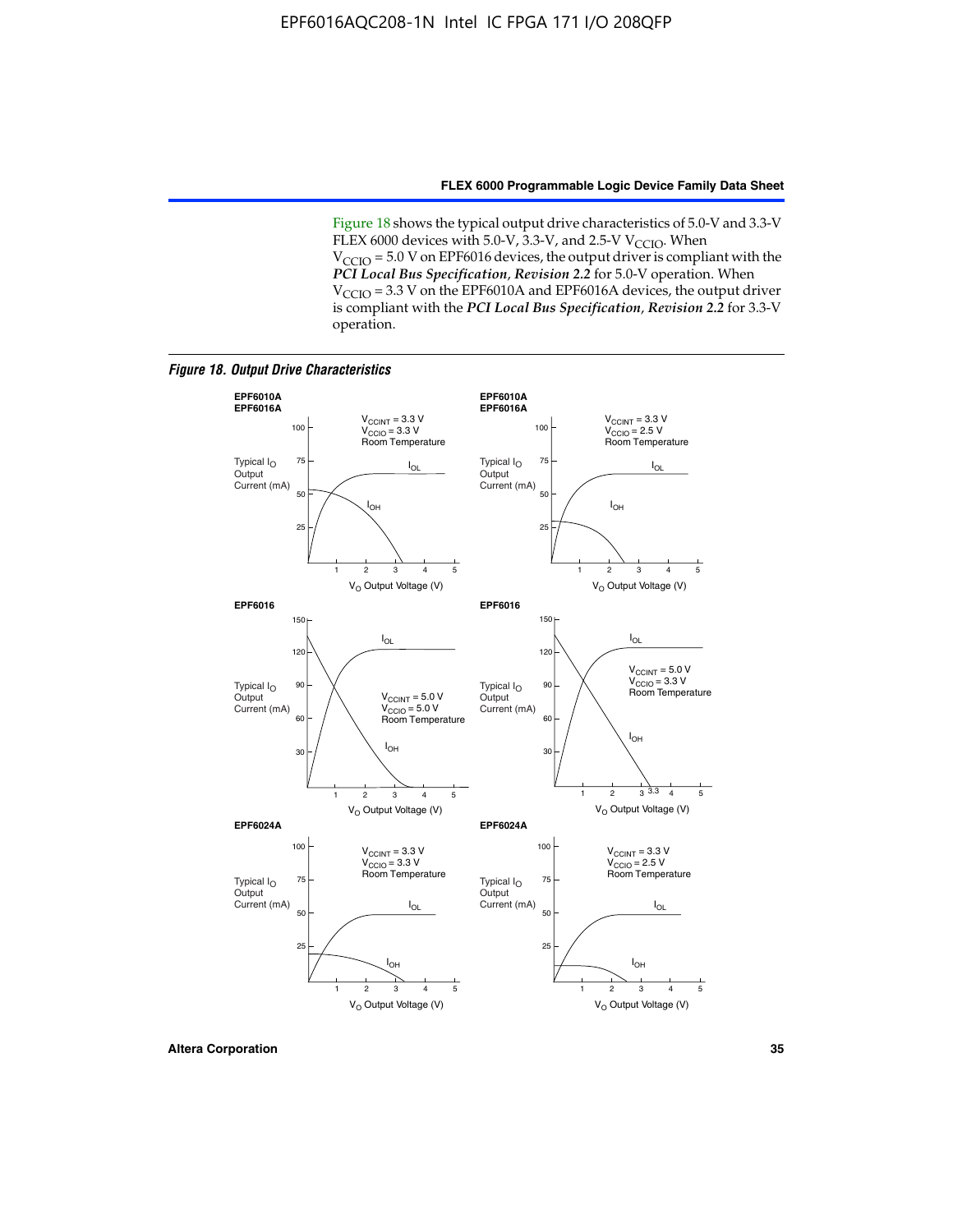| <b>Timing Model</b> | The continuous, high-performance FastTrack Interconnect routing<br>resources ensure predictable performance and accurate simulation and<br>timing analysis. This predictable performance contrasts with that of<br>FPGAs, which use a segmented connection scheme and therefore have<br>unpredictable performance.                                                                                                                                         |
|---------------------|------------------------------------------------------------------------------------------------------------------------------------------------------------------------------------------------------------------------------------------------------------------------------------------------------------------------------------------------------------------------------------------------------------------------------------------------------------|
|                     | Device performance can be estimated by following the signal path from a<br>source, through the interconnect, to the destination. For example, the<br>registered performance between two LEs on the same row can be<br>calculated by adding the following parameters:                                                                                                                                                                                       |
|                     | LE register clock-to-output delay $(t_{CO} + t_{REG\_TO\_OUT})$<br>Routing delay $(t_{ROW} + t_{LOCAL})$<br><b>The Co</b><br>LE LUT delay (t <sub>DATA_TO_REG</sub> )<br>LE register setup time $(t_{SI})$                                                                                                                                                                                                                                                 |
|                     | The routing delay depends on the placement of the source and destination<br>LEs. A more complex registered path may involve multiple combinatorial<br>LEs between the source and destination LEs.                                                                                                                                                                                                                                                          |
|                     | Timing simulation and delay prediction are available with the Simulator<br>and Timing Analyzer, or with industry-standard EDA tools. The<br>Simulator offers both pre-synthesis functional simulation to evaluate logic<br>design accuracy and post-synthesis timing simulation with 0.1-ns<br>resolution. The Timing Analyzer provides point-to-point timing delay<br>information, setup and hold time analysis, and device-wide performance<br>analysis. |
|                     | Figure 19 shows the overall timing model, which maps the possible                                                                                                                                                                                                                                                                                                                                                                                          |

routing paths to and from the various elements of the FLEX 6000 device.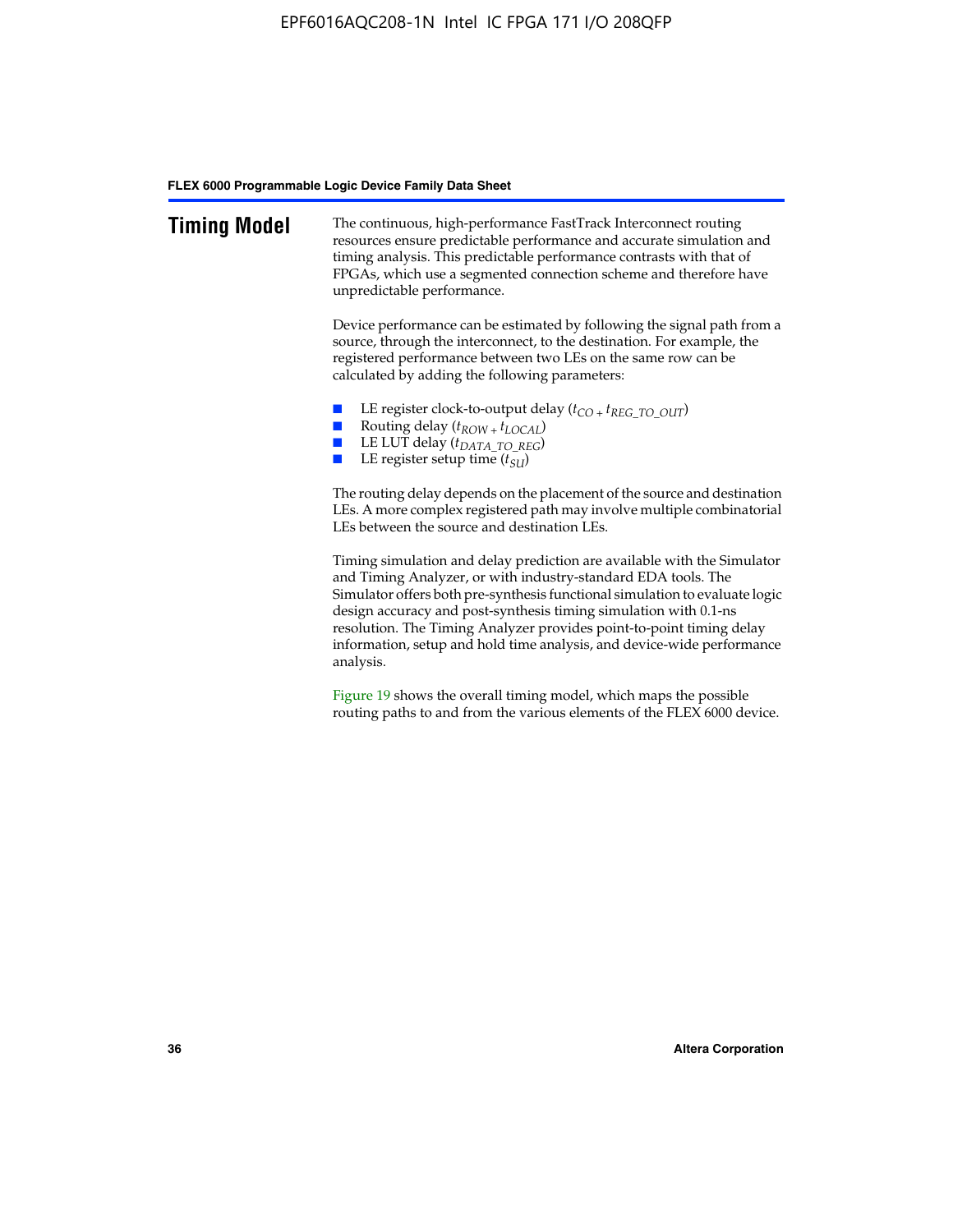



*Figure 19. FLEX 6000 Timing Model*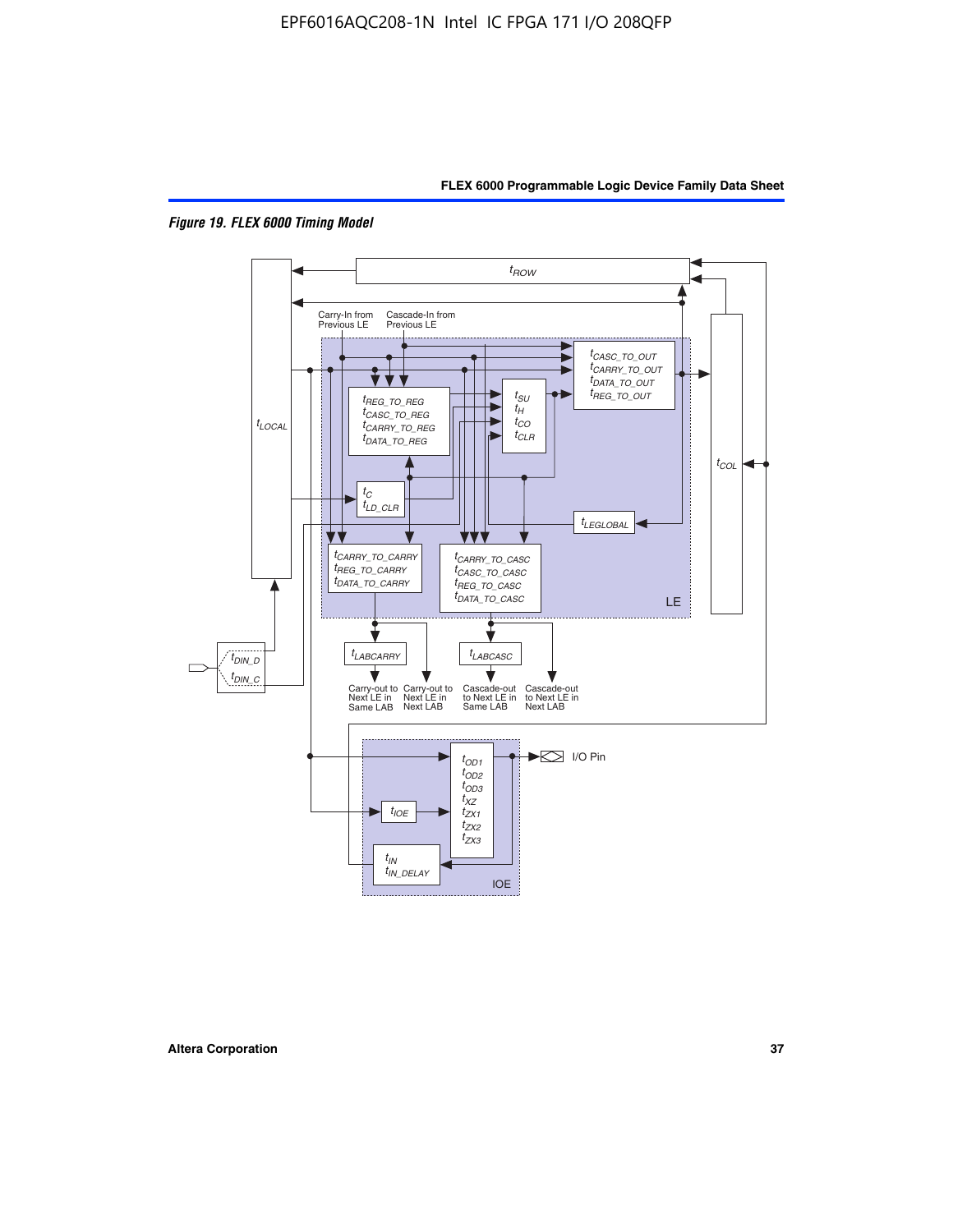Tables 19 through 21 describe the FLEX 6000 internal timing microparameters, which are expressed as worst-case values. Using hand calculations, these parameters can be used to estimate design performance. However, before committing designs to silicon, actual worst-case performance should be modeled using timing simulation and timing analysis. Tables 22 and 23 describe FLEX 6000 external timing parameters.

| <b>Symbol</b>               | <b>Parameter</b>                                                                           | <b>Conditions</b> |
|-----------------------------|--------------------------------------------------------------------------------------------|-------------------|
| <sup>t</sup> REG TO REG     | LUT delay for LE register feedback in carry chain                                          |                   |
| <sup>t</sup> CASC TO REG    | Cascade-in to register delay                                                               |                   |
| <sup>t</sup> CARRY TO REG   | Carry-in to register delay                                                                 |                   |
| <sup>t</sup> DATA_TO_REG    | LE input to register delay                                                                 |                   |
| <sup>t</sup> CASC_TO_OUT    | Cascade-in to LE output delay                                                              |                   |
| <sup>t</sup> CARRY_TO_OUT   | Carry-in to LE output delay                                                                |                   |
| <sup>t</sup> DATA TO OUT    | LE input to LE output delay                                                                |                   |
| <sup>t</sup> REG_TO_OUT     | Register output to LE output delay                                                         |                   |
| $t_{\scriptstyle SU}$       | LE register setup time before clock; LE register recovery time after<br>asynchronous clear |                   |
| $t_H$                       | LE register hold time after clock                                                          |                   |
| $t_{CO}$                    | LE register clock-to-output delay                                                          |                   |
| $t_{CLR}$                   | LE register clear delay                                                                    |                   |
| $t_C$                       | LE register control signal delay                                                           |                   |
| $t_{LD\_CLR}$               | Synchronous load or clear delay in counter mode                                            |                   |
| <sup>t</sup> CARRY_TO_CARRY | Carry-in to carry-out delay                                                                |                   |
| <sup>t</sup> REG TO CARRY   | Register output to carry-out delay                                                         |                   |
| <sup>t</sup> DATA TO CARRY  | LE input to carry-out delay                                                                |                   |
| <sup>t</sup> CARRY TO CASC  | Carry-in to cascade-out delay                                                              |                   |
| <sup>t</sup> CASC TO CASC   | Cascade-in to cascade-out delay                                                            |                   |
| <sup>t</sup> REG TO CASC    | Register-out to cascade-out delay                                                          |                   |
| <sup>t</sup> DATA TO CASC   | LE input to cascade-out delay                                                              |                   |
| $t_{CH}$                    | LE register clock high time                                                                |                   |
| $t_{CL}$                    | LE register clock low time                                                                 |                   |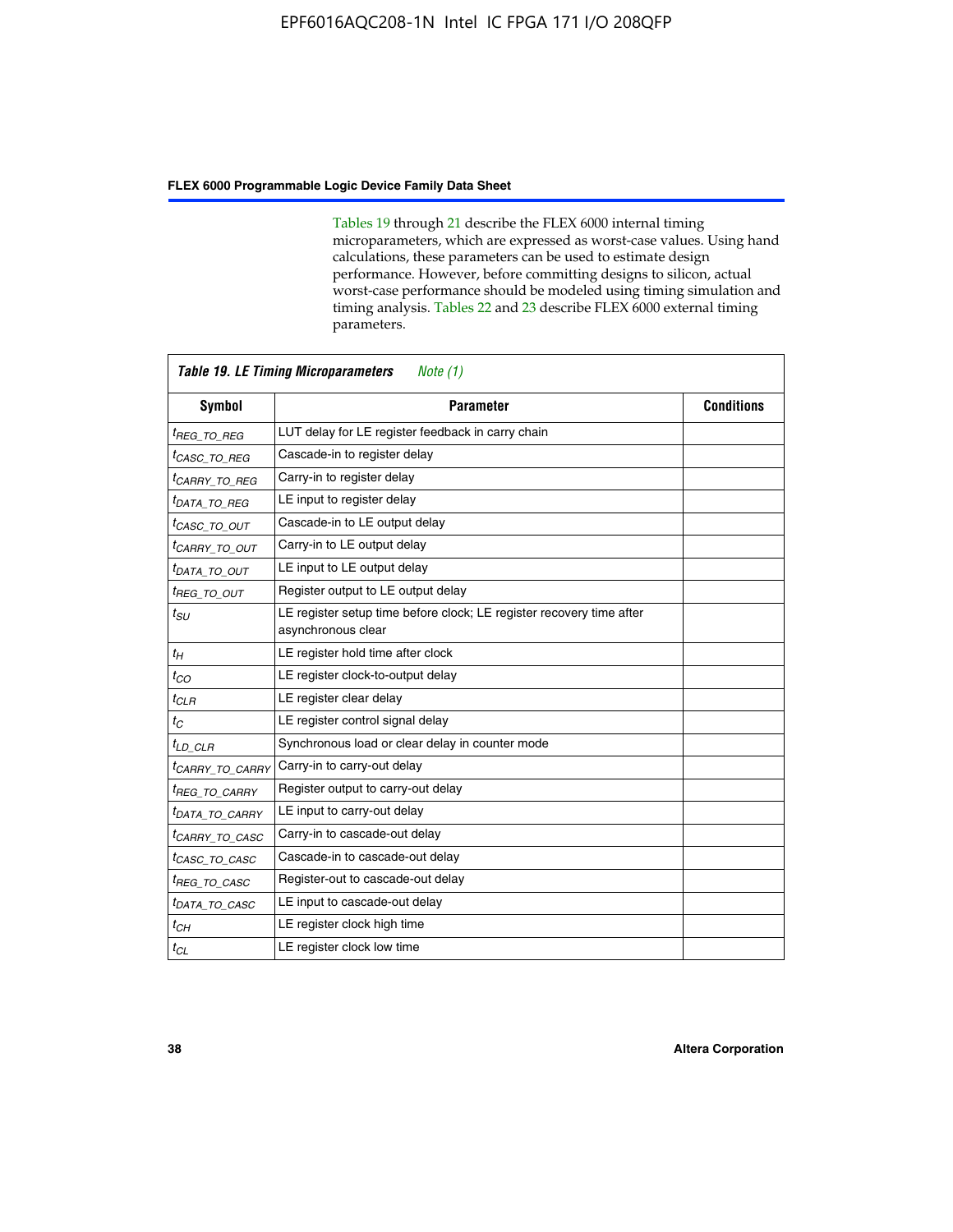| <b>Table 20. IOE Timing Microparameters</b><br>Note (1) |                                                                                         |                    |  |  |  |  |  |
|---------------------------------------------------------|-----------------------------------------------------------------------------------------|--------------------|--|--|--|--|--|
| Symbol                                                  | <b>Parameter</b>                                                                        | <b>Conditions</b>  |  |  |  |  |  |
| $t_{OD1}$                                               | Output buffer and pad delay, slow slew rate = off, $V_{\text{CCIO}} = V_{\text{CCINT}}$ | $C1 = 35$ pF $(2)$ |  |  |  |  |  |
| $t_{OD2}$                                               | Output buffer and pad delay, slow slew rate = off, $V_{CCIO}$ = low voltage             | $C1 = 35$ pF $(3)$ |  |  |  |  |  |
| $t_{OD3}$                                               | Output buffer and pad delay, slow slew rate $=$ on                                      | $C1 = 35$ pF $(4)$ |  |  |  |  |  |
| $t_{XZ}$                                                | Output buffer disable delay                                                             | $C1 = 5pF$         |  |  |  |  |  |
| $t_{ZX1}$                                               | Output buffer enable delay, slow slew rate = off, $V_{\text{CCIO}} = V_{\text{CCINT}}$  | $C1 = 35$ pF $(2)$ |  |  |  |  |  |
| $t_{ZX2}$                                               | Output buffer enable delay, slow slew rate = off, $V_{\text{CCIO}}$ = low voltage       | $C1 = 35$ pF $(3)$ |  |  |  |  |  |
| $t_{ZX3}$                                               | IOE output buffer enable delay, slow slew rate $=$ on                                   | $C1 = 35$ pF $(4)$ |  |  |  |  |  |
| $t_{IOE}$                                               | Output enable control delay                                                             |                    |  |  |  |  |  |
| $t_{IN}$                                                | Input pad and buffer to FastTrack Interconnect delay                                    |                    |  |  |  |  |  |
| <sup>t</sup> IN DELAY                                   | Input pad and buffer to FastTrack Interconnect delay with additional delay<br>turned on |                    |  |  |  |  |  |

| Table 21. Interconnect Timing Microparameters<br>Note (1) |                                                                                                                         |                   |  |  |  |  |  |
|-----------------------------------------------------------|-------------------------------------------------------------------------------------------------------------------------|-------------------|--|--|--|--|--|
| Symbol                                                    | <b>Parameter</b>                                                                                                        | <b>Conditions</b> |  |  |  |  |  |
| $t_{LOCAL}$                                               | LAB local interconnect delay                                                                                            |                   |  |  |  |  |  |
| $t_{ROW}$                                                 | Row interconnect routing delay                                                                                          | (5)               |  |  |  |  |  |
| $t_{COL}$                                                 | Column interconnect routing delay                                                                                       | (5)               |  |  |  |  |  |
| $t_{DIN\_D}$                                              | Dedicated input to LE data delay                                                                                        | (5)               |  |  |  |  |  |
| $t_{DIN}$ $C$                                             | Dedicated input to LE control delay                                                                                     |                   |  |  |  |  |  |
| $t_{LEGLOBAL}$                                            | LE output to LE control via internally-generated global signal delay                                                    | (5)               |  |  |  |  |  |
| $t_{LABCAARY}$                                            | Routing delay for the carry-out of an LE driving the carry-in signal of a<br>different LE in a different LAB            |                   |  |  |  |  |  |
| $t_{LABCASC}$                                             | Routing delay for the cascade-out signal of an LE driving the cascade-in<br>signal of a different LE in a different LAB |                   |  |  |  |  |  |

| Table 22. External Reference Timing Parameters |                                                                                         |                   |  |  |  |  |
|------------------------------------------------|-----------------------------------------------------------------------------------------|-------------------|--|--|--|--|
| Symbol                                         | <b>Parameter</b>                                                                        | <b>Conditions</b> |  |  |  |  |
|                                                | Register-to-register test pattern                                                       | (6)               |  |  |  |  |
| <sup>t</sup> DRR                               | Register-to-register delay via 4 LEs, 3 row interconnects, and 4 local<br>interconnects | (7)               |  |  |  |  |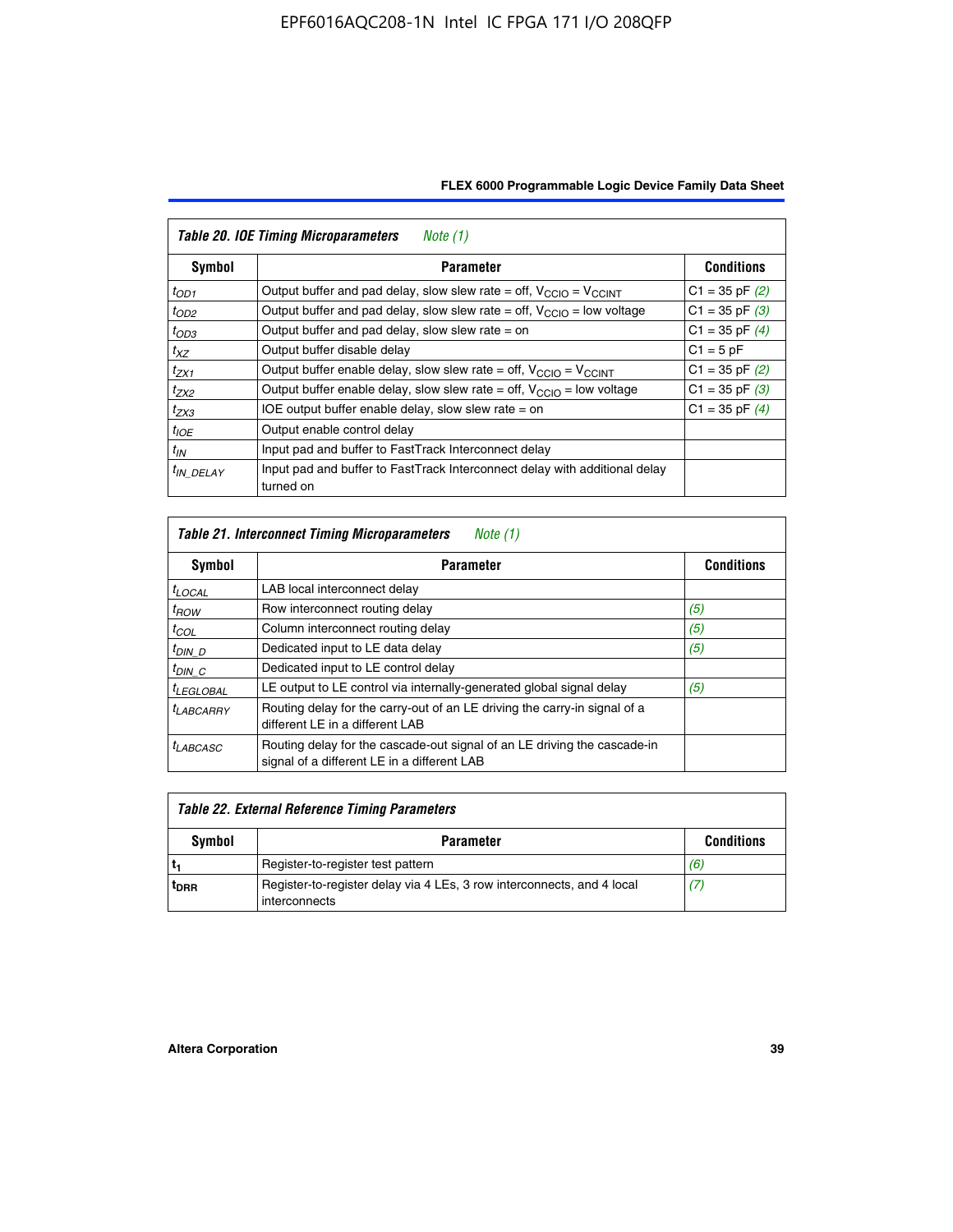#### *Table 23. External Timing Parameters*

|                   | <b>Symbol</b><br><b>Parameter</b>                                                  |                   |  |  |  |  |  |  |
|-------------------|------------------------------------------------------------------------------------|-------------------|--|--|--|--|--|--|
|                   |                                                                                    | <b>Conditions</b> |  |  |  |  |  |  |
| <sup>I</sup> INSU | Setup time with global clock at LE register                                        | (8)               |  |  |  |  |  |  |
| ւ <sub>INH</sub>  | Hold time with global clock at LE register                                         | (8)               |  |  |  |  |  |  |
| toutco            | Clock-to-output delay with global clock with LE register using FastFLEX I/O<br>pin | (8)               |  |  |  |  |  |  |

#### *Notes to tables:*

- (1) Microparameters are timing delays contributed by individual architectural elements and cannot be measured explicitly.
- (2) Operating conditions:  $V_{\text{CCIO}} = 5.0 \text{ V} \pm 5\%$  for commercial use in 5.0-V FLEX 6000 devices.  $V_{\text{CCIO}} = 5.0 \text{ V} \pm 10\%$  for industrial use in 5.0-V FLEX 6000 devices.  $V<sub>CCO</sub> = 3.3 V ± 10%$  for commercial or industrial use in 3.3-V FLEX 6000 devices. (3) Operating conditions:
	- $V_{\text{CCIO}} = 3.3 \text{ V} \pm 10\%$  for commercial or industrial use in 5.0-V FLEX 6000 devices.
		- $V_{\text{CCIO}}$  = 2.5 V ± 0.2 V for commercial or industrial use in 3.3-V FLEX 6000 devices.
- (4) Operating conditions:  $V_{\text{CCIO}} = 2.5 \text{ V}$ , 3.3 V, or 5.0 V.
- (5) These parameters are worst-case values for typical applications. Post-compilation timing simulation and timing analysis are required to determine actual worst-case performance.
- (6) This timing parameter shows the delay of a register-to-register test pattern and is used to determine speed grades. There are 12 LEs, including source and destination registers. The row and column interconnects between the registers vary in length.
- (7) This timing parameter is shown for reference and is specified by characterization.
- (8) This timing parameter is specified by characterization.

#### Tables 24 through 28 show the timing information for EPF6010A and EPF6016A devices.

| Table 24. LE Timing Microparameters for EPF6010A & EPF6016A Devices (Part 1 of 2) |     |     |     |                    |     |     |             |  |
|-----------------------------------------------------------------------------------|-----|-----|-----|--------------------|-----|-----|-------------|--|
| <b>Parameter</b>                                                                  |     |     |     | <b>Speed Grade</b> |     |     | <b>Unit</b> |  |
|                                                                                   |     | -1  |     | $-2$               |     | -3  |             |  |
|                                                                                   | Min | Max | Min | Max                | Min | Max |             |  |
| <sup>[</sup> REG_TO_REG                                                           |     | 1.2 |     | 1.3                |     | 1.7 | ns          |  |
| <sup>I</sup> CASC_TO_REG                                                          |     | 0.9 |     | 1.0                |     | 1.2 | ns          |  |
| <sup>I</sup> CARRY_TO_REG                                                         |     | 0.9 |     | 1.0                |     | 1.2 | ns          |  |
| <sup>I</sup> DATA_TO_REG                                                          |     | 1.1 |     | 1.2                |     | 1.5 | ns          |  |
| <sup>I</sup> CASC_TO_OUT                                                          |     | 1.3 |     | 1.4                |     | 1.8 | ns          |  |
| <sup>I</sup> CARRY_TO_OUT                                                         |     | 1.6 |     | 1.8                |     | 2.3 | ns          |  |
| <sup>I</sup> DATA_TO_OUT                                                          |     | 1.7 |     | 2.0                |     | 2.5 | ns          |  |
| <sup>I</sup> REG_TO_OUT                                                           |     | 0.4 |     | 0.4                |     | 0.5 | ns          |  |
| $t_{SU}$                                                                          | 0.9 |     | 1.0 |                    | 1.3 |     | ns          |  |
| $t_H$                                                                             | 1.4 |     | 1.7 |                    | 2.1 |     | ns          |  |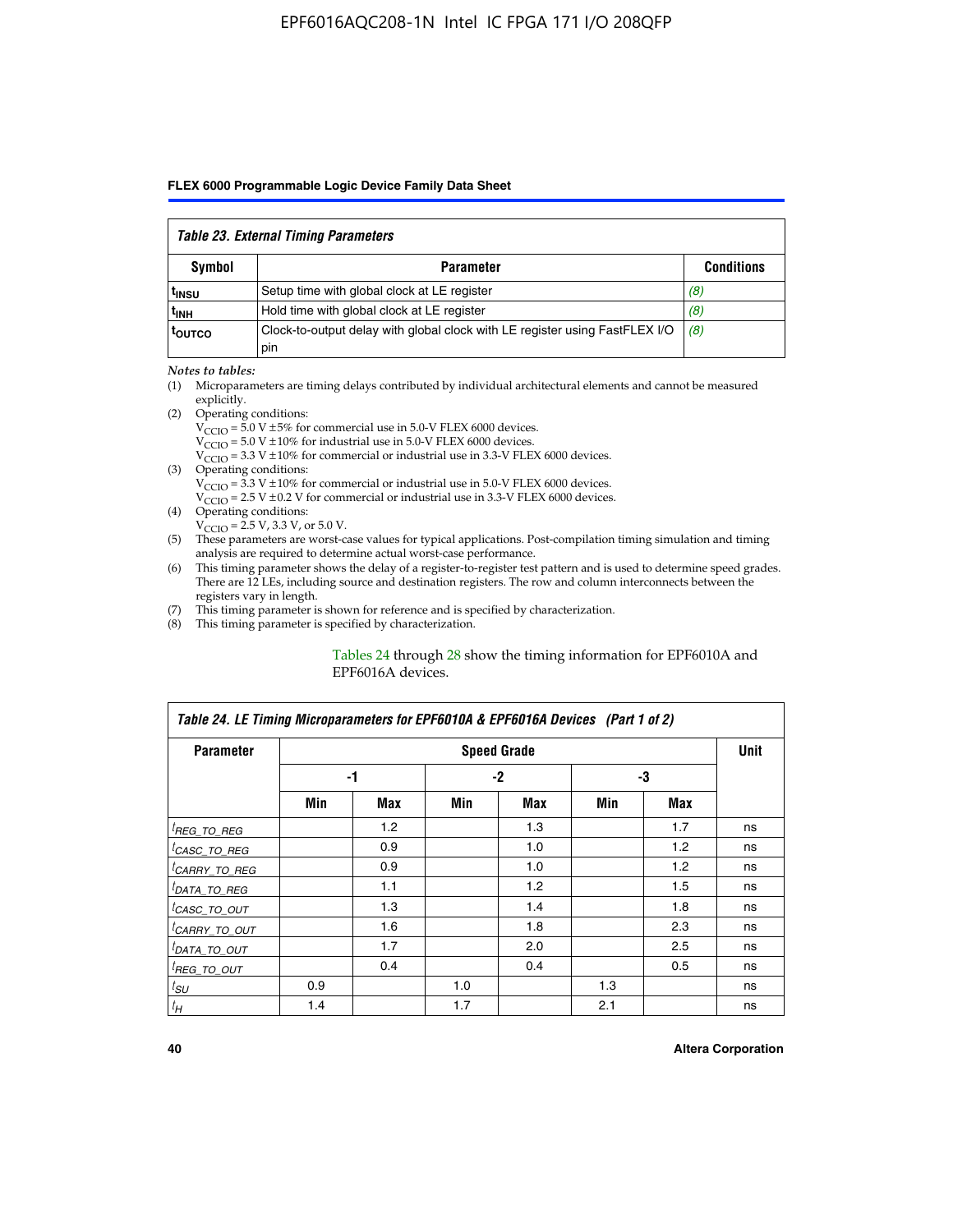| <b>Parameter</b>            |     |     |     | <b>Speed Grade</b> |     |     | <b>Unit</b> |
|-----------------------------|-----|-----|-----|--------------------|-----|-----|-------------|
|                             |     | -1  |     | $-2$               |     | -3  |             |
|                             | Min | Max | Min | Max                | Min | Max |             |
| $t_{CO}$                    |     | 0.3 |     | 0.4                |     | 0.4 | ns          |
| ${}^{l}$ CLR                |     | 0.4 |     | 0.4                |     | 0.5 | ns          |
| $t_C$                       |     | 1.8 |     | 2.1                |     | 2.6 | ns          |
| ${}^{l}$ LD_CLR             |     | 1.8 |     | 2.1                |     | 2.6 | ns          |
| <sup>I</sup> CARRY_TO_CARRY |     | 0.1 |     | 0.1                |     | 0.1 | ns          |
| <sup>I</sup> REG_TO_CARRY   |     | 1.6 |     | 1.9                |     | 2.3 | ns          |
| <sup>I</sup> DATA_TO_CARRY  |     | 2.1 |     | 2.5                |     | 3.0 | ns          |
| <sup>l</sup> CARRY_TO_CASC  |     | 1.0 |     | 1.1                |     | 1.4 | ns          |
| <sup>I</sup> CASC_TO_CASC   |     | 0.5 |     | 0.6                |     | 0.7 | ns          |
| <sup>I</sup> REG_TO_CASC    |     | 1.4 |     | 1.7                |     | 2.1 | ns          |
| <sup>I</sup> DATA_TO_CASC   |     | 1.1 |     | 1.2                |     | 1.5 | ns          |
| <sup>I</sup> CH             | 2.5 |     | 3.0 |                    | 3.5 |     | ns          |
| $t_{CL}$                    | 2.5 |     | 3.0 |                    | 3.5 |     | ns          |

| Table 25. IOE Timing Microparameters for EPF6010A & EPF6016A Devices |                    |            |      |            |     |            |    |  |  |
|----------------------------------------------------------------------|--------------------|------------|------|------------|-----|------------|----|--|--|
| <b>Parameter</b>                                                     | <b>Speed Grade</b> |            |      |            |     |            |    |  |  |
|                                                                      |                    | -1         | $-2$ |            | -3  |            |    |  |  |
|                                                                      | Min                | <b>Max</b> | Min  | <b>Max</b> | Min | <b>Max</b> |    |  |  |
| $t_{OD1}$                                                            |                    | 1.9        |      | 2.2        |     | 2.7        | ns |  |  |
| $t_{OD2}$                                                            |                    | 4.1        |      | 4.8        |     | 5.8        | ns |  |  |
| $t_{OD3}$                                                            |                    | 5.8        |      | 6.8        |     | 8.3        | ns |  |  |
| $t_{\text{XZ}}$                                                      |                    | 1.4        |      | 1.7        |     | 2.1        | ns |  |  |
| $t_{XZ1}$                                                            |                    | 1.4        |      | 1.7        |     | 2.1        | ns |  |  |
| $t_{XZ2}$                                                            |                    | 3.6        |      | 4.3        |     | 5.2        | ns |  |  |
| $t_{XZ3}$                                                            |                    | 5.3        |      | 6.3        |     | 7.7        | ns |  |  |
| $t_{IOE}$                                                            |                    | 0.5        |      | 0.6        |     | 0.7        | ns |  |  |
| $t_{IN}$                                                             |                    | 3.6        |      | 4.1        |     | 5.1        | ns |  |  |
| $t_{IN\_DELAY}$                                                      |                    | 4.8        |      | 5.4        |     | 6.7        | ns |  |  |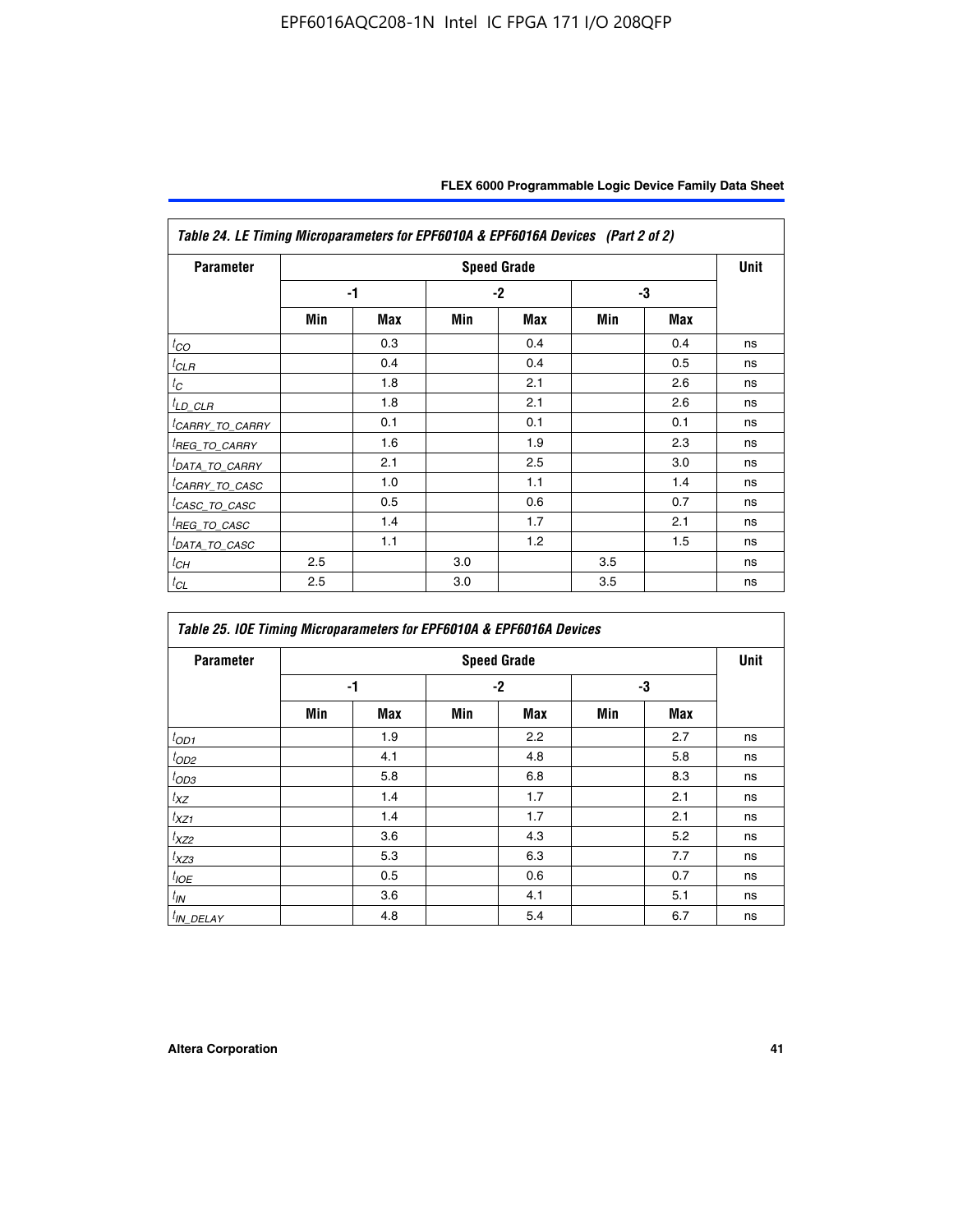| Table 26. Interconnect Timing Microparameters for EPF6010A & EPF6016A Devices |     |     |     |                    |     |     |             |  |  |
|-------------------------------------------------------------------------------|-----|-----|-----|--------------------|-----|-----|-------------|--|--|
| <b>Parameter</b>                                                              |     |     |     | <b>Speed Grade</b> |     |     | <b>Unit</b> |  |  |
|                                                                               |     | -1  |     | $-2$               |     | -3  |             |  |  |
|                                                                               | Min | Max | Min | Max                | Min | Max |             |  |  |
| $t$ LOCAL                                                                     |     | 0.7 |     | 0.7                |     | 1.0 | ns          |  |  |
| $t_{\text{ROW}}$                                                              |     | 2.9 |     | 3.2                |     | 3.2 | ns          |  |  |
| $t_{COL}$                                                                     |     | 1.2 |     | 1.3                |     | 1.4 | ns          |  |  |
| $t_{DIN\_D}$                                                                  |     | 5.4 |     | 5.7                |     | 6.4 | ns          |  |  |
| $t_{DIN\_C}$                                                                  |     | 4.3 |     | 5.0                |     | 6.1 | ns          |  |  |
| <sup>I</sup> LEGLOBAL                                                         |     | 2.6 |     | 3.0                |     | 3.7 | ns          |  |  |
| <sup>I</sup> LABCARRY                                                         |     | 0.7 |     | 0.8                |     | 0.9 | ns          |  |  |
| <sup>I</sup> LABCASC                                                          |     | 1.3 |     | 1.4                |     | 1.8 | ns          |  |  |

| Table 27. External Reference Timing Parameters for EPF6010A & EPF6016A Devices |               |     |                    |     |      |     |      |    |  |
|--------------------------------------------------------------------------------|---------------|-----|--------------------|-----|------|-----|------|----|--|
| <b>Parameter</b>                                                               | <b>Device</b> |     | <b>Speed Grade</b> |     |      |     |      |    |  |
|                                                                                |               | -1  |                    | -2  |      | -3  |      |    |  |
|                                                                                |               | Min | Max                | Min | Max  | Min | Max  |    |  |
|                                                                                | EPF6010A      |     | 37.6               |     | 43.6 |     | 53.7 | ns |  |
|                                                                                | EPF6016A      |     | 38.0               |     | 44.0 |     | 54.1 | ns |  |

| Table 28. External Timing Parameters for EPF6010A & EPF6016A Devices |        |                    |        |     |        |      |    |  |  |
|----------------------------------------------------------------------|--------|--------------------|--------|-----|--------|------|----|--|--|
| <b>Parameter</b>                                                     |        | <b>Speed Grade</b> |        |     |        |      |    |  |  |
|                                                                      | -1     |                    | -2     |     | -3     |      |    |  |  |
|                                                                      | Min    | Max                | Min    | Max | Min    | Max  |    |  |  |
| t <sub>insu</sub>                                                    | 2.1(1) |                    | 2.4(1) |     | 3.3(1) |      | ns |  |  |
| <sup>t</sup> inh                                                     | 0.2(2) |                    | 0.3(2) |     | 0.1(2) |      | ns |  |  |
| toutco                                                               | 2.0    | 7.1                | 2.0    | 8.2 | 2.0    | 10.1 | ns |  |  |

*Notes:*

(1) Setup times are longer when the *Increase Input Delay* option is turned on. The setup time values are shown with the *Increase Input Delay* option turned off.

(2) Hold time is zero when the *Increase Input Delay* option is turned on.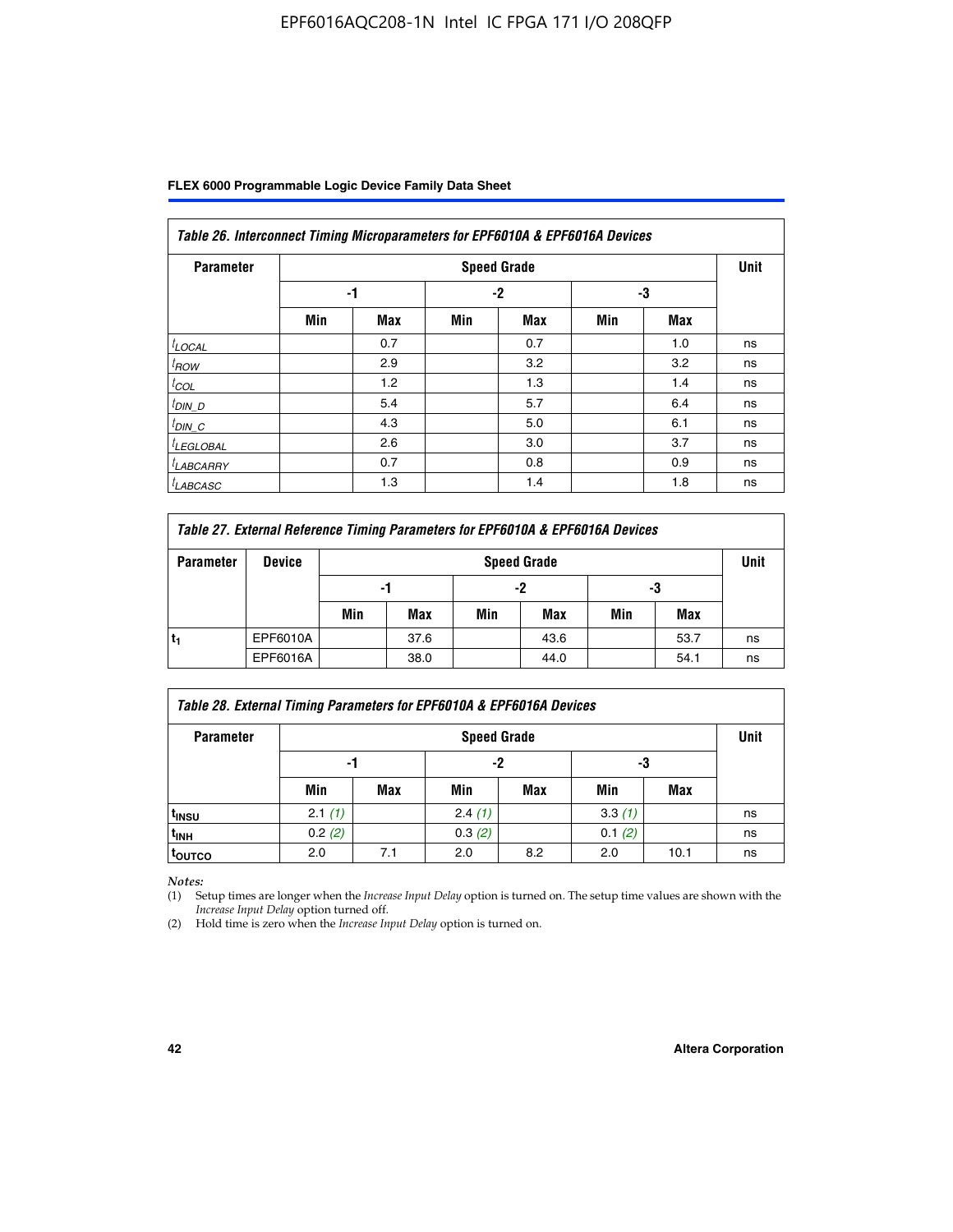| Table 29. LE Timing Microparameters for EPF6016 Devices |      |            |     |            |    |  |  |  |
|---------------------------------------------------------|------|------------|-----|------------|----|--|--|--|
| <b>Parameter</b>                                        |      | Unit       |     |            |    |  |  |  |
|                                                         | $-2$ |            |     | -3         |    |  |  |  |
|                                                         | Min  | <b>Max</b> | Min | <b>Max</b> |    |  |  |  |
| <sup>t</sup> REG_TO_REG                                 |      | 2.2        |     | 2.8        | ns |  |  |  |
| <sup>t</sup> CASC_TO_REG                                |      | 0.9        |     | 1.2        | ns |  |  |  |
| <sup>t</sup> CARRY_TO_REG                               |      | 1.6        |     | 2.1        | ns |  |  |  |
| <sup>t</sup> DATA_TO_REG                                |      | 2.4        |     | 3.0        | ns |  |  |  |
| <sup>t</sup> CASC_TO_OUT                                |      | 1.3        |     | 1.7        | ns |  |  |  |
| <sup>t</sup> CARRY_TO_OUT                               |      | 2.4        |     | 3.0        | ns |  |  |  |
| <sup>t</sup> DATA_TO_OUT                                |      | 2.7        |     | 3.4        | ns |  |  |  |
| $t_{REG\_TO\_OUT}$                                      |      | 0.3        |     | 0.5        | ns |  |  |  |
| $t_{SU}$                                                | 1.1  |            | 1.6 |            | ns |  |  |  |
| $t_H$                                                   | 1.8  |            | 2.3 |            | ns |  |  |  |
| $t_{CO}$                                                |      | 0.3        |     | 0.4        | ns |  |  |  |
| $t_{CLR}$                                               |      | 0.5        |     | 0.6        | ns |  |  |  |
| $t_C$                                                   |      | 1.2        |     | 1.5        | ns |  |  |  |
| $t_{LD\_CLR}$                                           |      | 1.2        |     | 1.5        | ns |  |  |  |
| <i>tCARRY_TO_CARRY</i>                                  |      | 0.2        |     | 0.4        | ns |  |  |  |
| <sup>t</sup> REG_TO_CARRY                               |      | 0.8        |     | 1.1        | ns |  |  |  |
| <sup>t</sup> DATA_TO_CARRY                              |      | 1.7        |     | 2.2        | ns |  |  |  |
| <sup>t</sup> CARRY_TO_CASC                              |      | 1.7        |     | 2.2        | ns |  |  |  |
| <sup>t</sup> CASC_TO_CASC                               |      | 0.9        |     | 1.2        | ns |  |  |  |
| <sup>t</sup> REG_TO_CASC                                |      | 1.6        |     | 2.0        | ns |  |  |  |
| <sup>t</sup> DATA_TO_CASC                               |      | 1.7        |     | 2.1        | ns |  |  |  |
| $t_{CH}$                                                | 4.0  |            | 4.0 |            | ns |  |  |  |
| $t_{CL}$                                                | 4.0  |            | 4.0 |            | ns |  |  |  |

Tables 29 through 33 show the timing information for EPF6016 devices.

| Table 30. IOE Timing Microparameters for EPF6016 Devices |     |     |                                   |     |    |  |  |  |  |
|----------------------------------------------------------|-----|-----|-----------------------------------|-----|----|--|--|--|--|
| <b>Parameter</b>                                         |     |     | <b>Unit</b><br><b>Speed Grade</b> |     |    |  |  |  |  |
|                                                          |     | -2  | -3                                |     |    |  |  |  |  |
|                                                          | Min | Max | Min                               | Max |    |  |  |  |  |
| $t_{OD1}$                                                |     | 2.3 |                                   | 2.8 | ns |  |  |  |  |
| $t_{OD2}$                                                |     | 4.6 |                                   | 5.1 | ns |  |  |  |  |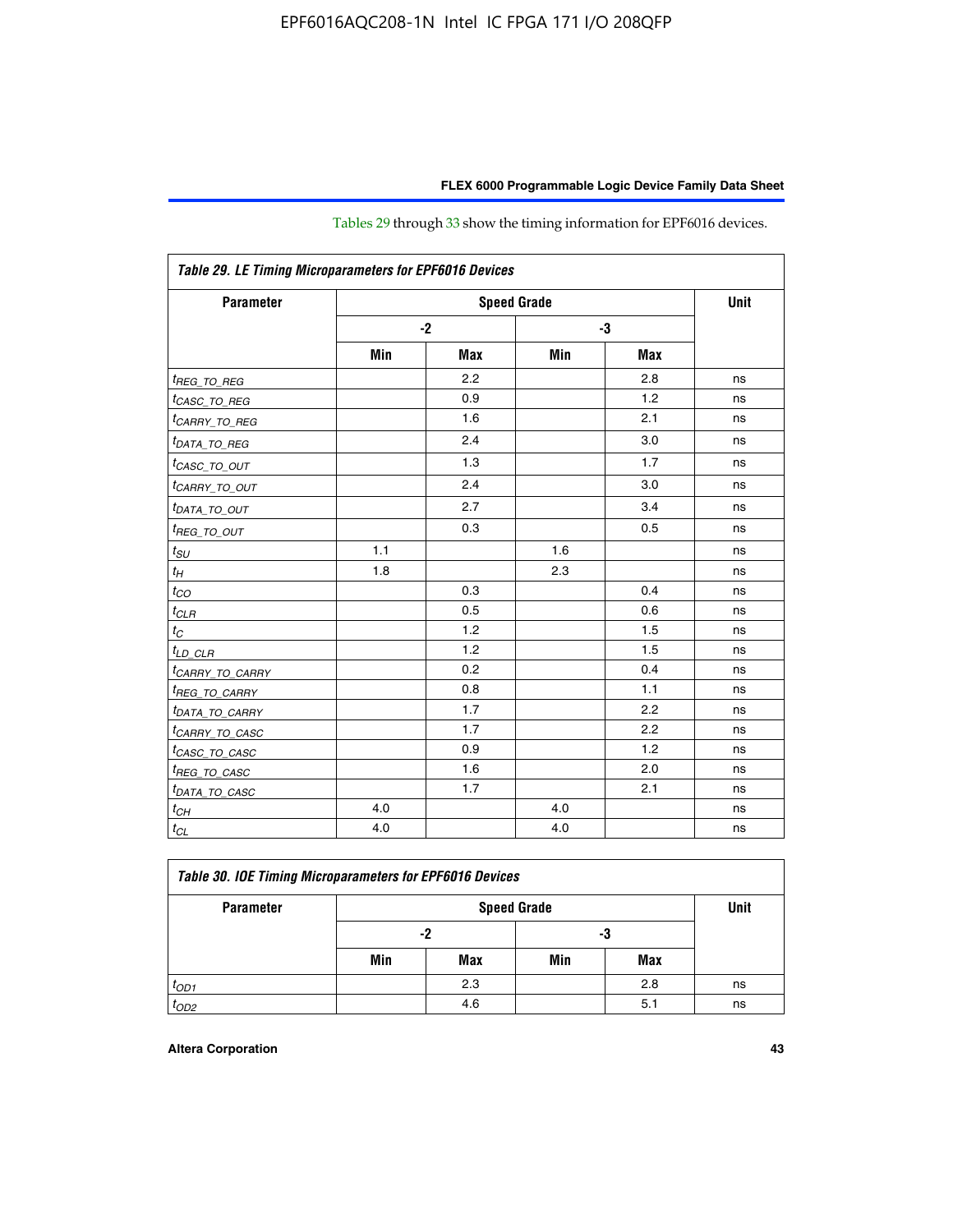| Table 30. IOE Timing Microparameters for EPF6016 Devices |     |                    |     |            |             |  |  |  |  |  |
|----------------------------------------------------------|-----|--------------------|-----|------------|-------------|--|--|--|--|--|
| <b>Parameter</b>                                         |     | <b>Speed Grade</b> |     |            | <b>Unit</b> |  |  |  |  |  |
|                                                          |     | $-2$               |     | -3         |             |  |  |  |  |  |
|                                                          | Min | <b>Max</b>         | Min | <b>Max</b> |             |  |  |  |  |  |
| $t_{OD3}$                                                |     | 4.7                |     | 5.2        | ns          |  |  |  |  |  |
| $t_{XZ}$                                                 |     | 2.3                |     | 2.8        | ns          |  |  |  |  |  |
| $t_{ZX1}$                                                |     | 2.3                |     | 2.8        | ns          |  |  |  |  |  |
| $t_{ZX2}$                                                |     | 4.6                |     | 5.1        | ns          |  |  |  |  |  |
| $t_{ZX3}$                                                |     | 4.7                |     | 5.2        | ns          |  |  |  |  |  |
| $t_{IOE}$                                                |     | 0.5                |     | 0.6        | ns          |  |  |  |  |  |
| $t_{IN}$                                                 |     | 3.3                |     | 4.0        | ns          |  |  |  |  |  |
| $t_{IN}$ DELAY                                           |     | 4.6                |     | 5.6        | ns          |  |  |  |  |  |

| <b>Parameter</b>      |      | <b>Speed Grade</b> |     |            | <b>Unit</b> |
|-----------------------|------|--------------------|-----|------------|-------------|
|                       | $-2$ |                    | -3  |            |             |
|                       | Min  | <b>Max</b>         | Min | <b>Max</b> |             |
| $t_{LOCAL}$           |      | 0.8                |     | 1.0        | ns          |
| $t_{\mathit{ROW}}$    |      | 2.9                |     | 3.3        | ns          |
| $t_{COL}$             |      | 2.3                |     | 2.5        | ns          |
| $t_{DIN\_D}$          |      | 4.9                |     | 6.0        | ns          |
| $t_{DIN\_C}$          |      | 4.8                |     | 6.0        | ns          |
| <sup>t</sup> LEGLOBAL |      | 3.1                |     | 3.9        | ns          |
| <sup>t</sup> LABCARRY |      | 0.4                |     | 0.5        | ns          |
| <b>LABCASC</b>        |      | 0.8                |     | 1.0        | ns          |

| Table 32. External Reference Timing Parameters for EPF6016 Devices |     |                    |     |      |    |  |  |  |  |
|--------------------------------------------------------------------|-----|--------------------|-----|------|----|--|--|--|--|
| <b>Parameter</b>                                                   |     | <b>Speed Grade</b> |     |      |    |  |  |  |  |
|                                                                    |     | -2                 | -3  |      |    |  |  |  |  |
|                                                                    | Min | Max                | Min | Max  |    |  |  |  |  |
|                                                                    |     | 53.0               |     | 65.0 | ns |  |  |  |  |
| <sup>T</sup> DRR                                                   |     | 16.0               |     | 20.0 | ns |  |  |  |  |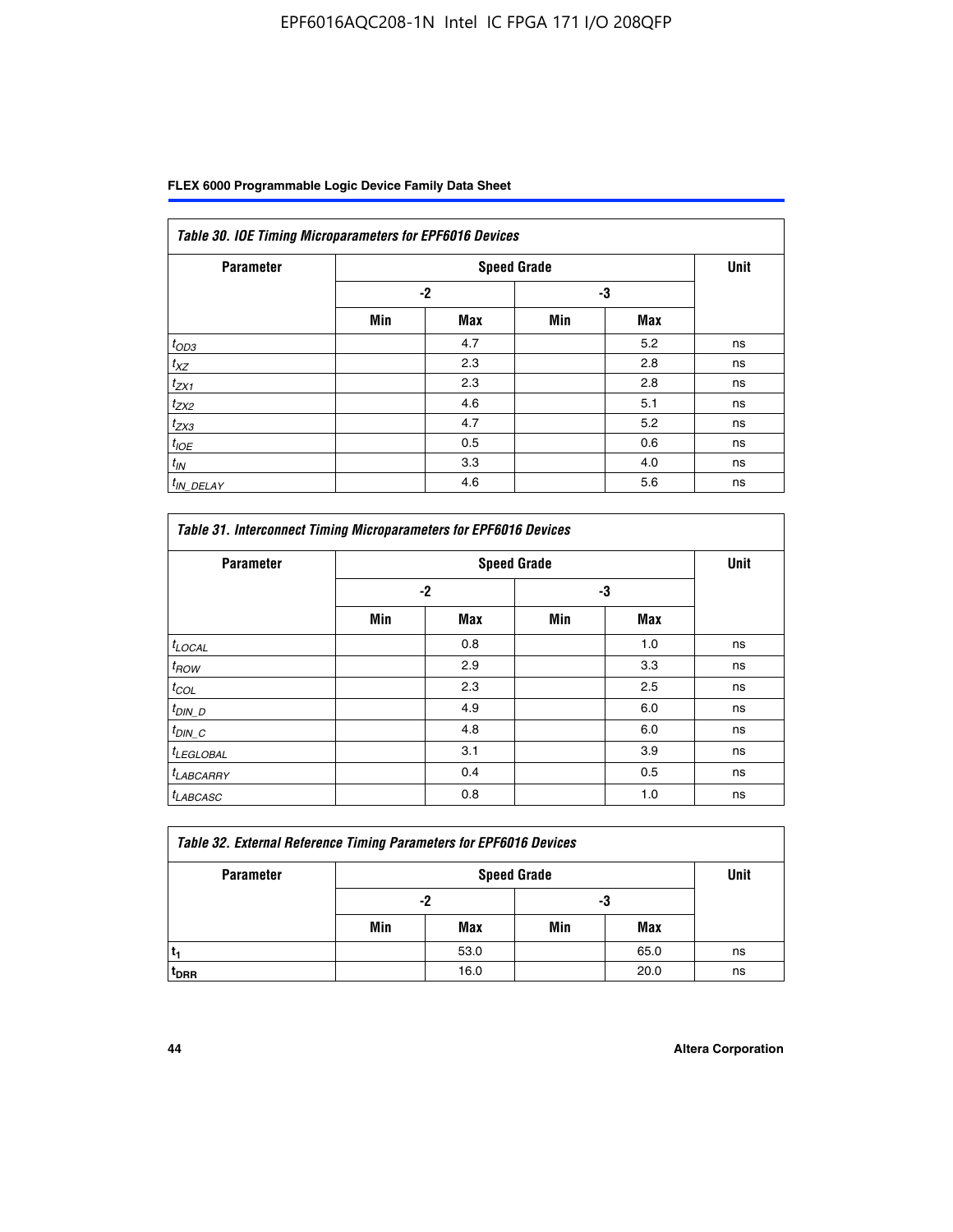| Table 33. External Timing Parameters for EPF6016 Devices |     |                    |     |     |    |  |  |  |  |
|----------------------------------------------------------|-----|--------------------|-----|-----|----|--|--|--|--|
| <b>Parameter</b>                                         |     | <b>Speed Grade</b> |     |     |    |  |  |  |  |
|                                                          |     | -2                 |     | -3  |    |  |  |  |  |
|                                                          | Min | Max                | Min | Max |    |  |  |  |  |
| t <sub>INSU</sub>                                        | 3.2 |                    | 4.1 |     | ns |  |  |  |  |
| $t_{INH}$                                                | 0.0 |                    | 0.0 |     | ns |  |  |  |  |
| <b>TOUTCO</b>                                            | 2.0 | 7.9                | 2.0 | 9.9 | ns |  |  |  |  |

Tables 34 through 38 show the timing information for EPF6024A devices.

| Table 34. LE Timing Microparameters for EPF6024A Devices |                    |            |     |            |     |            |    |  |  |
|----------------------------------------------------------|--------------------|------------|-----|------------|-----|------------|----|--|--|
| <b>Parameter</b>                                         | <b>Speed Grade</b> |            |     |            |     |            |    |  |  |
|                                                          |                    | -1         |     | $-2$       | -3  |            |    |  |  |
|                                                          | Min                | <b>Max</b> | Min | <b>Max</b> | Min | <b>Max</b> |    |  |  |
| <sup>t</sup> REG_TO_REG                                  |                    | 1.2        |     | 1.3        |     | 1.6        | ns |  |  |
| <sup>t</sup> CASC_TO_REG                                 |                    | 0.7        |     | 0.8        |     | 1.0        | ns |  |  |
| <sup>t</sup> CARRY_TO_REG                                |                    | 1.6        |     | 1.8        |     | 2.2        | ns |  |  |
| <sup>t</sup> DATA_TO_REG                                 |                    | 1.3        |     | 1.4        |     | 1.7        | ns |  |  |
| <sup>t</sup> CASC_TO_OUT                                 |                    | 1.2        |     | 1.3        |     | 1.6        | ns |  |  |
| <sup>t</sup> CARRY_TO_OUT                                |                    | 2.0        |     | 2.2        |     | 2.6        | ns |  |  |
| <sup>t</sup> DATA_TO_OUT                                 |                    | 1.8        |     | 2.1        |     | 2.6        | ns |  |  |
| <i>t<sub>REG_TO_OUT</sub></i>                            |                    | 0.3        |     | 0.3        |     | 0.4        | ns |  |  |
| $t_{SU}$                                                 | 0.9                |            | 1.0 |            | 1.2 |            | ns |  |  |
| $t_H$                                                    | 1.3                |            | 1.4 |            | 1.7 |            | ns |  |  |
| $t_{CO}$                                                 |                    | 0.2        |     | 0.3        |     | 0.3        | ns |  |  |
| $t_{CLR}$                                                |                    | 0.3        |     | 0.3        |     | 0.4        | ns |  |  |
| $t_C$                                                    |                    | 1.9        |     | 2.1        |     | 2.5        | ns |  |  |
| $t_{LD\_CLR}$                                            |                    | 1.9        |     | 2.1        |     | 2.5        | ns |  |  |
| <sup>t</sup> CAR <u>RY_TO_CARRY</u>                      |                    | 0.2        |     | 0.2        |     | 0.3        | ns |  |  |
| <sup>t</sup> REG_TO_CARRY                                |                    | 1.4        |     | 1.6        |     | 1.9        | ns |  |  |
| <sup>t</sup> DATA_TO_CARRY                               |                    | 1.3        |     | 1.4        |     | 1.7        | ns |  |  |
| <sup>t</sup> CARRY_TO_CASC                               |                    | 1.1        |     | 1.2        |     | 1.4        | ns |  |  |
| <sup>t</sup> CASC_TO_CASC                                |                    | 0.7        |     | 0.8        |     | 1.0        | ns |  |  |
| <sup>t</sup> REG_TO_CASC                                 |                    | 1.4        |     | 1.6        |     | 1.9        | ns |  |  |
| <sup>t</sup> DATA_TO_CASC                                |                    | 1.0        |     | 1.1        |     | 1.3        | ns |  |  |
| $t_{CH}$                                                 | 2.5                |            | 3.0 |            | 3.5 |            | ns |  |  |
| $t_{\text{CL}}$                                          | 2.5                |            | 3.0 |            | 3.5 |            | ns |  |  |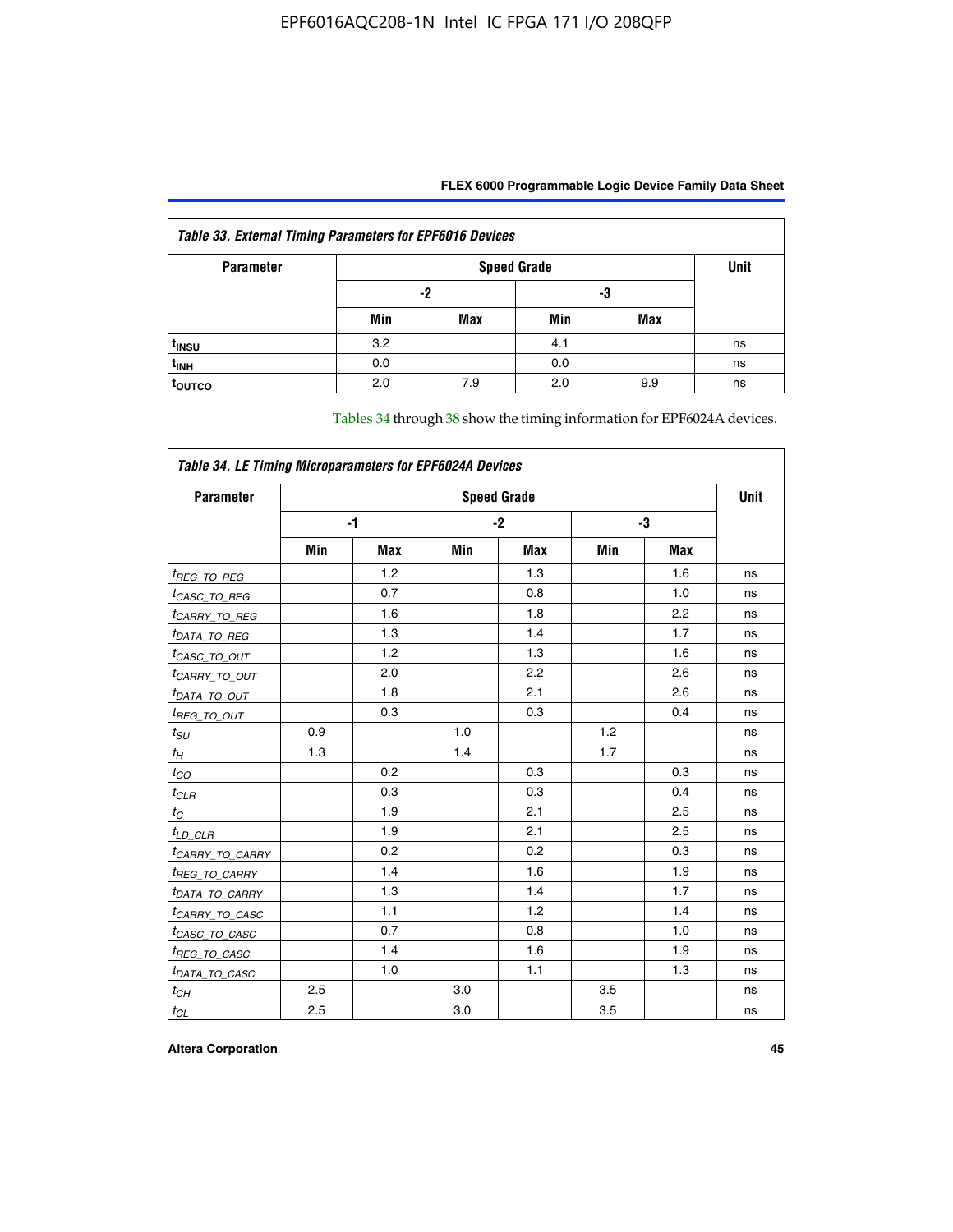| FLEX 6000 Programmable Logic Device Family Data Sheet |  |  |
|-------------------------------------------------------|--|--|
|-------------------------------------------------------|--|--|

| <b>Parameter</b>      |     |            |      | <b>Speed Grade</b> |     |            | <b>Unit</b> |
|-----------------------|-----|------------|------|--------------------|-----|------------|-------------|
|                       |     | -1         | $-2$ |                    | -3  |            |             |
|                       | Min | <b>Max</b> | Min  | <b>Max</b>         | Min | <b>Max</b> |             |
| $t_{OD1}$             |     | 1.9        |      | 2.1                |     | 2.5        | ns          |
| $t_{OD2}$             |     | 4.0        |      | 4.4                |     | 5.3        | ns          |
| $t_{OD3}$             |     | 7.0        |      | 7.8                |     | 9.3        | ns          |
| $t_{XZ}$              |     | 4.3        |      | 4.8                |     | 5.8        | ns          |
| $t_{XZ1}$             |     | 4.3        |      | 4.8                |     | 5.8        | ns          |
| $t_{XZ2}$             |     | 6.4        |      | 7.1                |     | 8.6        | ns          |
| $t_{XZ3}$             |     | 9.4        |      | 10.5               |     | 12.6       | ns          |
| $t_{IOE}$             |     | 0.5        |      | 0.6                |     | 0.7        | ns          |
| $t_{IN}$              |     | 3.3        |      | 3.7                |     | 4.4        | ns          |
| <sup>t</sup> IN_DELAY |     | 5.3        |      | 5.9                |     | 7.0        | ns          |

| Table 36. Interconnect Timing Microparameters for EPF6024A Devices |     |            |     |                    |     |            |             |  |  |  |
|--------------------------------------------------------------------|-----|------------|-----|--------------------|-----|------------|-------------|--|--|--|
| <b>Parameter</b>                                                   |     |            |     | <b>Speed Grade</b> |     |            | <b>Unit</b> |  |  |  |
|                                                                    | -1  |            | -2  |                    | -3  |            |             |  |  |  |
|                                                                    | Min | <b>Max</b> | Min | <b>Max</b>         | Min | <b>Max</b> |             |  |  |  |
| $t_{\text{LOCAL}}$                                                 |     | 0.8        |     | 0.8                |     | 1.1        | ns          |  |  |  |
| $t_{ROW}$                                                          |     | 3.0        |     | 3.1                |     | 3.3        | ns          |  |  |  |
| $t_{COL}$                                                          |     | 3.0        |     | 3.2                |     | 3.4        | ns          |  |  |  |
| $t_{DIN\_D}$                                                       |     | 5.4        |     | 5.6                |     | 6.2        | ns          |  |  |  |
| $t_{DIN\_C}$                                                       |     | 4.6        |     | 5.1                |     | 6.1        | ns          |  |  |  |
| <sup>t</sup> LEGLOBAL                                              |     | 3.1        |     | 3.5                |     | 4.3        | ns          |  |  |  |
| $t_{LABCARAY}$                                                     |     | 0.6        |     | 0.7                |     | 0.8        | ns          |  |  |  |
| <sup>t</sup> LABCASC                                               |     | 0.3        |     | 0.3                |     | 0.4        | ns          |  |  |  |

| <b>Table 37. External Reference Timing Parameters for EPF6024A Devices</b> |                    |      |     |      |     |      |      |
|----------------------------------------------------------------------------|--------------------|------|-----|------|-----|------|------|
| <b>Parameter</b>                                                           | <b>Speed Grade</b> |      |     |      |     |      | Unit |
|                                                                            | -1                 |      |     | -2   |     | -3   |      |
|                                                                            | Min                | Max  | Min | Max  | Min | Max  |      |
|                                                                            |                    | 45.0 |     | 50.0 |     | 60.0 | ns   |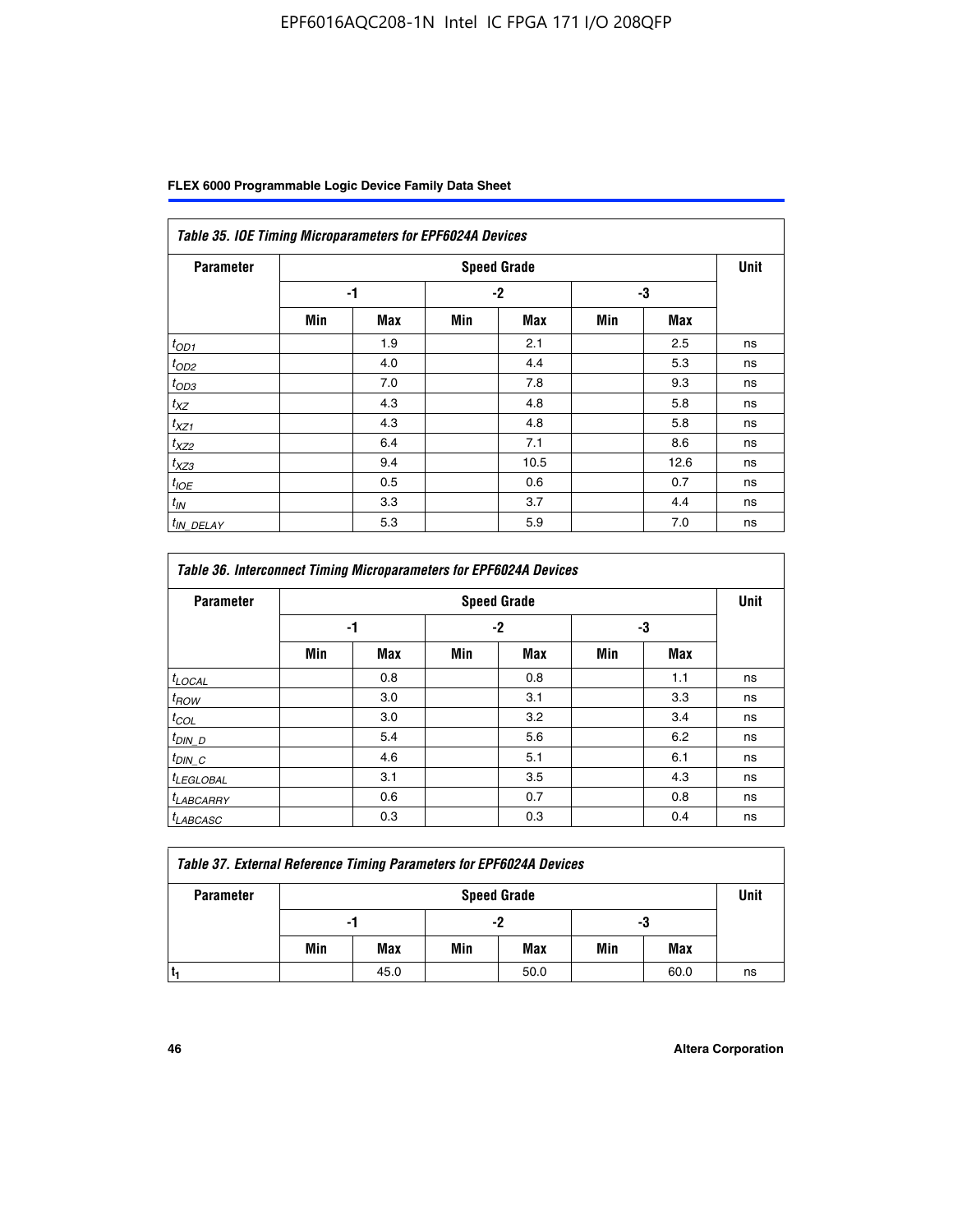|  | FLEX 6000 Programmable Logic Device Family Data Sheet |  |  |  |
|--|-------------------------------------------------------|--|--|--|
|--|-------------------------------------------------------|--|--|--|

| <b>Table 38. External Timing Parameters for EPF6024A Devices</b> |                    |            |        |     |        |     |             |
|------------------------------------------------------------------|--------------------|------------|--------|-----|--------|-----|-------------|
| <b>Parameter</b>                                                 | <b>Speed Grade</b> |            |        |     |        |     | <b>Unit</b> |
|                                                                  | -1                 |            | -2     |     | -3     |     |             |
|                                                                  | Min                | <b>Max</b> | Min    | Max | Min    | Max |             |
| <sup>t</sup> insu                                                | 2.0(1)             |            | 2.2(1) |     | 2.6(1) |     | ns          |
| t <sub>INH</sub>                                                 | 0.2(2)             |            | 0.2(2) |     | 0.3(2) |     | ns          |
| <sup>t</sup> outco                                               | 2.0                | 7.4        | 2.0    | 8.2 | 2.0    | 9.9 | ns          |

*Notes:*

(1) Setup times are longer when the *Increase Input Delay* option is turned on. The setup time values are shown with the *Increase Input Delay* option turned off.

(2) Hold time is zero when the *Increase Input Delay* option is turned on.

## **Power Consumption**

The supply power (P) for FLEX 6000 devices can be calculated with the following equations:

 $P = P_{INT} + P_{IO}$  $P = (I_{CCTANDBY} + I_{CCACTIVE}) \times V_{CC} + P_{IO}$ 

Typical  $I_{CCSTANDBY}$  values are shown as  $I_{CC0}$  in the "FLEX 6000 Device DC Operating Conditions" table on pages 31 and 33 of this data sheet. The I<sub>CCACTIVE</sub> value depends on the switching frequency and the application logic. This value is based on the amount of current that each LE typically consumes. The  $P_{IO}$  value, which depends on the device output load characteristics and switching frequency, can be calculated using the guidelines given in *[Application Note 74 \(Evaluating Power for Altera Devices\)](http://www.altera.com/literature/an/an074.pdf)*.

The I<sub>CCACTIVE</sub> value can be calculated with the following equation:

$$
I_{\text{CCACTIVE}} = K \times f_{\text{MAX}} \times N \times \text{tog}_{\text{LC}} \times \frac{\mu A}{\text{MHz} \times \text{LE}}
$$

Where:

|  | $f_{MAX}$ = Maximum operating frequency in MHz                 |
|--|----------------------------------------------------------------|
|  | $N =$ Total number of LEs used in a FLEX 6000 device           |
|  | $\log_{LC}$ = Average percentage of LEs toggling at each clock |
|  | (typically $12.5\%)$                                           |

K = Constant, shown in Table 39

| <b>Table 39. K Constant Values</b> |                |  |  |  |
|------------------------------------|----------------|--|--|--|
| <b>Device</b>                      | <b>K</b> Value |  |  |  |
| EPF6010A                           | 14             |  |  |  |
| EPF6016                            | 88             |  |  |  |
| EPF6016A                           | 14             |  |  |  |
| EPF6024A                           | 14             |  |  |  |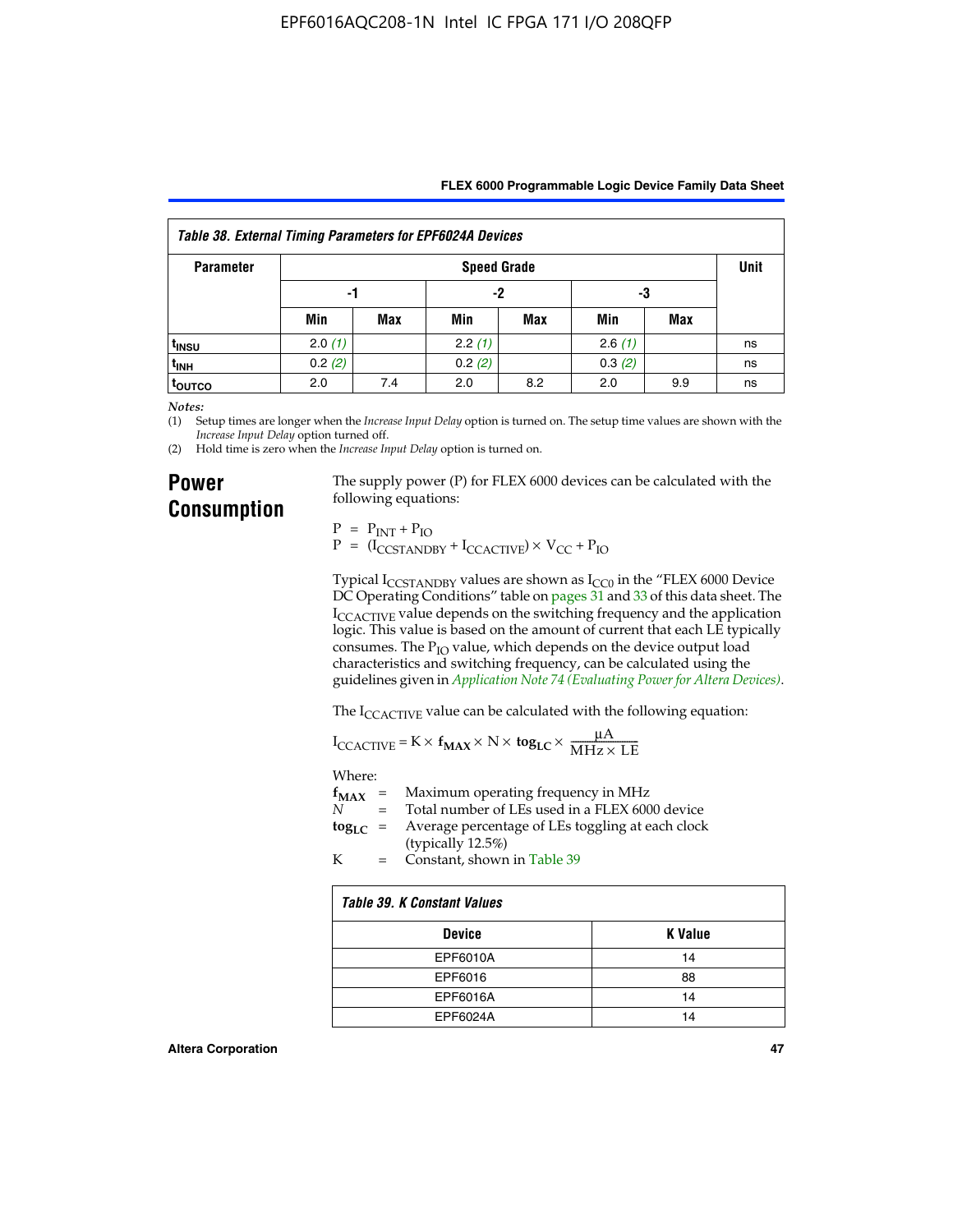This calculation provides an  $I_{CC}$  estimate based on typical conditions with no output load. The actual  $I_{CC}$  should be verified during operation because this measurement is sensitive to the actual pattern in the device and the environmental operating conditions.

To better reflect actual designs, the power model (and the constant K in the power calculation equations shown above) for continuous interconnect FLEX devices assumes that LEs drive FastTrack Interconnect channels. In contrast, the power model of segmented FPGAs assumes that all LEs drive only one short interconnect segment. This assumption may lead to inaccurate results, compared to measured power consumption for an actual design in a segmented interconnect FPGA.

Figure 20 shows the relationship between the current and operating frequency for EPF6010A, EPF6016, EPF6016A, and EPF6024A devices.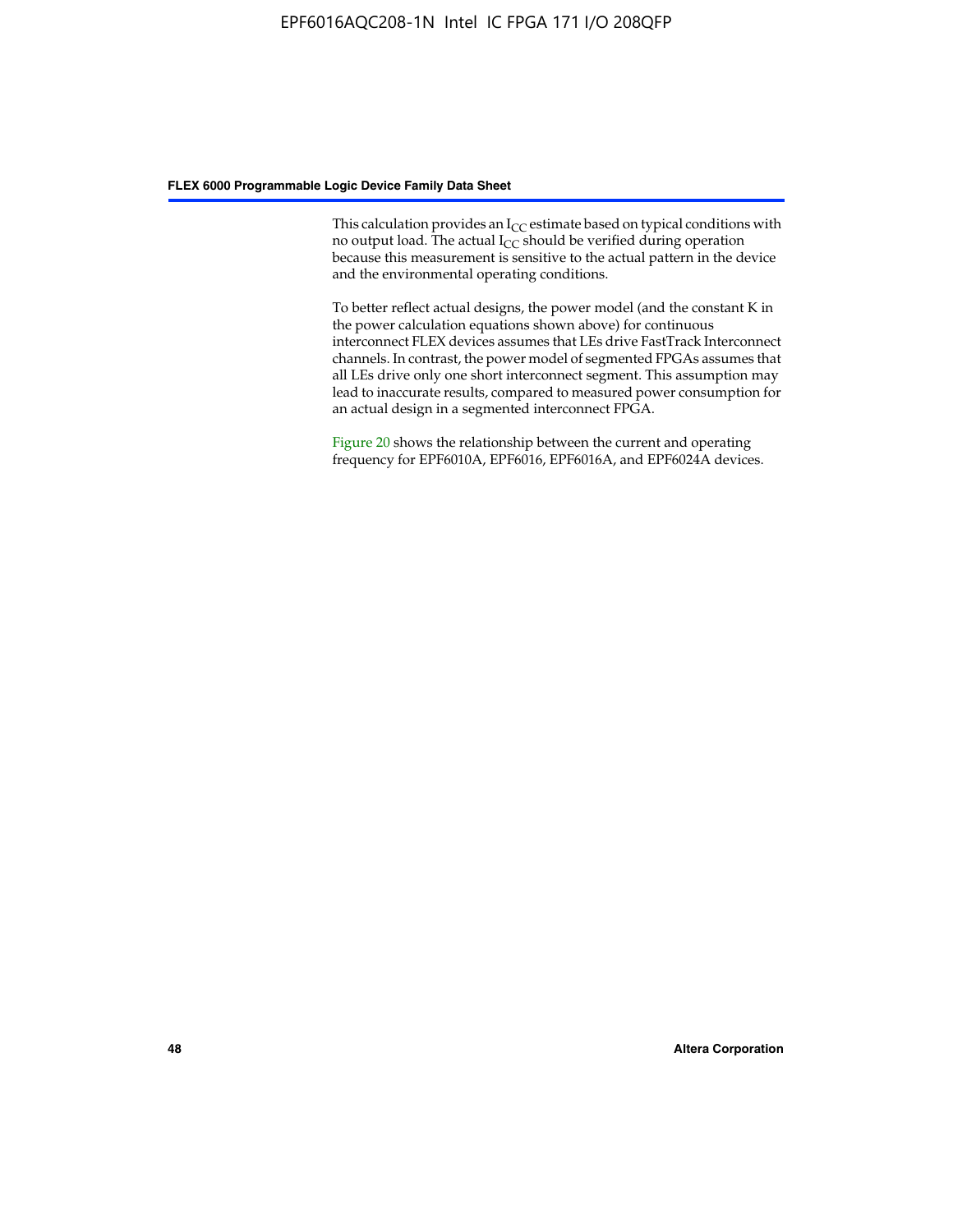



*Figure 20. ICCACTIVE vs. Operating Frequency* 

# **Device Configuration & Operation**

The FLEX 6000 architecture supports several configuration schemes to load a design into the device(s) on the circuit board. This section summarizes the device operating modes and available device configuration schemes.

f See *[Application Note 116 \(Configuring APEX 20K, FLEX 10K & FLEX 6000](http://www.altera.com/literature/an/an116.pdf)  [Devices\)](http://www.altera.com/literature/an/an116.pdf)* for detailed information on configuring FLEX 6000 devices, including sample schematics, timing diagrams, configuration options, pins names, and timing parameters.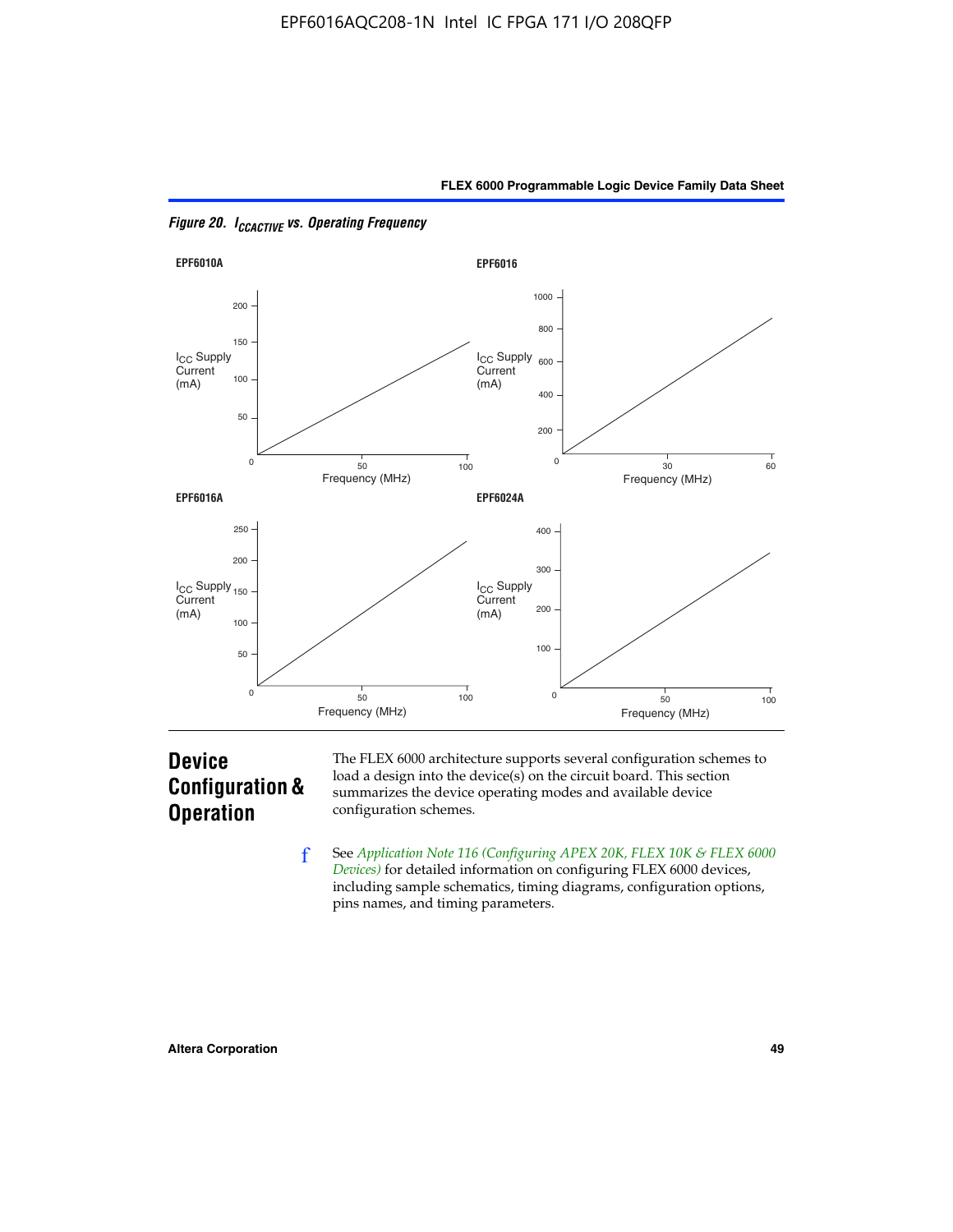#### **Operating Modes**

The FLEX 6000 architecture uses SRAM configuration elements that require configuration data to be loaded every time the circuit powers up. This process of physically loading the SRAM data into a FLEX 6000 device is known as configuration. During initialization—a process that occurs immediately after configuration—the device resets registers, enables I/O pins, and begins to operate as a logic device. The I/O pins are tri-stated during power-up, and before and during configuration. The configuration and initialization processes of a device are referred to as *command mode*; normal device operation is called *user mode*.

SRAM configuration elements allow FLEX 6000 devices to be reconfigured in-circuit by loading new configuration data into the device. Real-time reconfiguration is performed by forcing the device into command mode with a device pin, loading different configuration data, reinitializing the device, and resuming usermode operation. The entire reconfiguration process requires less than 100 ms and is used to dynamically reconfigure an entire system. Also, in-field system upgrades can be performed by distributing new configuration files.

### **Configuration Schemes**

The configuration data for a FLEX 6000 device can be loaded with one of three configuration schemes, which is chosen on the basis of the target application. An EPC1 or EPC1441 configuration device or intelligent controller can be used to control the configuration of a FLEX 6000 device, allowing automatic configuration on system power-up.

Multiple FLEX 6000 devices can be configured in any of the three configuration schemes by connecting the configuration enable input (nCE) and configuration enable output (nCEO) pins on each device.

Table 40 shows the data sources for each configuration scheme.

| <b>Table 40. Configuration Schemes</b> |                                                                                                                                |  |  |  |
|----------------------------------------|--------------------------------------------------------------------------------------------------------------------------------|--|--|--|
| <b>Configuration Scheme</b>            | Data Source                                                                                                                    |  |  |  |
| Configuration device                   | EPC1 or EPC1441 configuration device                                                                                           |  |  |  |
| Passive serial (PS)                    | BitBlaster <sup>™</sup> , ByteBlasterMV <sup>™</sup> , or MasterBlaster <sup>™</sup><br>download cables, or serial data source |  |  |  |
| Passive serial asynchronous<br>(PSA)   | BitBlaster, ByteBlasterMV, or MasterBlaster<br>download cables, or serial data source                                          |  |  |  |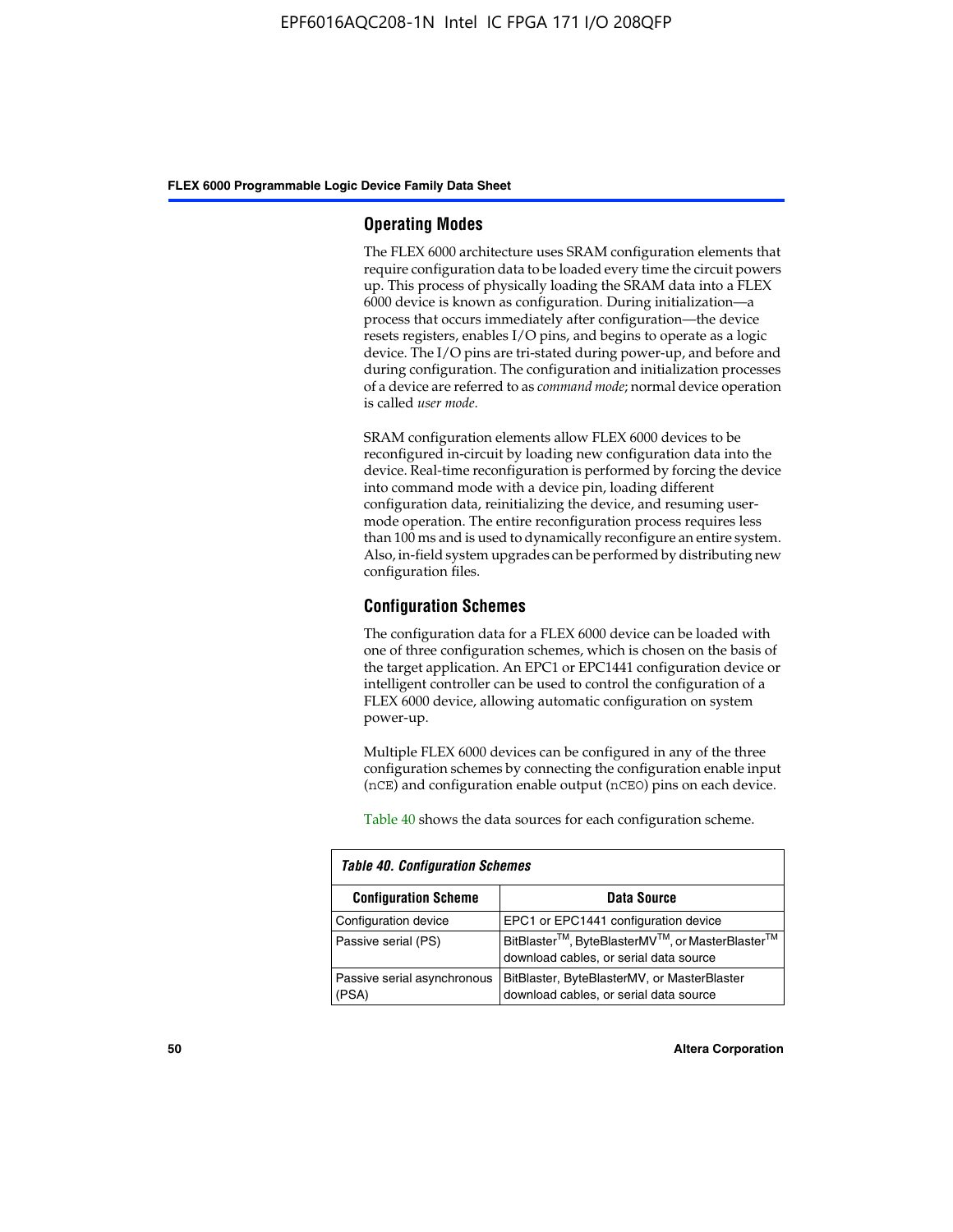**Device Pin-Outs** See the Altera web site (**http://www.altera.com**) or the *Altera Digital Library* for pin-out information.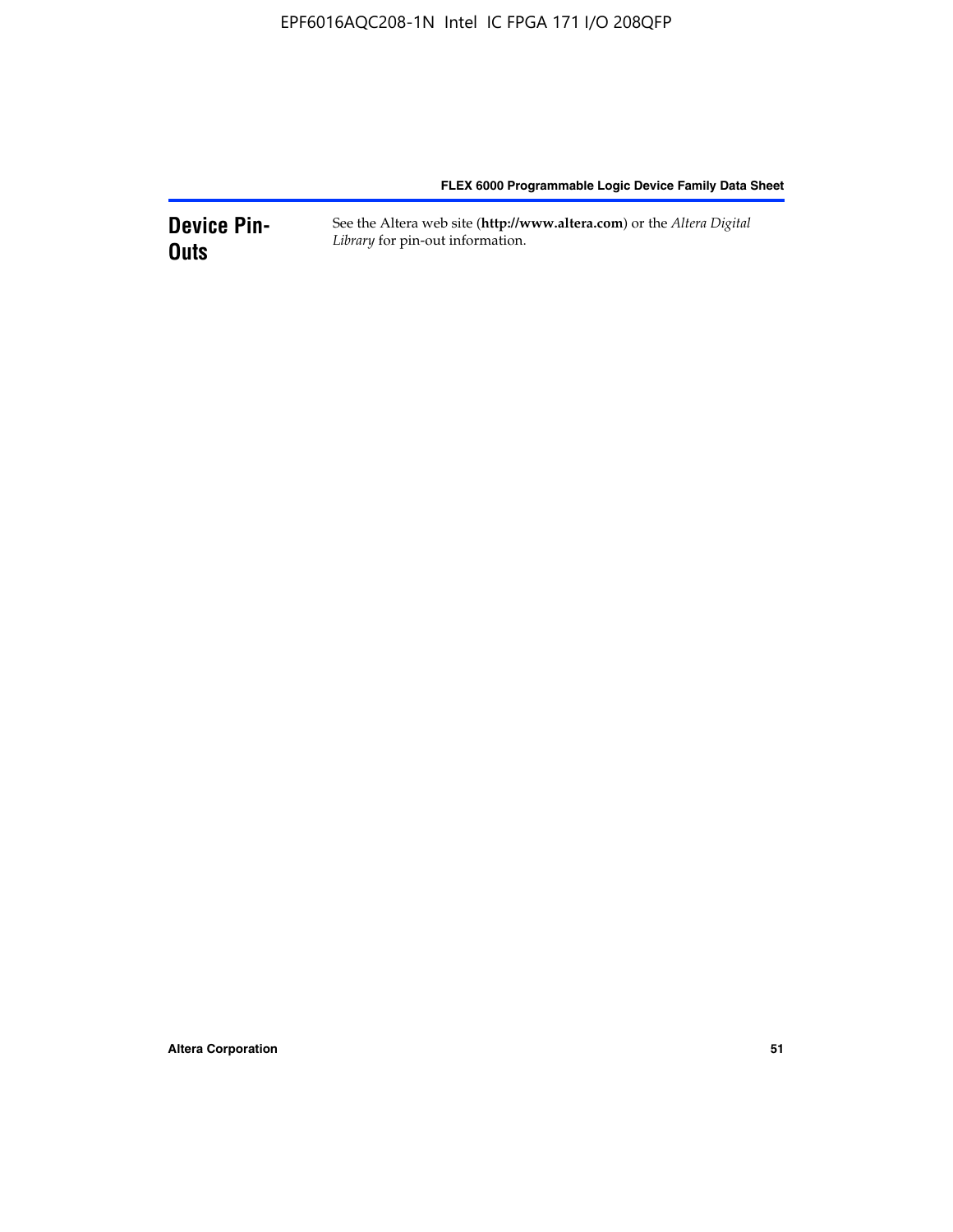

101 Innovation Drive San Jose, CA 95134 (408) 544-7000 http://www.altera.com Applications Hotline: (800) 800-EPLD Customer Marketing: (408) 544-7104 Literature Services: (888) 3-ALTERA lit\_req@altera.com

Altera, BitBlaster, ByteBlasterMV, FastFlex, FastTrack, FineLine BGA, FLEX, MasterBlaster, MAX+PLUS II, MegaCore, MultiVolt, OptiFLEX, Quartus, SameFrame, and specific device designations are trademarks and/or service marks of Altera Corporation in the United States and other countries. Altera acknowledges the trademarks of other organizations for their respective products or services mentioned in this document, specifically: Verilog is a registered trademark of and Verilog-XL is a trademarks of Cadence Design Systems,<br>Inc. DATA I/O is a registered trademark of Data I/O Corporation. HP is a registered trademark of Hewlett-<br>Packard trademark of Intel Corporation. Mentor Graphics is a registered trademark of Mentor Graphics Corporation. OrCAD is a registered trademark of OrCAD Systems, Corporation. SPARCstation is a registered trademark of SPARC International, Inc. and is licensed exclusively to Sun Microsystems, Inc. Sun Workstation is a registered trademark of, and Sun is a registered trademark of Sun Microsystems, Inc. Synopsys is a registered trademark and DesignTime, HDL Compiler, and DesignWare are trademarks of Synopsys, Inc. VeriBest is a registered<br>trademark of Viewlogic Systems, Inc. Viewlogic is a registered trademark of Viewlogic Systems, Inc. Altera<br>products are

of the application or use of any information, product, or service described herein except as<br>expressly agreed to in writing by Altera Corporation. Altera customers are advised to<br>obtain the latest version of device specifi



Copyright © 2001 Altera Corporation. All rights reserved.

**52 Altera Corporation**

Printed on Recycled Paper.